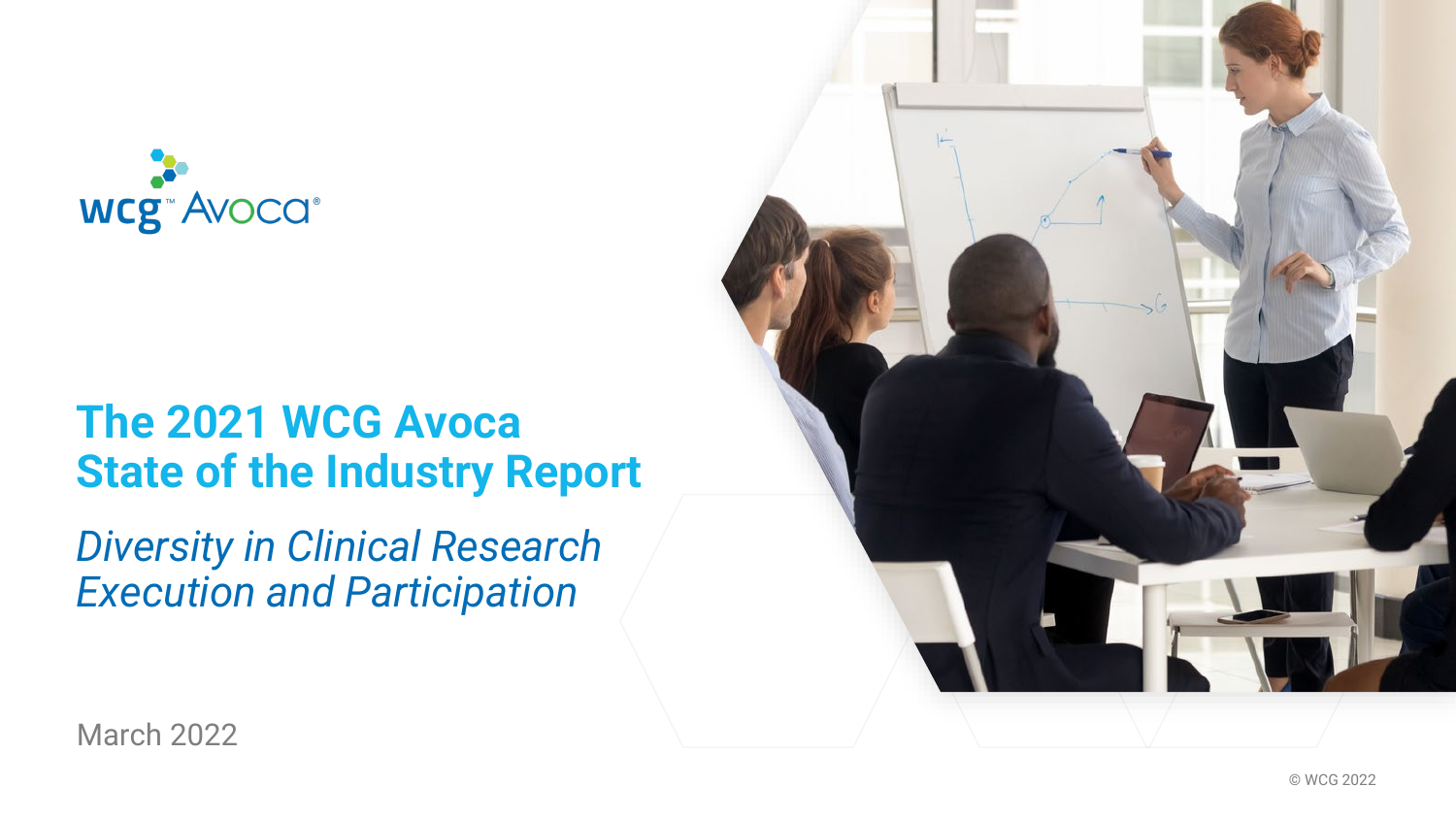## Introduction



- The events of the last two years have created an urgent and nonnegotiable imperative to increase diversity in clinical research: diversity in how such studies are executed and in the types of patients recruited. Moving forward, the industry must contend with fully building diversity into the clinical operations culture; deciding how much executional diversity to maintain and supporting sites in its maintenance; and determining how we can sustainably maintain diversity in the patients involved in clinical research. The 2021 WCG Avoca Industry Survey explored these questions by requesting respondents' candid views regarding the relative priority and drivers of patient diversity in clinical research participation, as well as with their experiences with diversity in clinical research execution.
- The 2021 WCG Avoca Industry Survey was conducted between September and December of 2021.
- Invitations to participate were sent to contacts in WCG Avoca's database. The survey was also discussed during the 2021 WCG Avoca Quality & Innovation Summit with an open invitation to participate, and the link for the survey was posted on the WCG Avoca website and on LinkedIn.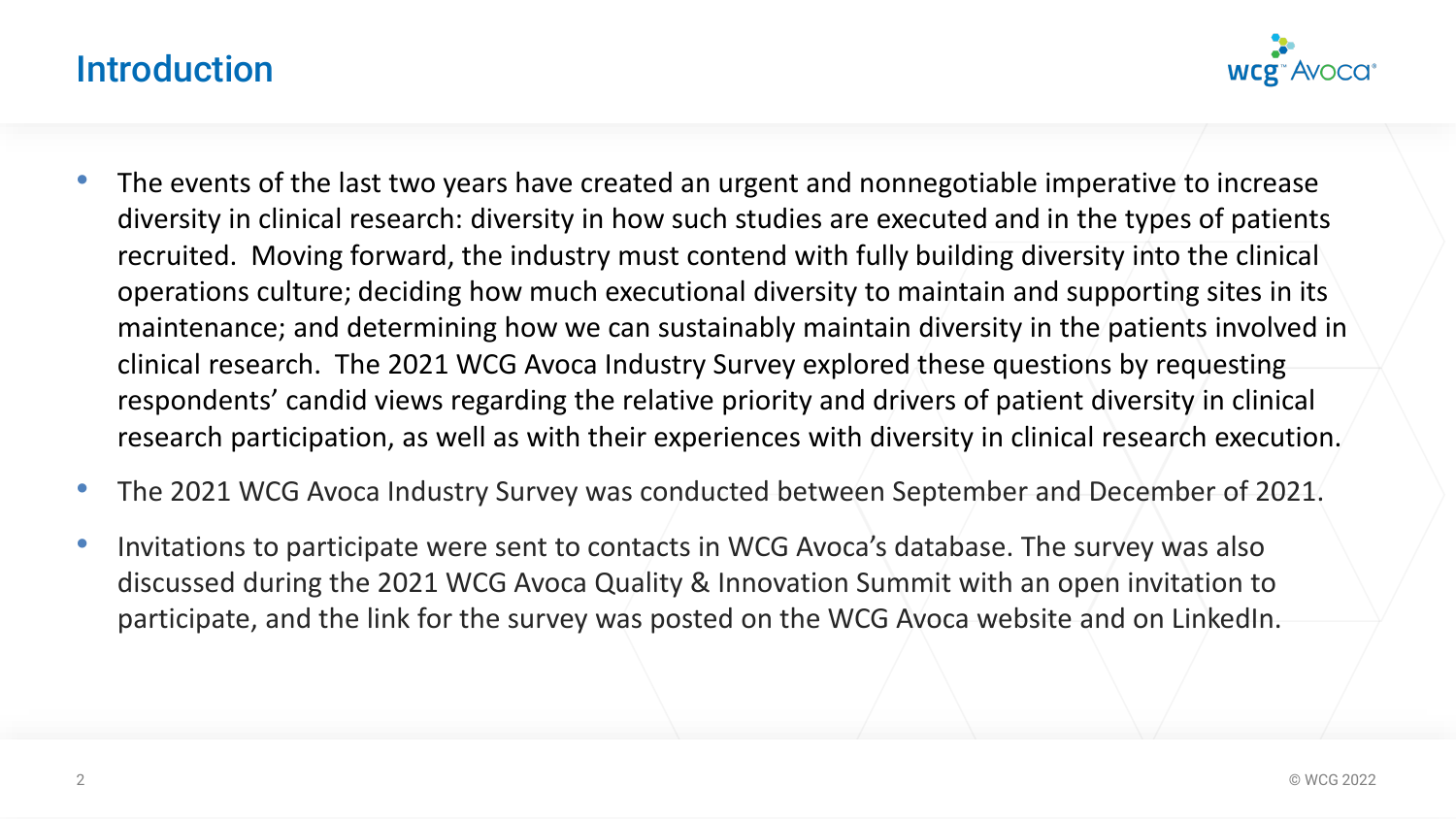

No reproduction of the information in this report may be made without the express prior written consent of WCG Avoca. All inquiries and requests for consent for reproduction and use, including integrating elements of this report into the recipients' own work products (e.g., presentations), should be directed to Christine Albano via email at [christine.albano@theavocagroup.com.](mailto:christine.albano@theavocagroup.com)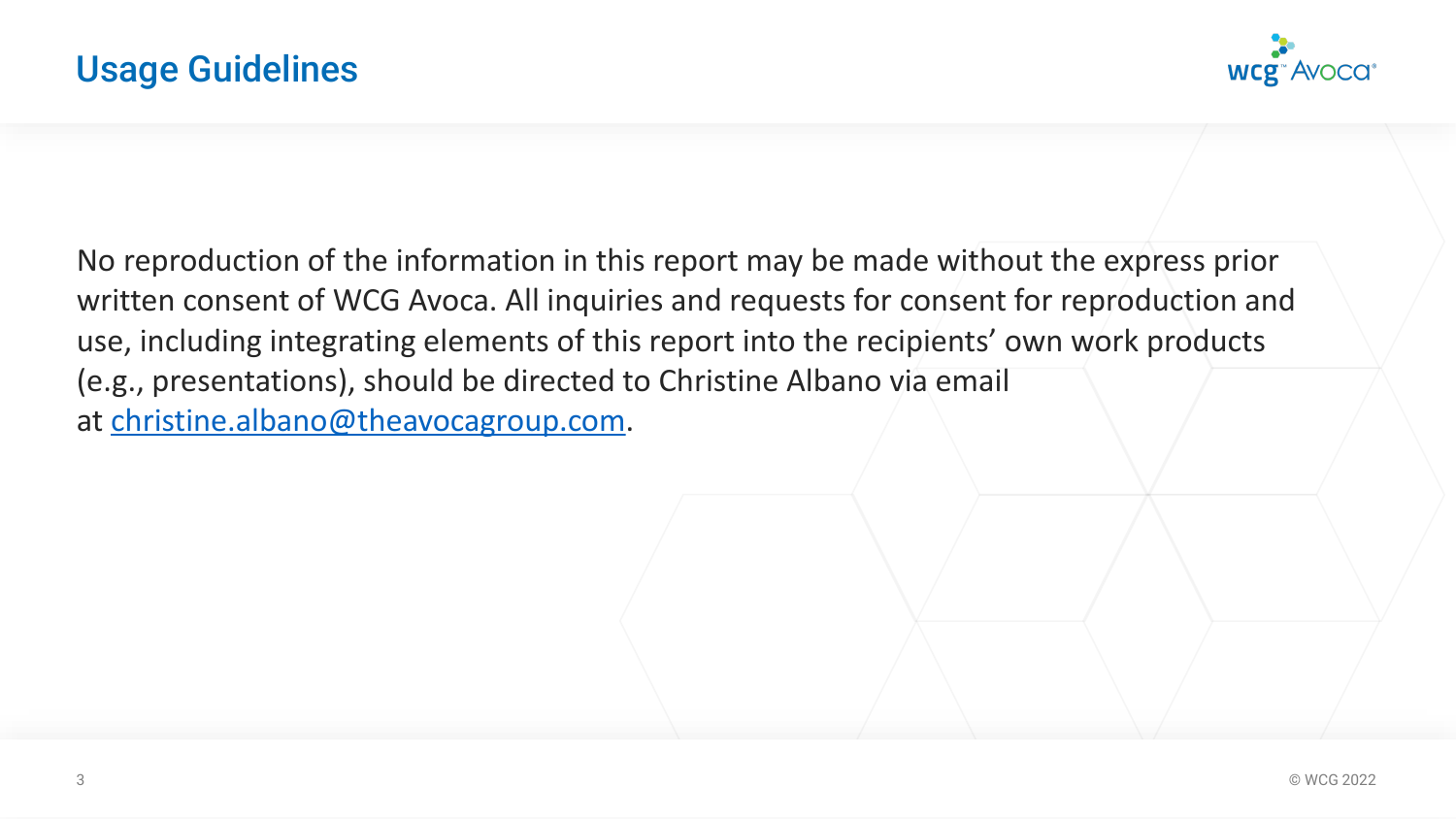wcg<sup>-</sup>Avoca<sup>®</sup>

# Characteristics of the Sample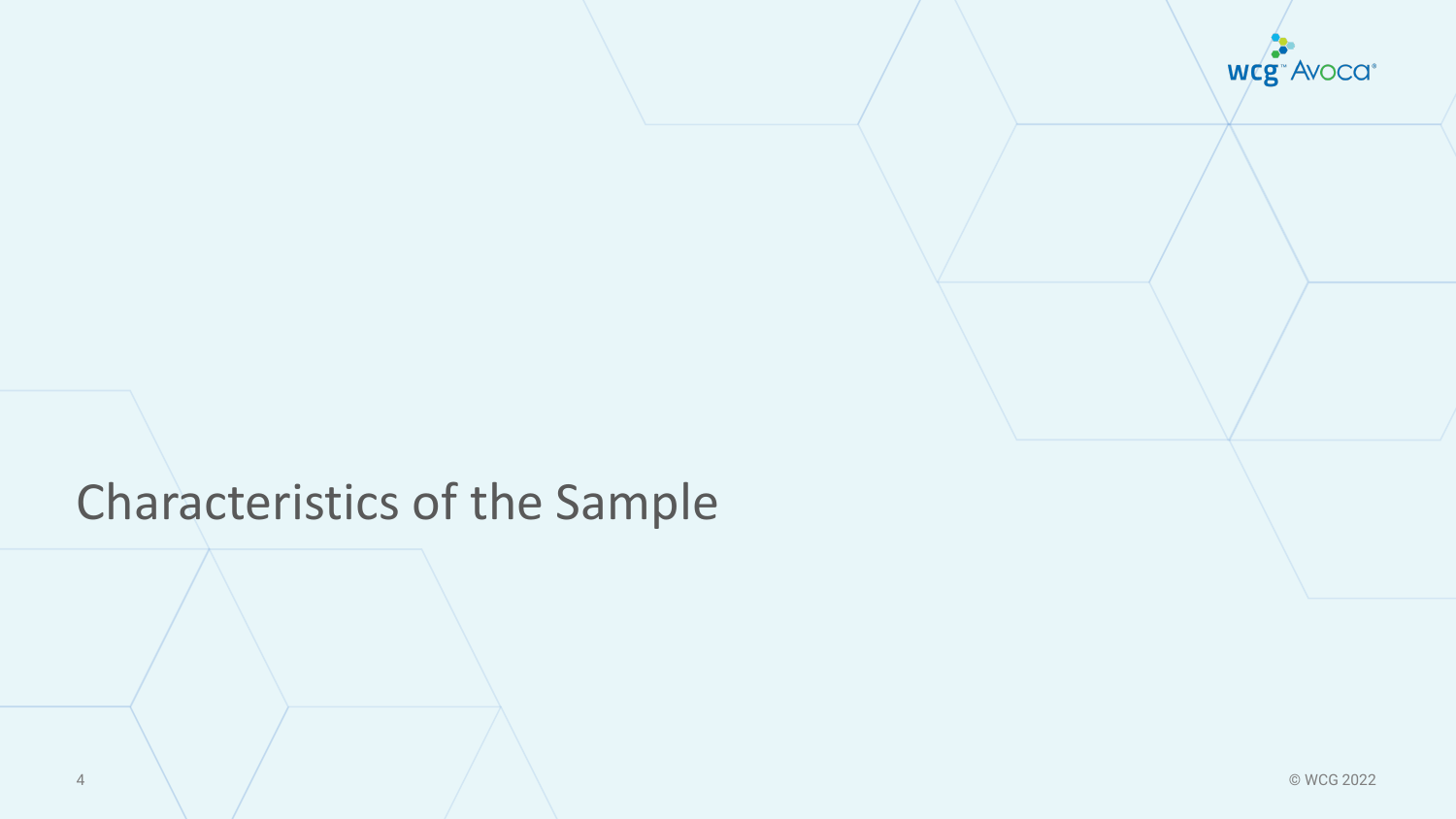# Participating Companies



| AbbVie                            | <b>Cyclerion Therapeutics, Inc.</b> | <b>Istari Oncology</b>                   | PopsiCube                                    |
|-----------------------------------|-------------------------------------|------------------------------------------|----------------------------------------------|
| <b>Acrivon Therapeutics</b>       | Cyteir                              | Janssen                                  | <b>Premier Research</b>                      |
| <b>Agenus</b>                     | Daiichi Sankyo                      | Javara Inc.                              | <b>REGENXBIO</b>                             |
| Akebia                            | <b>Denver Arthritis Clinic</b>      | <b>Julius Clinical</b>                   | <b>Richmond Pharmacology</b>                 |
| <b>Angion Biomedica</b>           | <b>DP Clinical</b>                  | Kiniksa Pharmaceuticals                  | Sanofi                                       |
| <b>Arcus Bioscience</b>           | <b>Emalex Biosciences</b>           | <b>Kura Oncology</b>                     | Sarah Cannon Research Institute              |
| <b>Astellas</b>                   | <b>EMD Serono</b>                   | LabCorp Drug Development                 | Sofpromed                                    |
| AstraZeneca                       | Epizyme                             | Lynn Institute of Denver                 | SubjectWell                                  |
| <b>Atox Bio</b>                   | <b>Excelsior Medical Group</b>      | Mangan Consulting, Inc.                  | Sumitomo Dainippon Pharma                    |
| Aurobindo Pharma Ltd.             | F2G                                 | <b>Medable</b>                           | <b>Swiss TPH</b>                             |
| <b>Baxter Healthcare</b>          | Ferring                             | <b>Merck</b>                             | <b>Syneos Health</b>                         |
| <b>Bayer</b>                      | <b>FHI 360</b>                      | Mitsubishi Tanabe                        | <b>TYRA Biosciences</b>                      |
| <b>Beam Therapeutics</b>          | <b>G1 Therapeutics</b>              | <b>Neurological Associates of Albany</b> | University of Rochester, Wilmot Cancer Inst. |
| <b>Benchmark Research</b>         | <b>George Clinical Pty Ltd</b>      | <b>Novartis</b>                          | University of Utah                           |
| <b>BMS</b>                        | <b>GSK</b>                          | <b>Novo Nordisk</b>                      | <b>VBL Therapeutics</b>                      |
| Boehringer Ingelheim              | <b>HUTCHMED International Corp.</b> | <b>ONO Pharmaceutical Co.Ltd.</b>        | <b>Virgin Media</b>                          |
| <b>Cerevel Therapeutics, LLC</b>  | <b>IAVI</b>                         | <b>Orion Corporation</b>                 | Virginia Commonwealth University             |
| <b>Clinical QA Intl LLC</b>       | <b>ICON</b>                         | <b>Orion Pharma</b>                      | <b>WCG Clinical</b>                          |
| Clinipace                         | <b>ICON Central Laboratories</b>    | Palvella                                 | X4 Pharmaceuticals                           |
| <b>CuraSen Therapeutics, Inc.</b> | inSeption Group, LLC                | Pfizer                                   | Zymeworks                                    |
|                                   |                                     |                                          |                                              |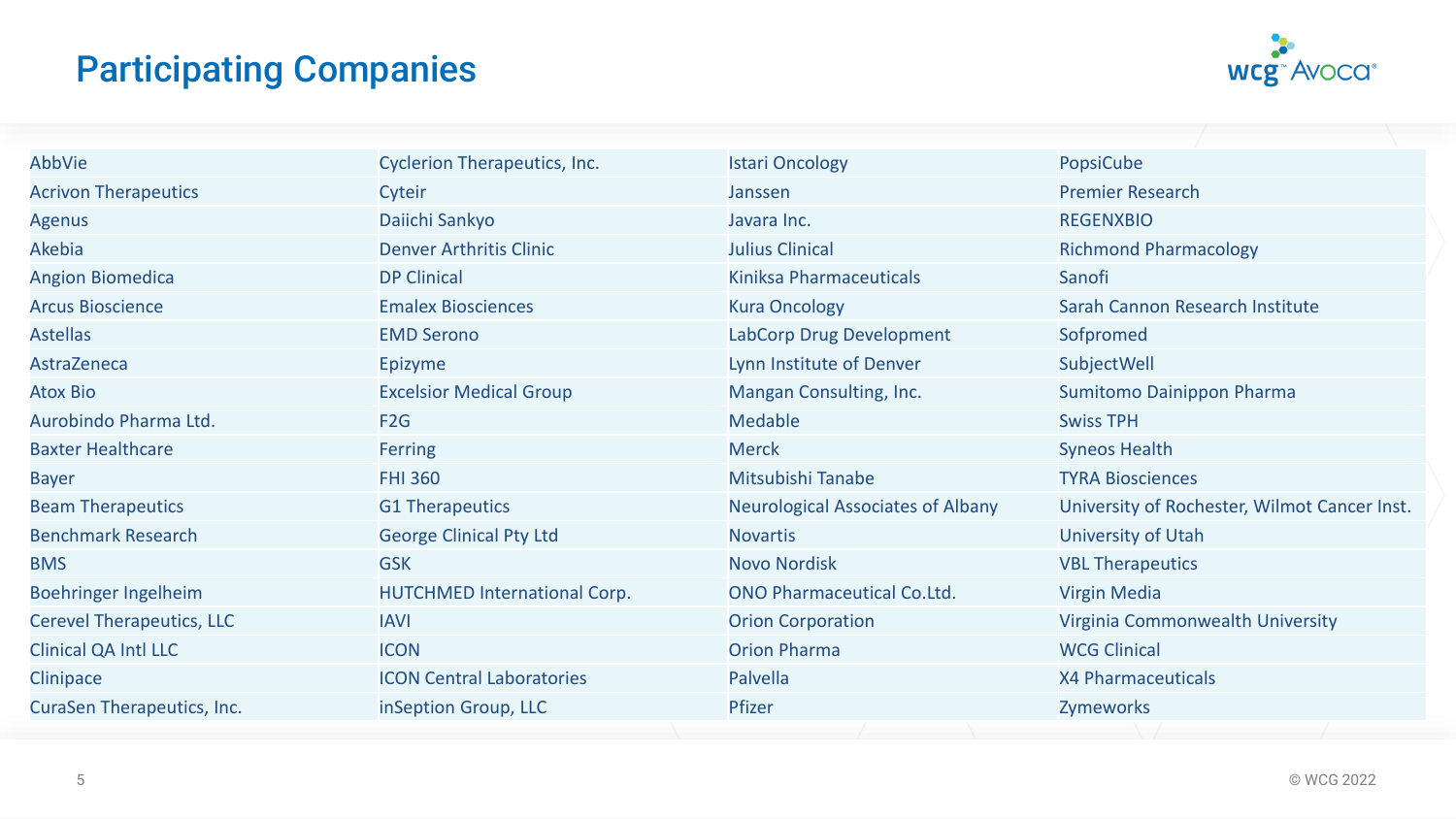

- There were 101 respondents, 64 representing sponsor companies, 35 representing provider companies, and 2 representing Academic Research Organizations.
- Thirty-six percent (36%) of the survey respondents representing sponsors worked for companies in the Top 20 biopharmas in terms of revenue. Respondents representing providers worked for a wide range of provider types, most commonly CROs (63%).
- Thirty-eight percent (38%) of the respondents represented Clinical Development/Operations; slightly more than a third represented Quality Assurance (34%); and the remainder represented a wide spectrum of management and functional roles.
- Respondents represented companies that sponsored or conducted a variable number of clinical trials in 2021, from more than 50 (37%) to 1 to 5 (19%) trials. A very small number of respondents represented companies that conducted or sponsored no clinical trials at all that year.
- The vast majority of respondents resided in the US and worked for companies that were headquartered there, most commonly in the Northeast and Southeast. Approximately one-fifth had headquarters in Northern Europe or Japan.
- Where numbers allowed, subset analyses were performed by all of the above variables to examine trends by respondent and company type. Only selected highlights of these analyses are provided in this report.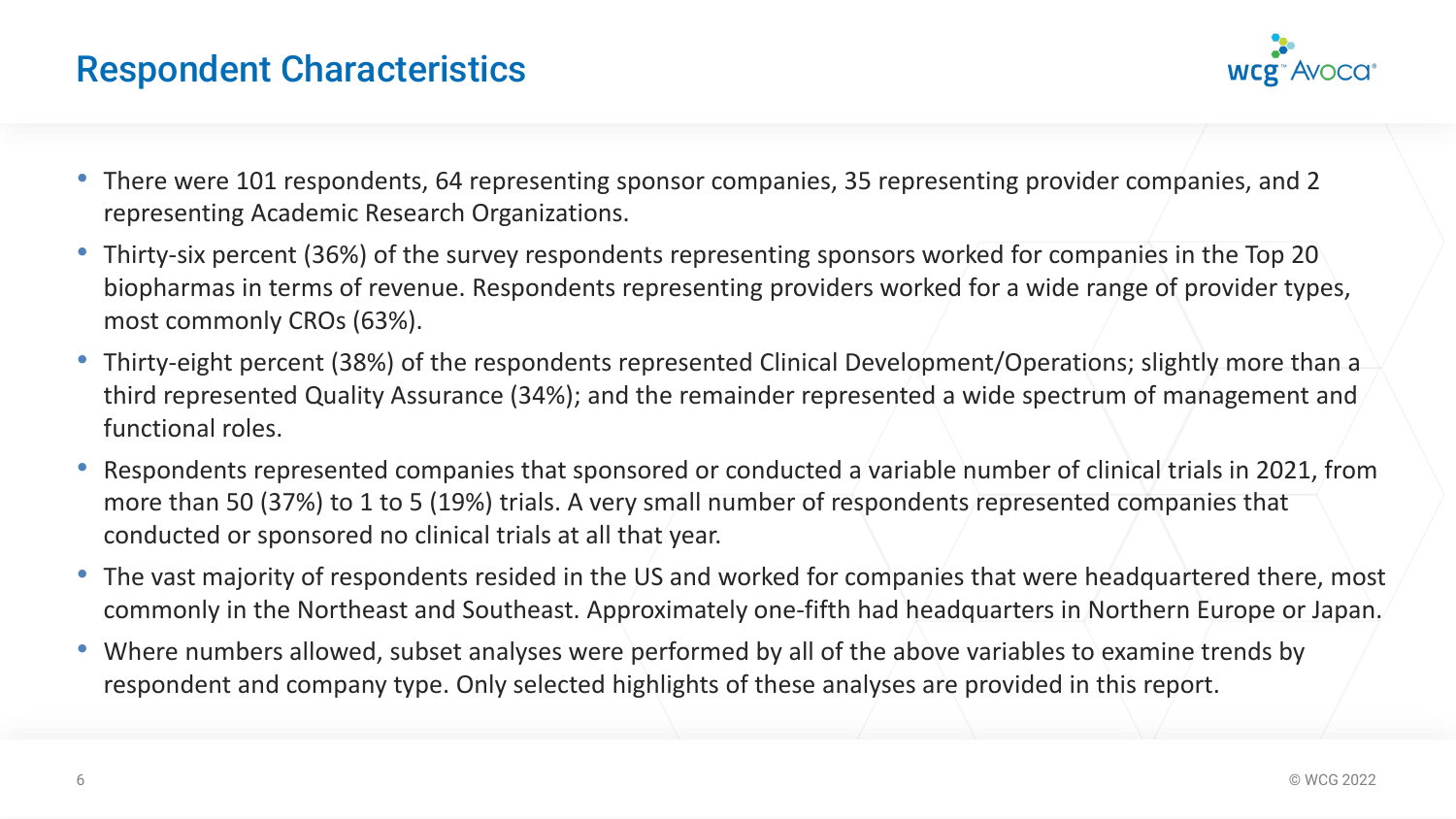

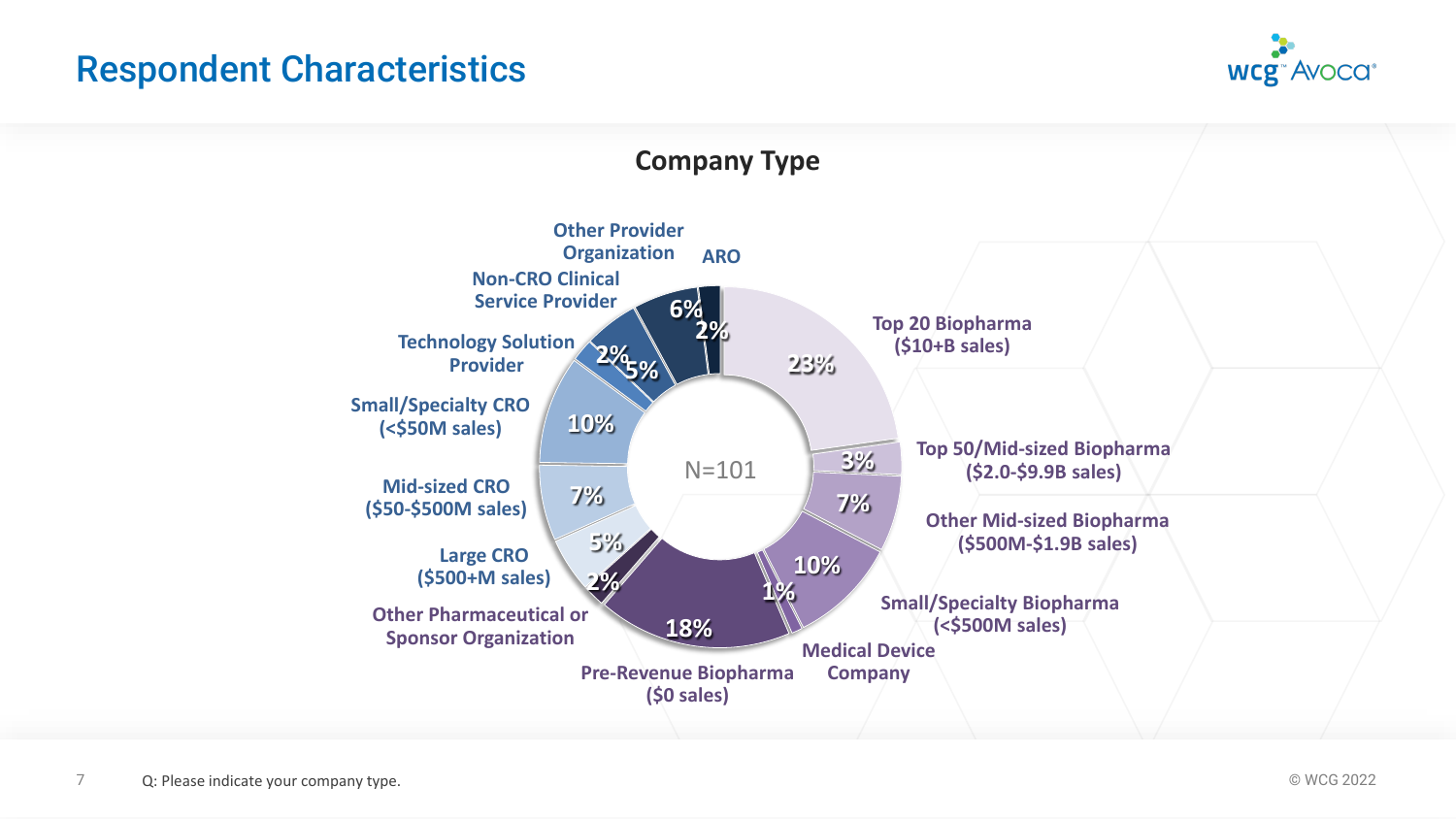

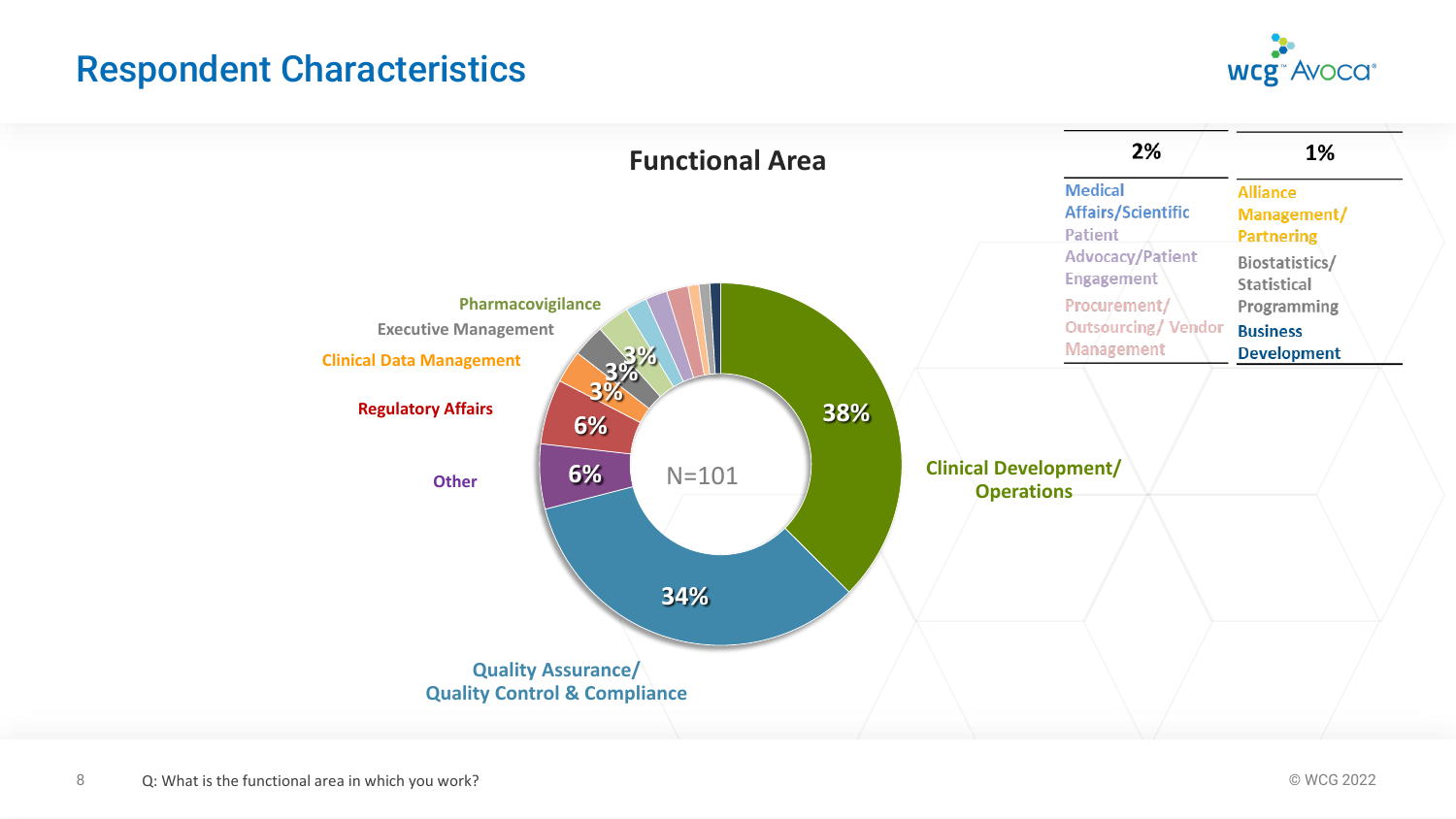

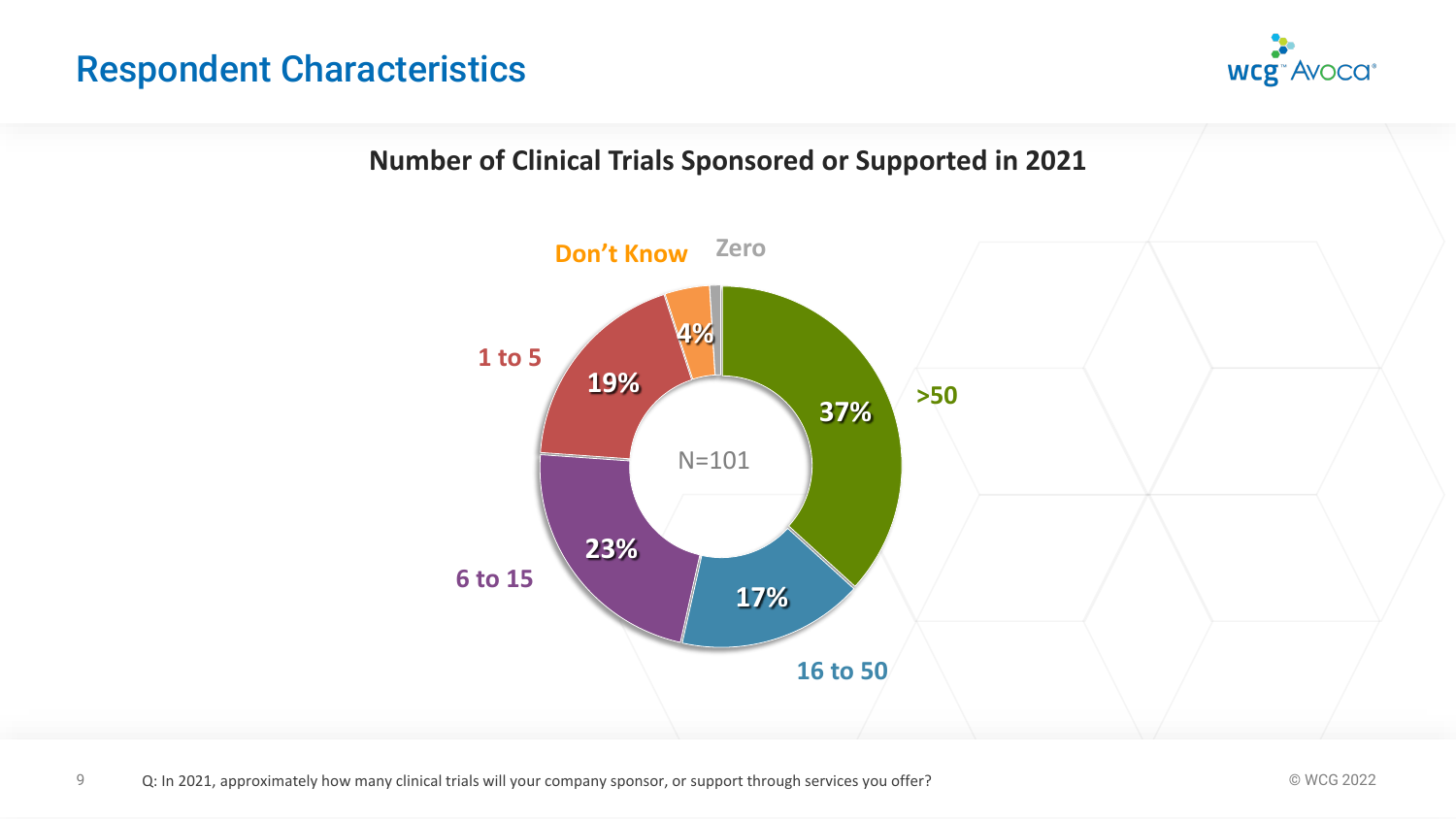

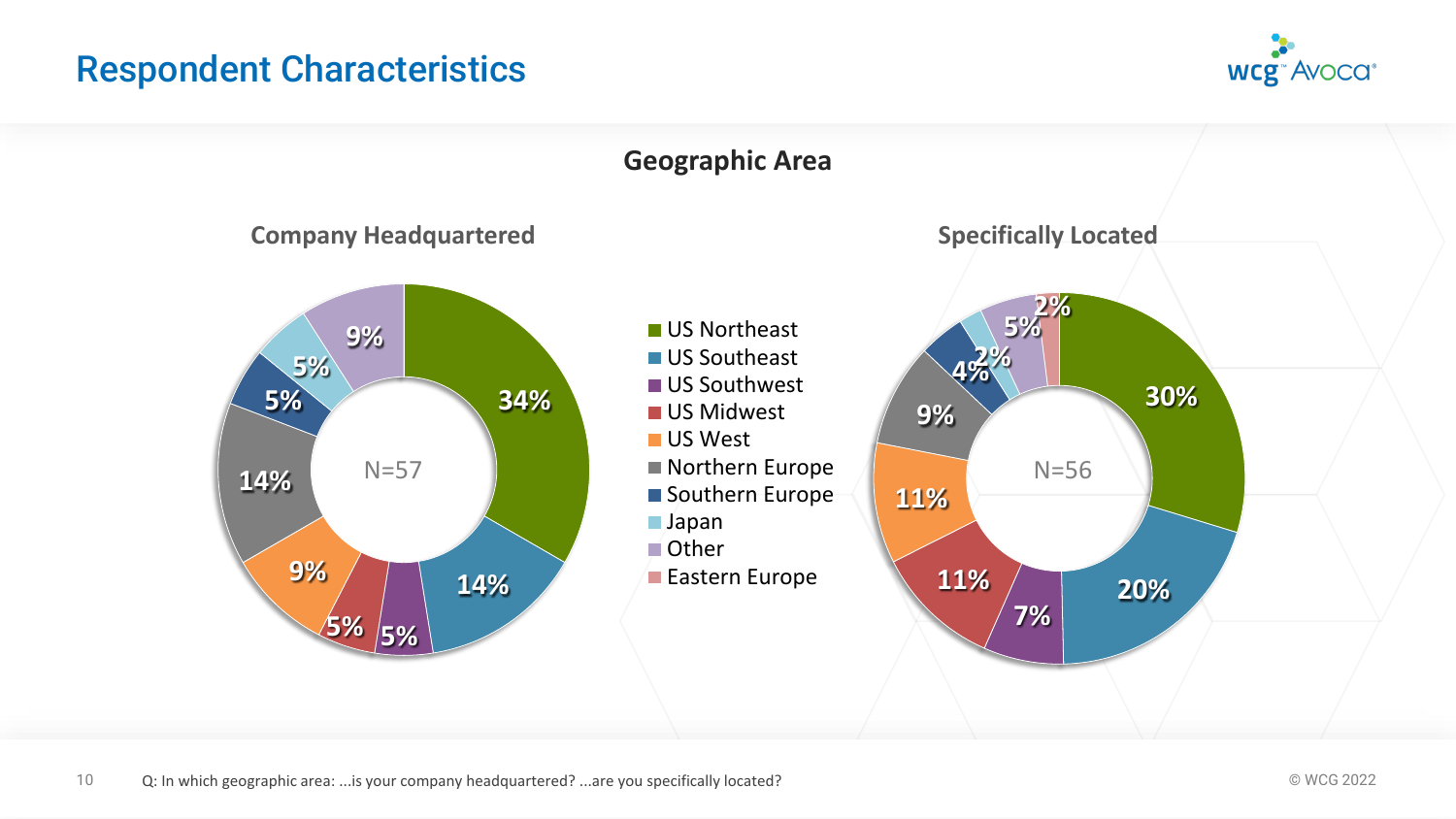

# Diversity in Clinical Trial Participation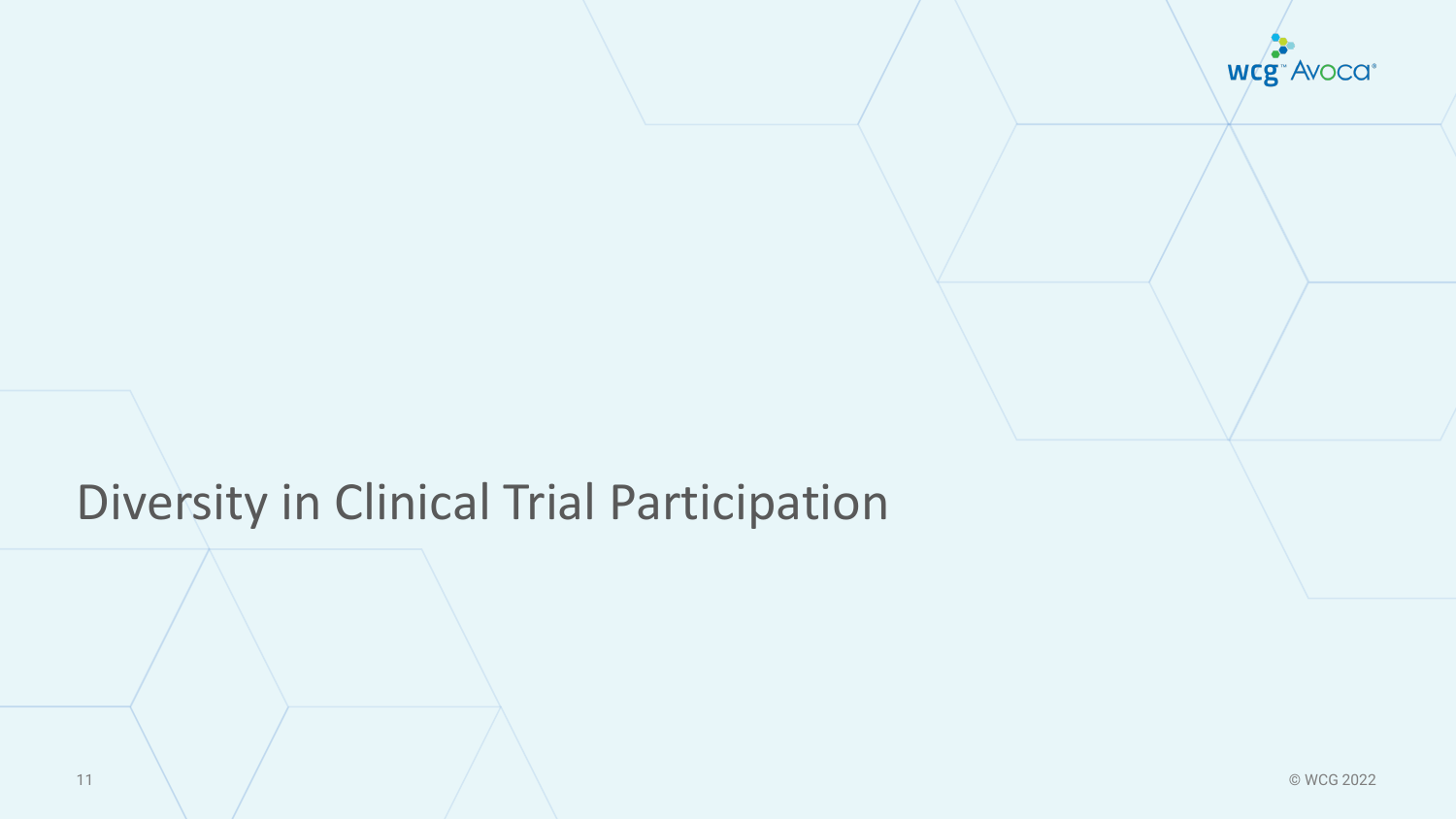# Diversity in Clinical Trial Participation



- As in the 2020 Avoca Industry Survey, respondents in 2021 were asked how critical to the quality of clinical research they considered each of several different types of diversity among trial participants. On average, respondents in 2021 felt approximately equally strongly about diversity with respect to each of race/ethnicity, gender, global/regional standards of care, and disease stage; these were thought by most to be at least somewhat important and by  $\sim$  one-third to be critical to quality. Respondents were more divided when it came to economic diversity and population type (rural/urban/suburban). Except in the cases of race and disease stage, respondents on average felt *less* strongly about diversity in 2021 than they had in 2020.
- When asked how each of their own companies and the industry as a whole were performing in each area of clinical trial subject diversity, respondents on average perceived their own companies to have middling levels of performance and the rest of the industry to be performing more poorly. Performance with respect to gender diversity and global/regional standards of care was felt in 2021 to have been about the same as in 2020, and performance regarding diversity in disease stage was felt to have improved. However, performance with respect to racial diversity, economic diversity, and diversity in population type (rural/suburban/urban) was on average rated more poorly in 2021 than it had been in 2020.
- Given the generally mediocre performance in this area as judged by respondents, it is not surprising that fewer respondents were familiar with the FDA Guidance on Enhancing the Diversity of Clinical Trial Populations (53%) than with other FDA or ICH Guidance documents relevant to their work. Although this fraction was higher in 2021 than it had been in 2020, this was also true for every other Guidance document studied.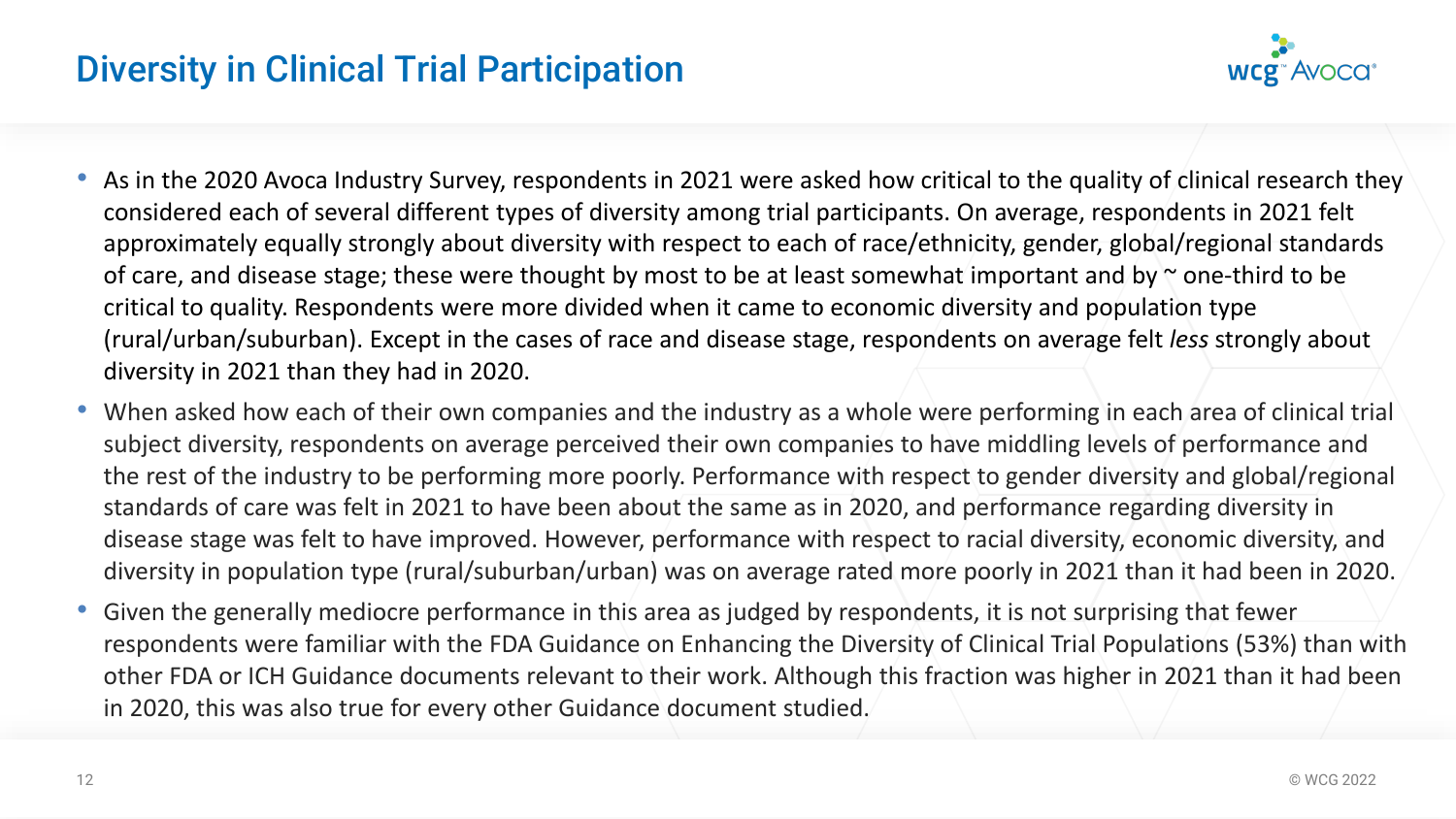# Diversity in Clinical Trial Participation: Importance



**Please rate how critical to the quality of clinical research you consider each of the following, using a scale from 1 (of no importance) to 5 (critically important)**



#### N 2021: 98; N 2020: 211-215

13 © WCG 2022 Q: Please rate how critical to the quality of clinical research you consider each of the following, using a scale from 1 (of no importance) to 5 (critically important)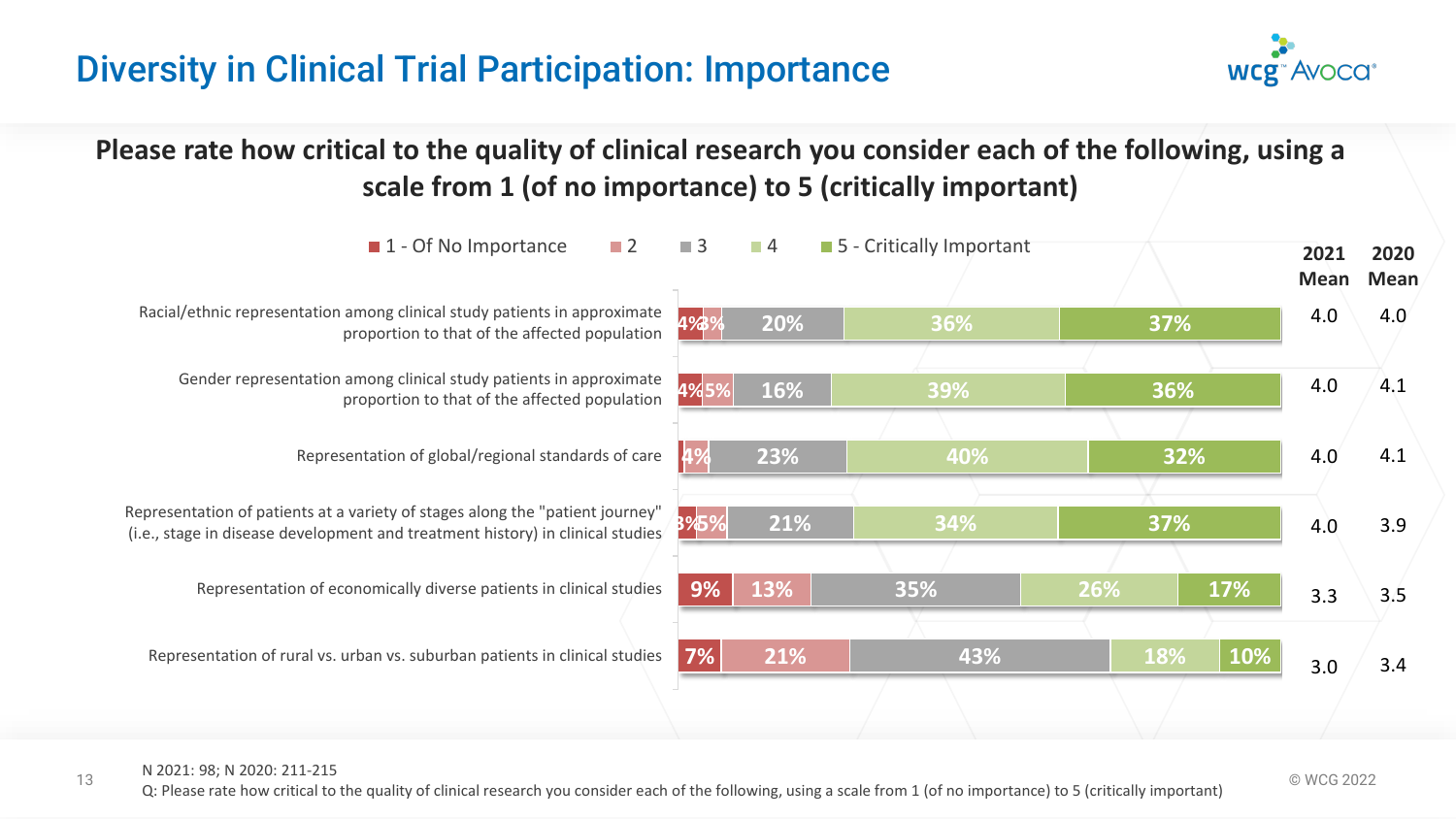# Diversity in Clinical Trial Participation: Verbatim



- Seventeen (17) respondents provided open-ended comments to supplement their ratings to this question.
- While most agreed that a diverse group of study participants was desirable, some did not have the resources to prioritize increased diversity, and some trials were too specific to necessitate more diversity.
- Several mentioned the importance of ethics, while others emphasized that following the science is key and that study participant diversity is paramount when drug candidates are important in all populations.
	- "If there is a scientific reason that a socioeconomic or population density concern may represent a change in efficacy and safety, then it … does make sense to recruit and stratify accordingly."
	- One would, however, "need to determine statistically how many subjects of the various races or economic groups are needed to answer questions and then select sites that can deliver," because "mixing races into studies according to existing percentages is not the scientific way to determine if the disease and patients respond to a drug in a different manner."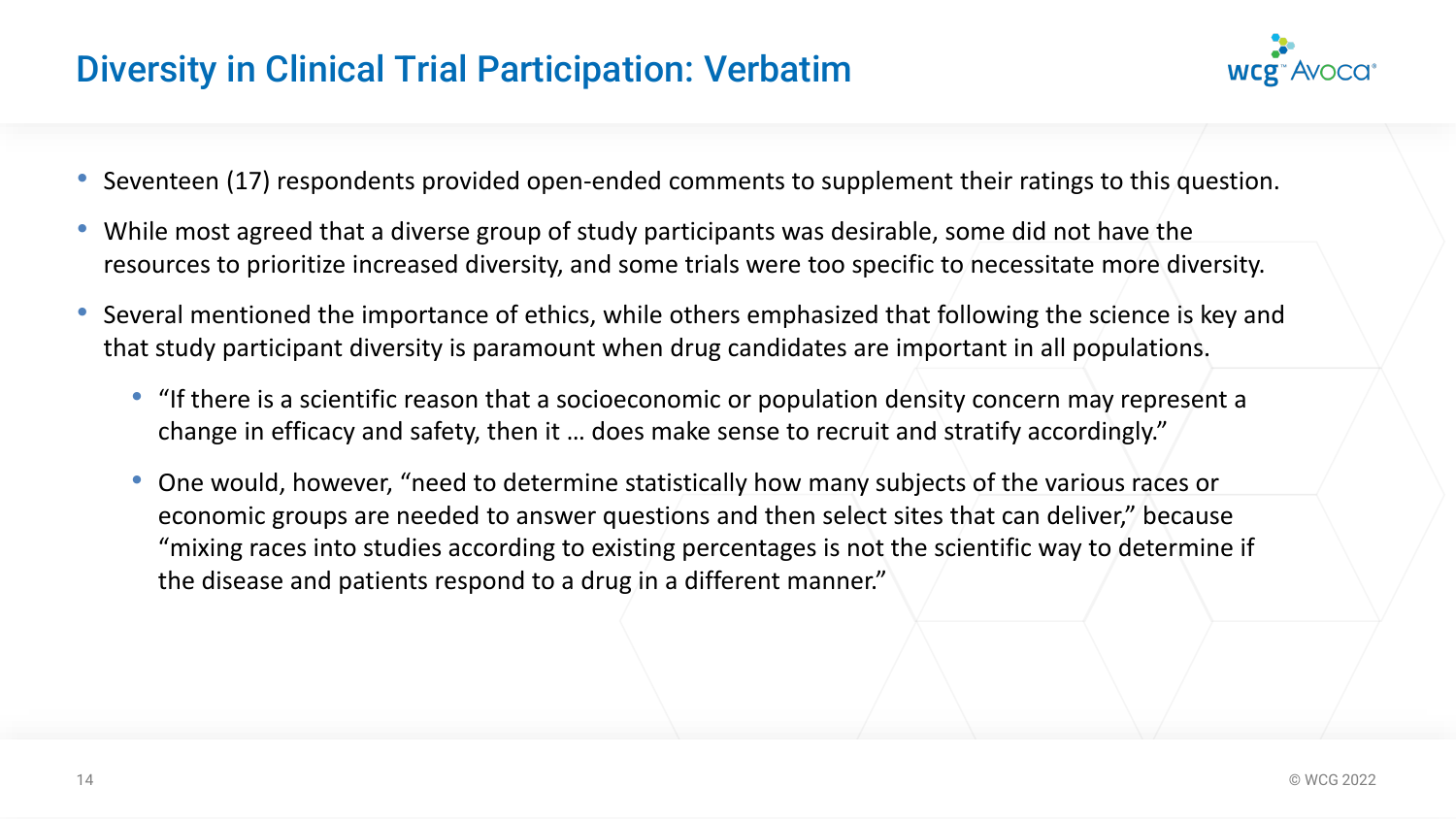# Diversity in Clinical Trial Participation: Performance



**Overall, what are your perceptions of how your company, and the drug development industry as a whole, are performing in each of the following areas?**



#### N 2021: 63-85; N 2020: 208-213

15 Q: Overall, what are your perceptions of how each of your company, and the drug development industry as a whole, are performing in each of the following  $\heartsuit$  WCG 2022 areas, using a scale from 1 (very poorly) to 5 (very well)?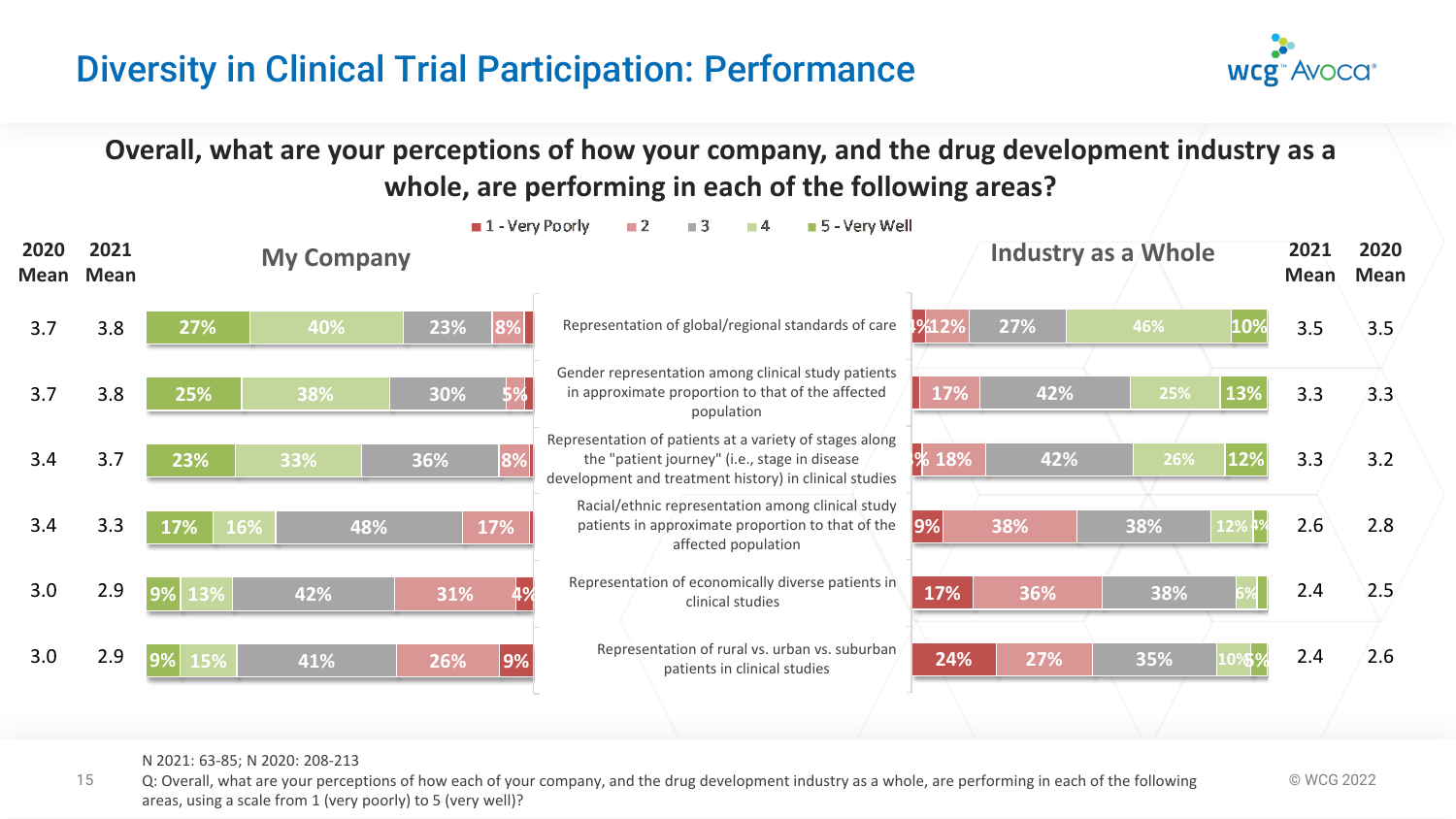# Diversity in Clinical Trial Participation: Performance by Company Type



|                                                                                                                                                |                                                                 |                                                                                       |                                                                                               | <b>Mean Rating</b>                                                             |                                                        |                  |                                                            |                                                     |                                                                        |                                                        |
|------------------------------------------------------------------------------------------------------------------------------------------------|-----------------------------------------------------------------|---------------------------------------------------------------------------------------|-----------------------------------------------------------------------------------------------|--------------------------------------------------------------------------------|--------------------------------------------------------|------------------|------------------------------------------------------------|-----------------------------------------------------|------------------------------------------------------------------------|--------------------------------------------------------|
|                                                                                                                                                | <b>Top 20</b><br><b>Biopharma</b><br>$(510+ billion)$<br>sales) | <b>Top 50/ Mid-</b><br>sized<br><b>Biopharma</b><br>$(52.0 - 59.9)$<br>billion sales) | Other Mid-<br>sized<br><b>Biopharma</b><br>$\sqrt{5500}$ million<br>- \$1.9 billion<br>sales) | Small/<br><b>Specialty</b><br><b>Biopharma</b><br>$(<$ \$500<br>million sales) | <b>Pre-Revenue</b><br><b>Biopharma</b><br>$(50$ sales) | <b>Large CRO</b> | Mid-sized<br><b>CRO (\$50 -</b><br>\$500 million<br>sales) | Small/<br>Specialty CRO<br>(<\$50 million<br>sales) | <b>Non-CRO</b><br><b>Clinical</b><br><b>Service</b><br><b>Provider</b> | <b>Other</b><br><b>Provider</b><br><b>Organization</b> |
| N                                                                                                                                              | 23                                                              | $\mathbf{3}$                                                                          | $\overline{\mathbf{z}}$                                                                       | 10                                                                             | 18                                                     | 5 <sup>1</sup>   | $\overline{\mathbf{z}}$                                    | 10                                                  | $5\phantom{a}$                                                         | 6                                                      |
| Racial/ethnic representation among clinical<br>study patients in approximate proportion to<br>that of the affected population                  | 3.4                                                             | 4.7                                                                                   | 3.6                                                                                           | 2.8                                                                            | 3.2                                                    | 2.8              | 2.8                                                        | 3.3                                                 | 4.3                                                                    | 3.6                                                    |
| Gender representation among clinical study<br>patients in approximate proportion to that of<br>the affected population                         | 3.9                                                             | 4.0                                                                                   | 4.1                                                                                           | 3.5                                                                            | 4.0                                                    | 3.0              | 3.6                                                        | 3.1                                                 | 4.7                                                                    | 4.2                                                    |
| Representation of economically diverse<br>patients in clinical studies                                                                         | 3.0                                                             | 3.3                                                                                   | 3.3                                                                                           | 3.0                                                                            | 3.0                                                    | 2.7              | 2.5                                                        | 2.4                                                 | 3.3                                                                    | 3.2                                                    |
| Representation of rural vs. urban vs. suburban<br>patients in clinical studies                                                                 | 2.8                                                             | 3.0                                                                                   | 3.6                                                                                           | 2.5                                                                            | 2.9                                                    | 2.3              | 2.3                                                        | 2.4                                                 | 4.7                                                                    | 3.8                                                    |
| Representation of patients at a variety of<br>stages along the "patient journey" (i.e., stage in<br>disease development and treatment history) | 3.8                                                             | 3.0                                                                                   | 4.0                                                                                           | 3.6                                                                            | 3.8                                                    | 3.7              | 3.5                                                        | 3.7                                                 | 3.0                                                                    | 4.0                                                    |
| Representation of global/regional standards of<br>care                                                                                         | 3.9 <sub>2</sub>                                                | 4.7                                                                                   | 3.8                                                                                           | 3.4                                                                            | 3.8                                                    | 3.7              | 3.5                                                        | 3.4                                                 | 5.0                                                                    | 4.0                                                    |
|                                                                                                                                                |                                                                 |                                                                                       |                                                                                               |                                                                                |                                                        |                  |                                                            |                                                     |                                                                        |                                                        |

Q: Overall, what are your perceptions of how each of your company, and the drug development industry as a whole, are performing in each of the following  $\degree$  WCG 2022 areas, using a scale from 1 (very poorly) to 5 (very well)? **Green=Mean rating in positive range, >3.3 units**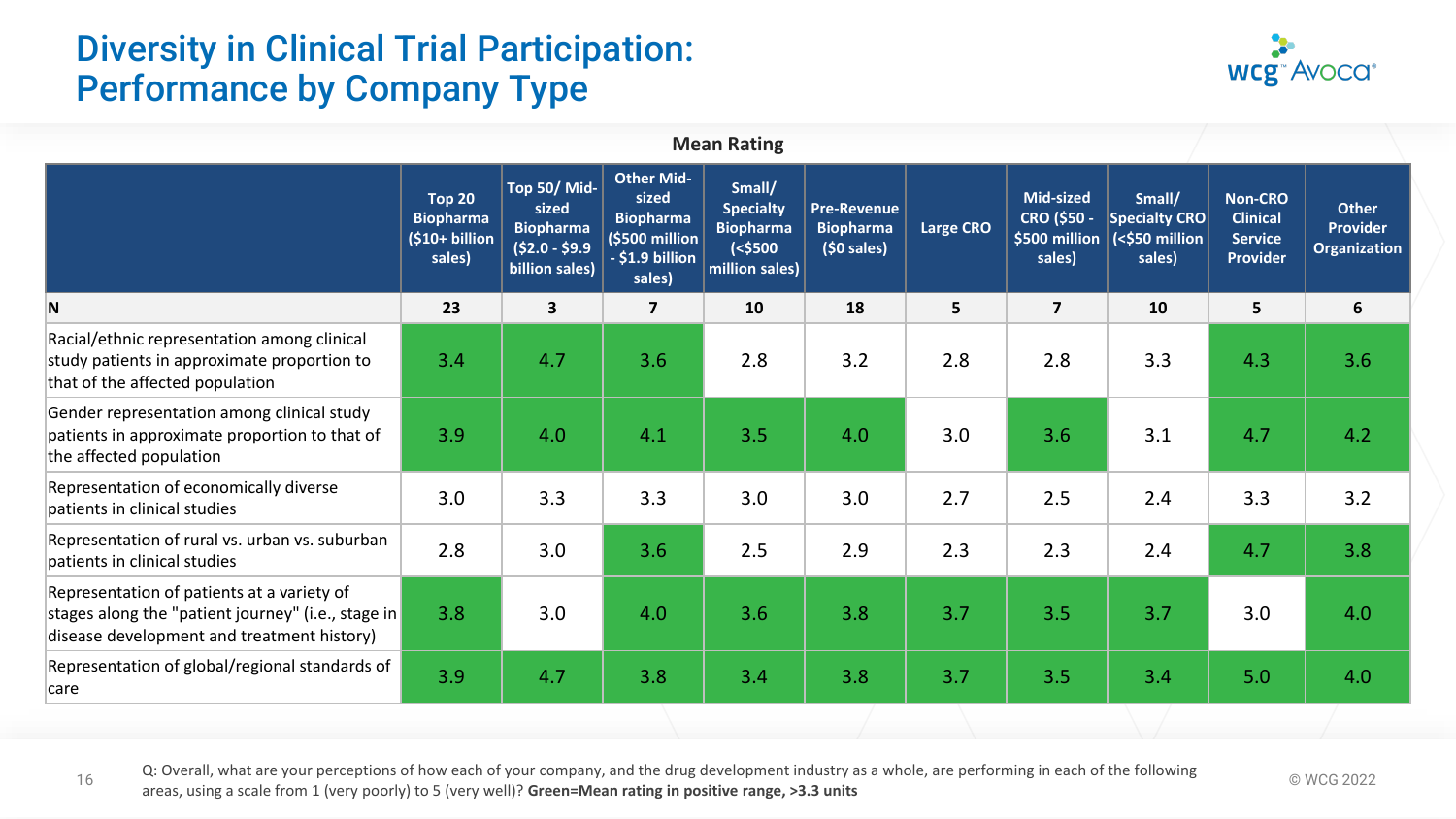# Diversity in Clinical Trial Participation: Performance by Trial Volume



| <b>Mean Rating</b>                                                                                                                             |       |          |         |          |              |  |  |  |  |  |
|------------------------------------------------------------------------------------------------------------------------------------------------|-------|----------|---------|----------|--------------|--|--|--|--|--|
|                                                                                                                                                | $>50$ | 16 to 50 | 6 to 15 | $1$ to 5 | <b>Zero</b>  |  |  |  |  |  |
| N                                                                                                                                              | 37    | 17       | 23      | 19       | $\mathbf{1}$ |  |  |  |  |  |
| Racial/ethnic representation among clinical study<br>patients in approximate proportion to that of the<br>affected population                  | 3.3   | 3.4      | 3.3     | 3.1      | 3.0          |  |  |  |  |  |
| Gender representation among clinical study patients in<br>approximate proportion to that of the affected<br>population                         | 3.8   | 3.5      | 3.8     | 4.1      | 3.0          |  |  |  |  |  |
| Representation of economically diverse patients in<br>clinical studies                                                                         | 3.0   | 2.8      | 2.8     | 2.9      | 3.0          |  |  |  |  |  |
| Representation of rural vs. urban vs. suburban patients<br>in clinical studies                                                                 | 2.9   | 2.6      | 2.7     | 3.3      | 3.0          |  |  |  |  |  |
| Representation of patients at a variety of stages along<br>the "patient journey" (i.e., stage in disease<br>development and treatment history) | 3.8   | 3.7      | 3.9     | 3.3      | 3.0          |  |  |  |  |  |
| Representation of global/regional standards of care                                                                                            | 3.9   | 3.8      | 3.7     | 3.7      | 5.0          |  |  |  |  |  |

Q: Overall, what are your perceptions of how each of your company, and the drug development industry as a whole, are performing in each of the following  $\degree$  WCG 2022 areas, using a scale from 1 (very poorly) to 5 (very well)? **Green=Mean rating in positive range, >3.3 units**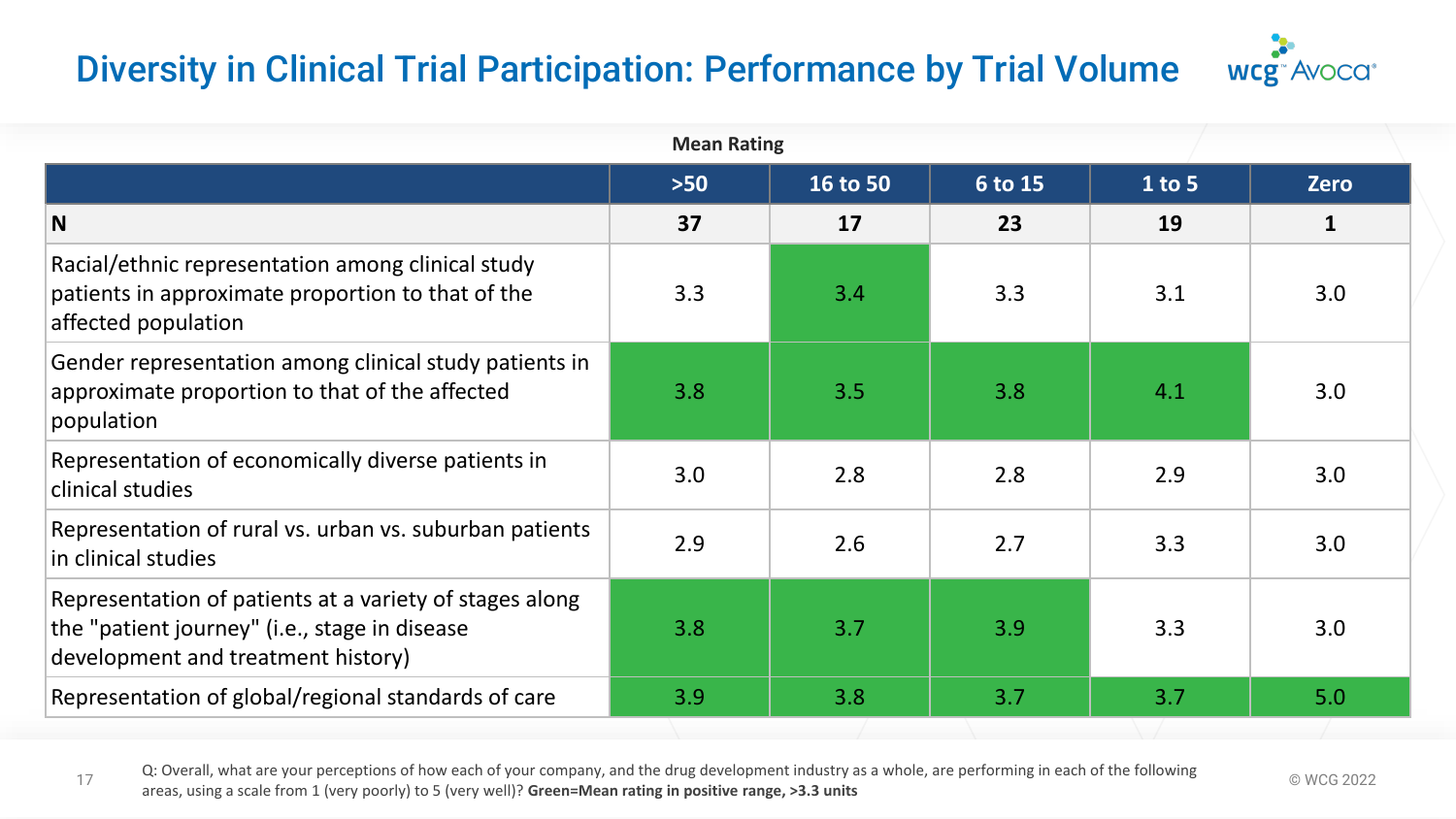# Diversity in Clinical Trial Participation: Relative Knowledge



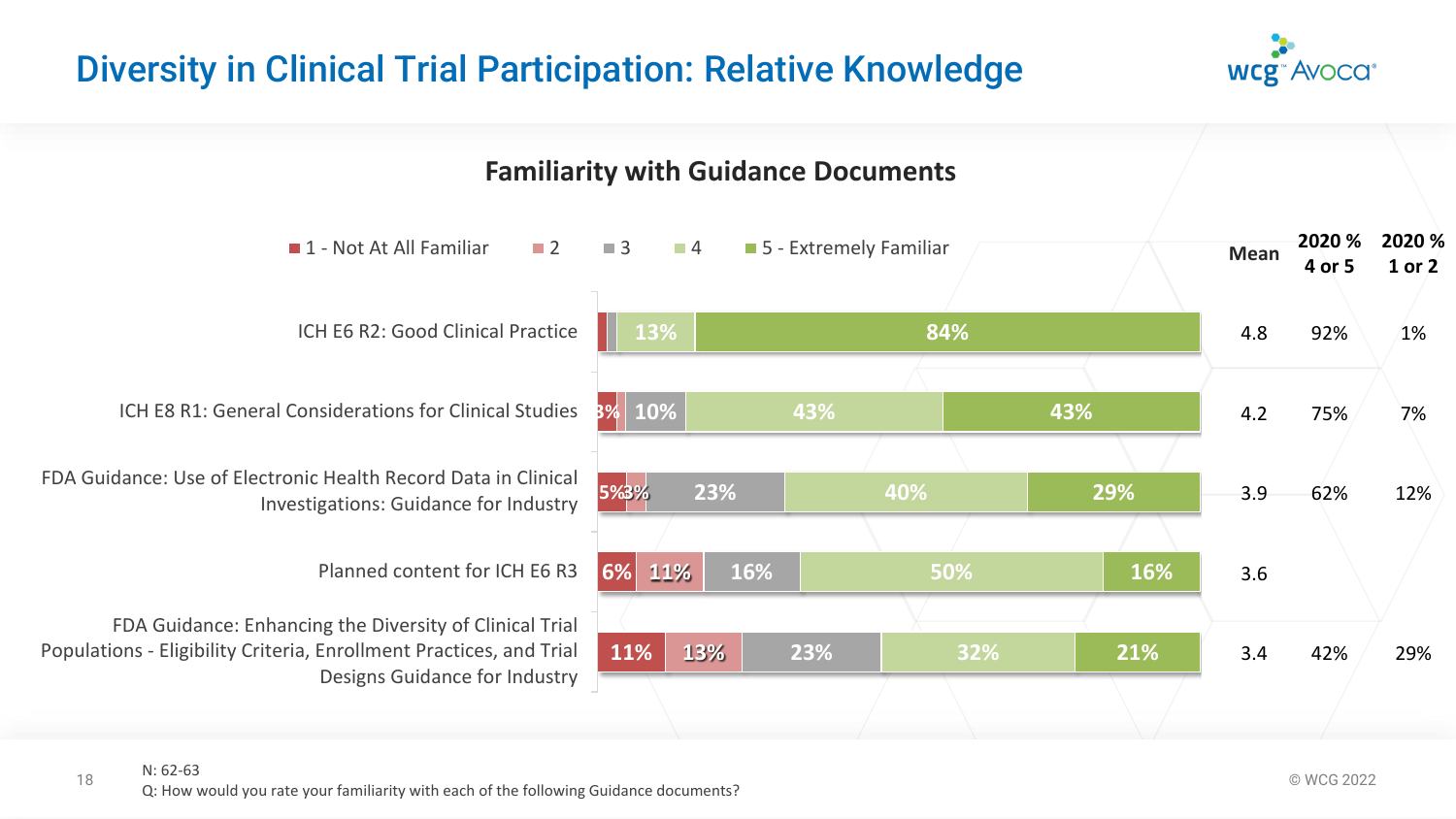

# Perspectives on Regulators and Clinical Trial

Participant Diversity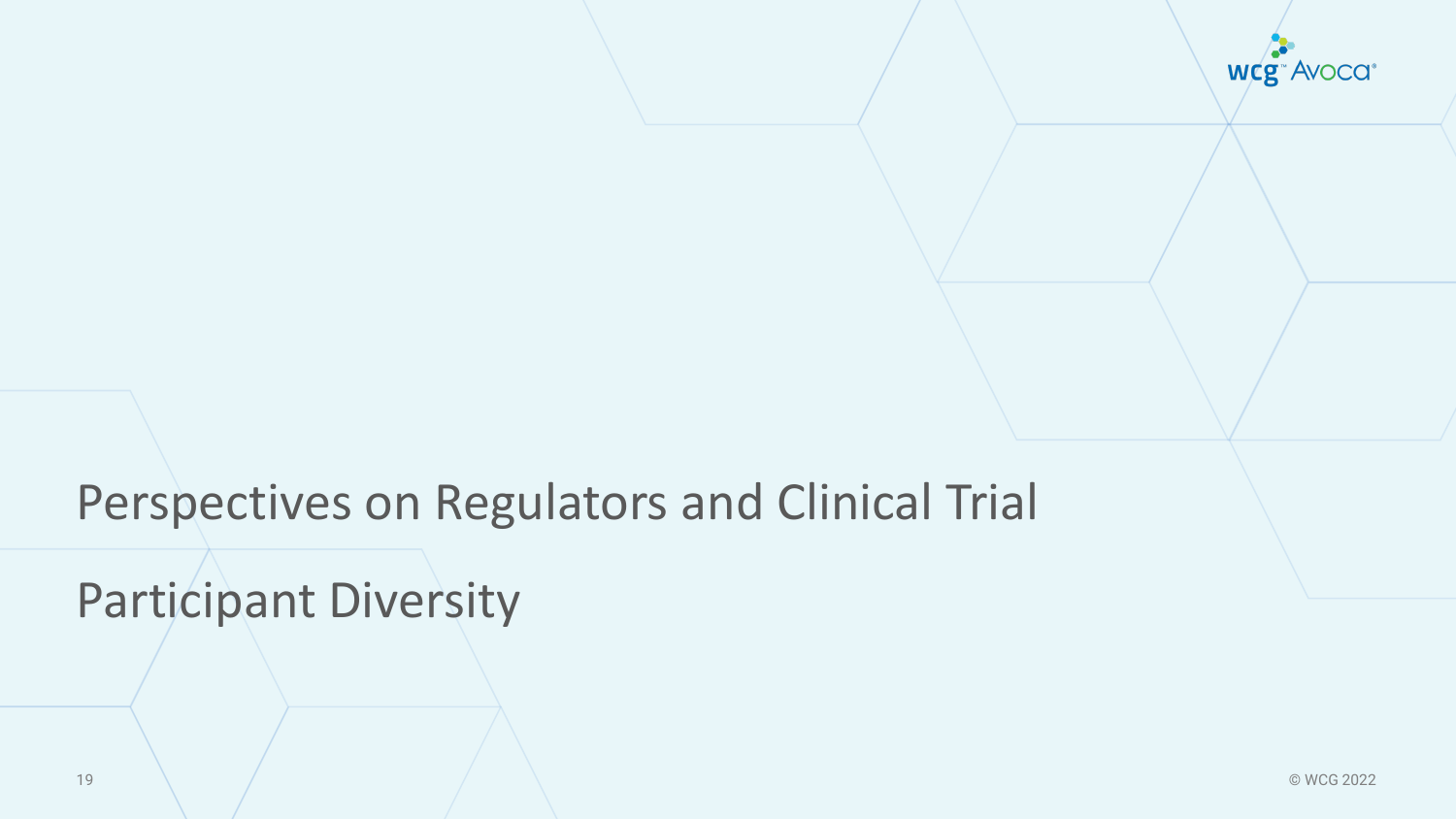# Perspectives on Regulators and Clinical Trial Participant Diversity



- Only a minority (17%) of respondents were aware of their companies having had interactions with regulators over the last two years specifically on the topic of clinical trial participant diversity.
- Nevertheless, most respondents had opinions about how the emphasis placed by regulatory authorities on clinical trial participant diversity might evolve over the coming 5 years.
	- Across all three regulatory bodies about which they were questioned (US FDA, EU EMA, Japan PMDA), there was on average a "best guess" among respondents that regulatory bodies would place increasing emphasis on diversity in clinical trial participants.
	- However, for some regulatory authorities and some aspects of participant diversity, opinions among respondents were quite divided. This was especially the case across regulatory authorities for diversity with respect to population type (rural/urban/suburban), and for many aspects of diversity within Japan's PMDA.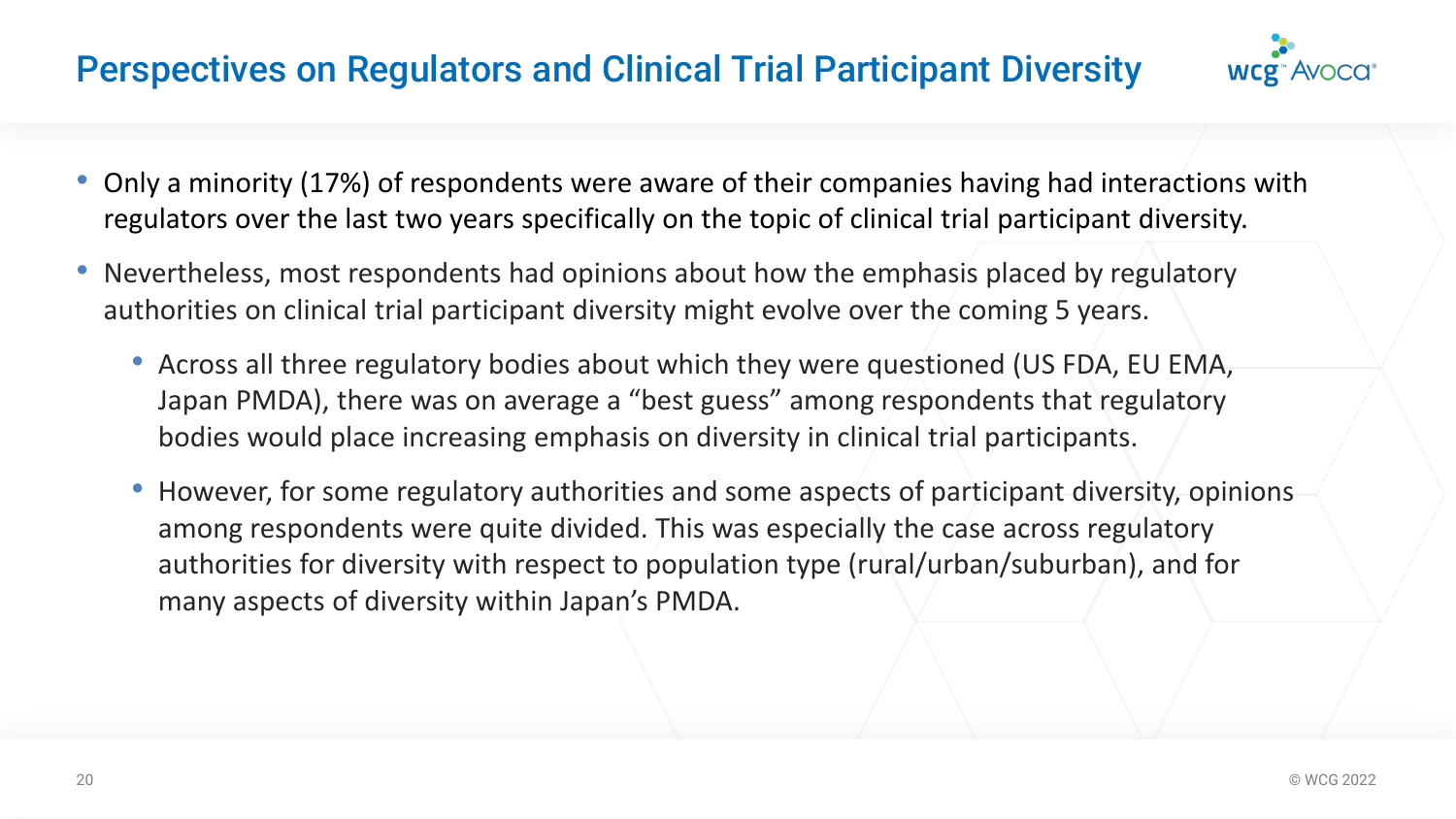# Diversity Among Trial Participants: Interactions with Regulators



**Over the last two years, has your company had interactions with regulators specifically on the topic of participant diversity in its clinical studies?**

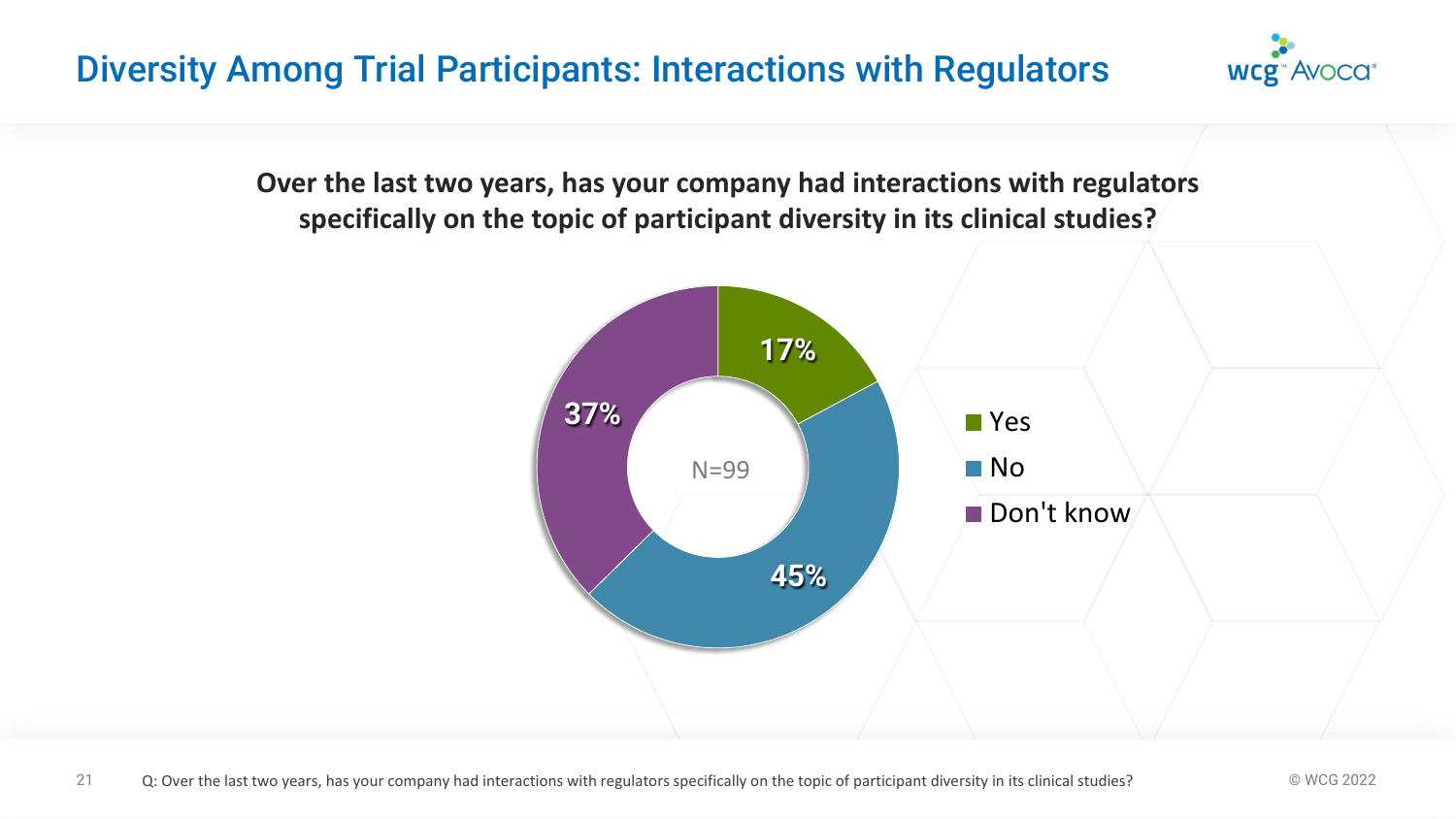# Diversity Among Trial Participants: Perceived Regulatory Perspectives



**"Best guesses" as to How the Requirements of Regulatory Bodies will Change over the Next 5 Years with Respect to Each Aspect of Diversity in Clinical Research Participation.** 

Mean ratings on a scale of 1 (greatly reduced emphasis) to 5 (greatly increased emphasis)

|                                                                                                                                             | <b>US FDA</b> | <b>EU EMA</b> | <b>Japan PMDA</b> |
|---------------------------------------------------------------------------------------------------------------------------------------------|---------------|---------------|-------------------|
| N                                                                                                                                           | 75-89         | 66-83         | $51 - 62$         |
| Gender representation among clinical study patients in approximate proportion to that of the<br>affected population                         | 3.9           | 3.8           | 3.2               |
| Racial/ethnic representation among clinical study patients in approximate proportion to that<br>of the affected population                  | 4.0           | 3.8           | 3.0               |
| Representation of economically diverse patients in clinical studies                                                                         | 3.5           | 3.4           | 3.0               |
| Representation of global/regional standards of care                                                                                         | 3.5           | 3.7           | 3.3               |
| Representation of patients at a variety of stages along the "patient journey" (i.e., stage in<br>disease development and treatment history) | 3.9           | 3.7           | 3.5               |
| Representation of rural vs. urban vs. suburban patients in clinical studies                                                                 | 3.2           | 3.1           | 2.9               |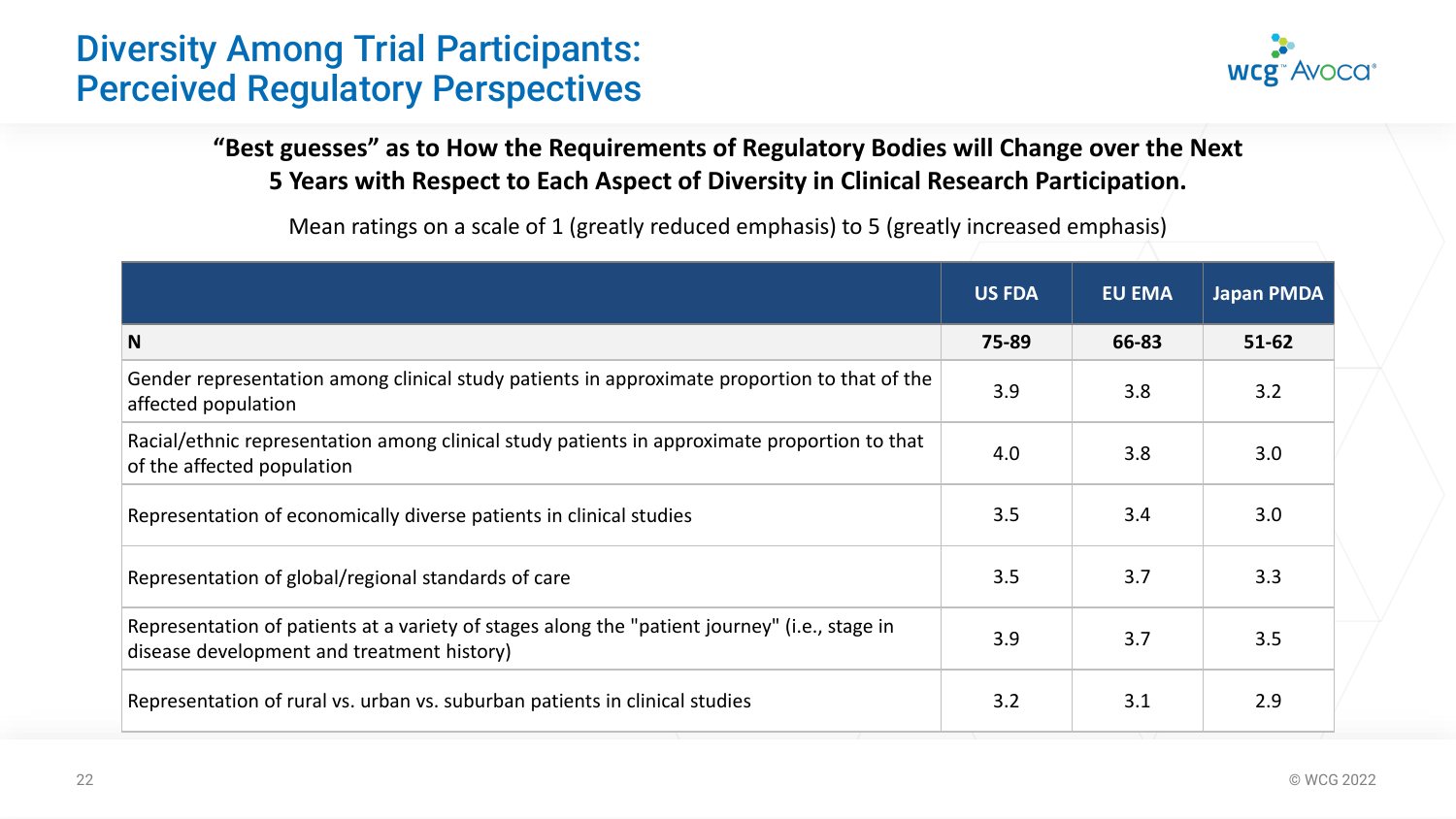#### N: 73-89

23 Q: Please provide your "best guess" as to how the requirements of each regulatory body will change over the next 5 years with respect to each of the following  $\heartsuit$  WCG 2022 aspects of diversity in clinical research participation, on a scale of 1 (greatly reduced emphasis) to 5 (greatly increased emphasis)

#### Diversity Among Trial Participants: Perceived Regulatory Perspectives



**"Best Guesses" regarding Changes in Regulatory Requirements Over 5 Years** *US FDA*

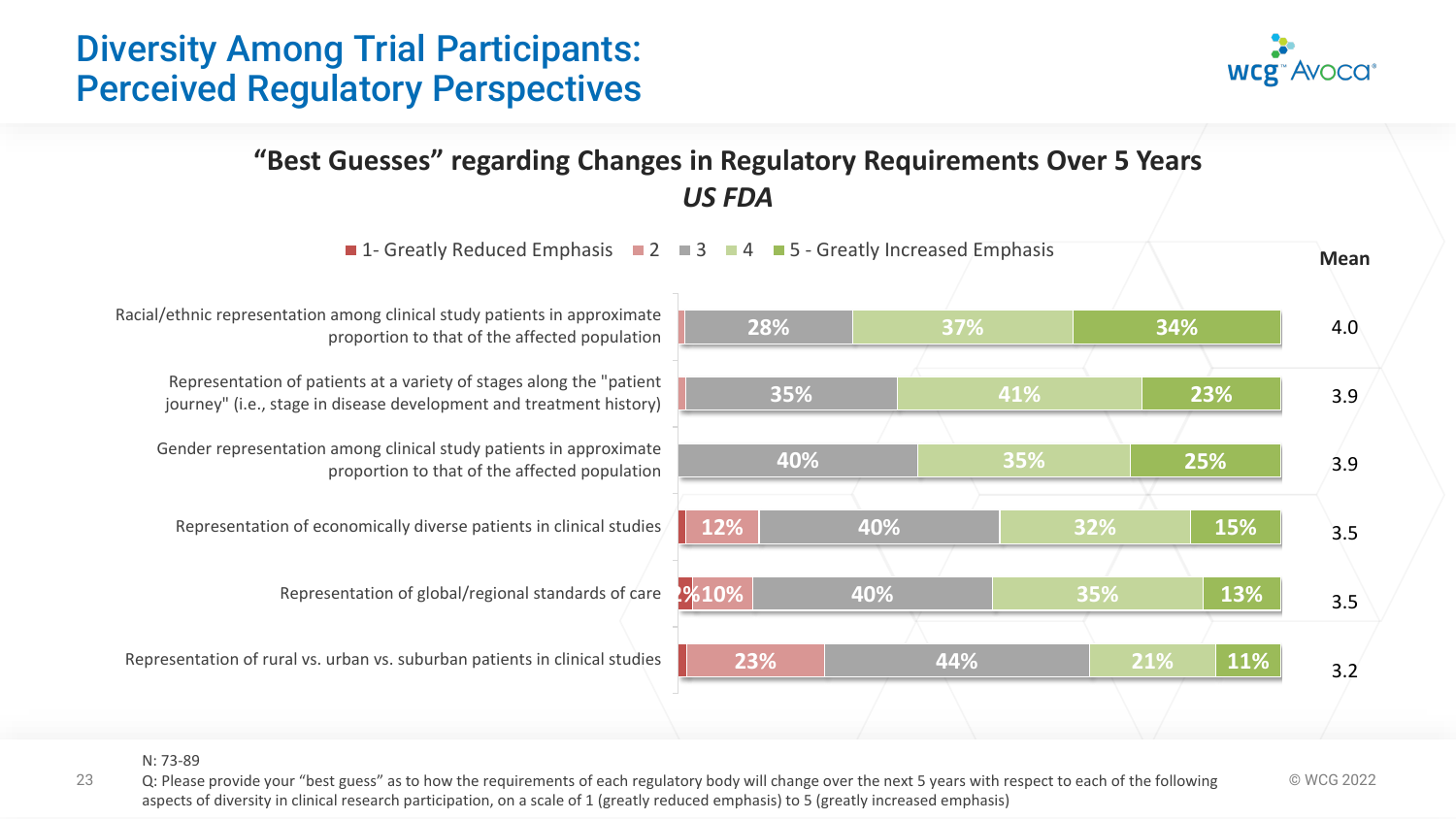#### N: 66-83

24 Q: Please provide your "best guess" as to how the requirements of each regulatory body will change over the next 5 years with respect to each of the following  $\heartsuit$  WCG 2022 aspects of diversity in clinical research participation, on a scale of 1 (greatly reduced emphasis) to 5 (greatly increased emphasis)

Perceived Regulatory Perspectives

#### **"Best Guesses" regarding Changes in Regulatory Requirements Over 5 Years** *EU EMA*

 $\blacksquare$  **1- Greatly Reduced Emphasis**  $\blacksquare$  **2**  $\blacksquare$  **3**  $\blacksquare$  **4**  $\blacksquare$  **5 - Greatly Increased Emphasis** 

Gender representation among clinical study patients in approximate proportion to that of the affected population

Diversity Among Trial Participants:

Racial/ethnic representation among clinical study patients in approximate proportion to that of the affected population

Representation of global/regional standards of care

Representation of patients at a variety of stages along the "patient journey" (i.e., stage in disease development and…

Representation of economically diverse patients in clinical studies

Representation of rural vs. urban vs. suburban patients in clinical studies



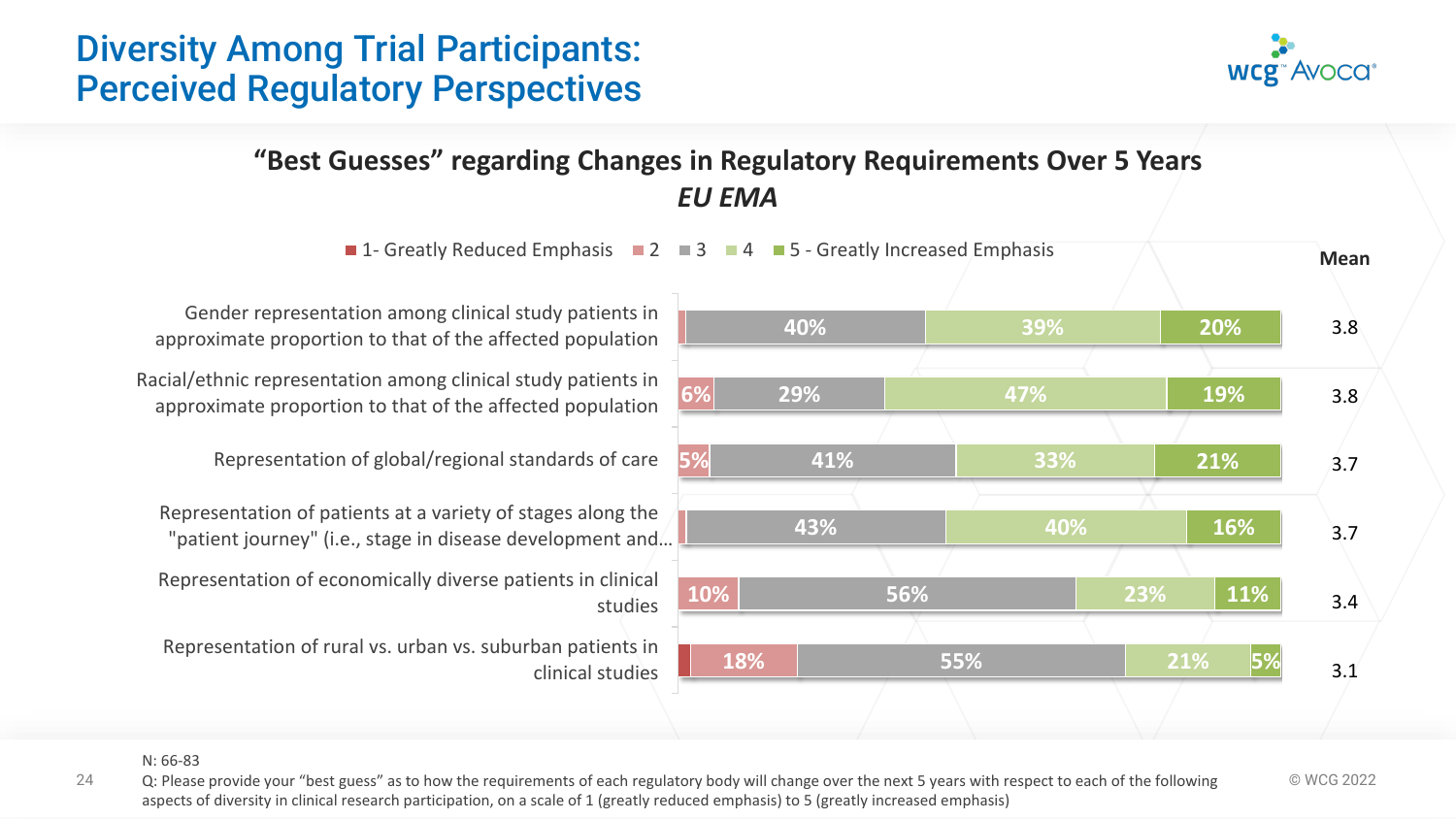# Diversity Among Trial Participants: Perceived Regulatory Perspectives



#### **"Best Guesses" regarding Changes in Regulatory Requirements Over 5 Years** *Japan PMDA*



#### N: 51-62

25 Q: Please provide your "best guess" as to how the requirements of each regulatory body will change over the next 5 years with respect to each of the following  $\heartsuit$  WCG 2022 aspects of diversity in clinical research participation, on a scale of 1 (greatly reduced emphasis) to 5 (greatly increased emphasis)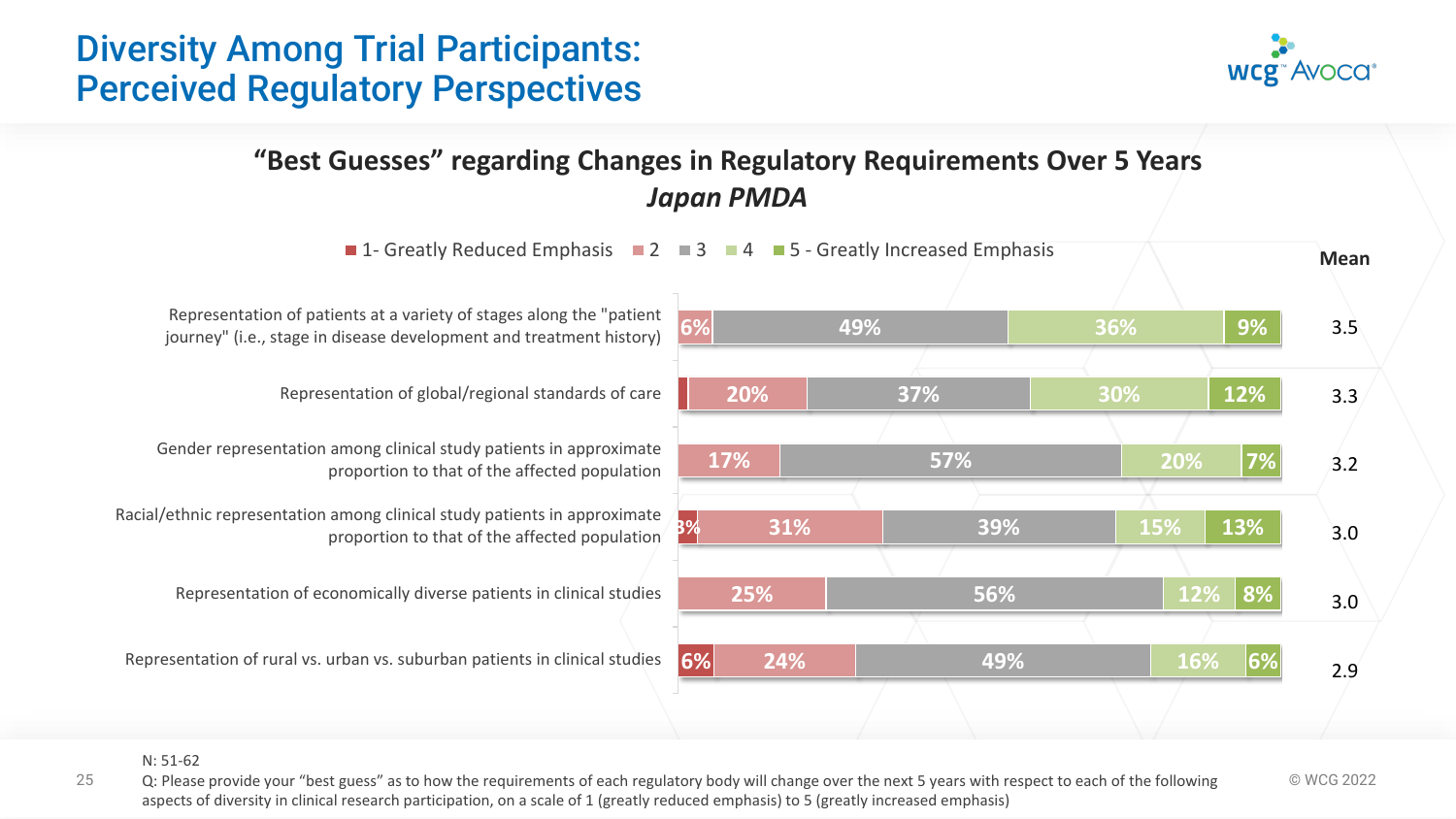

# Impact of Variability and Flexibility in Clinical Trial

Execution on Clinical Trial Participant Diversity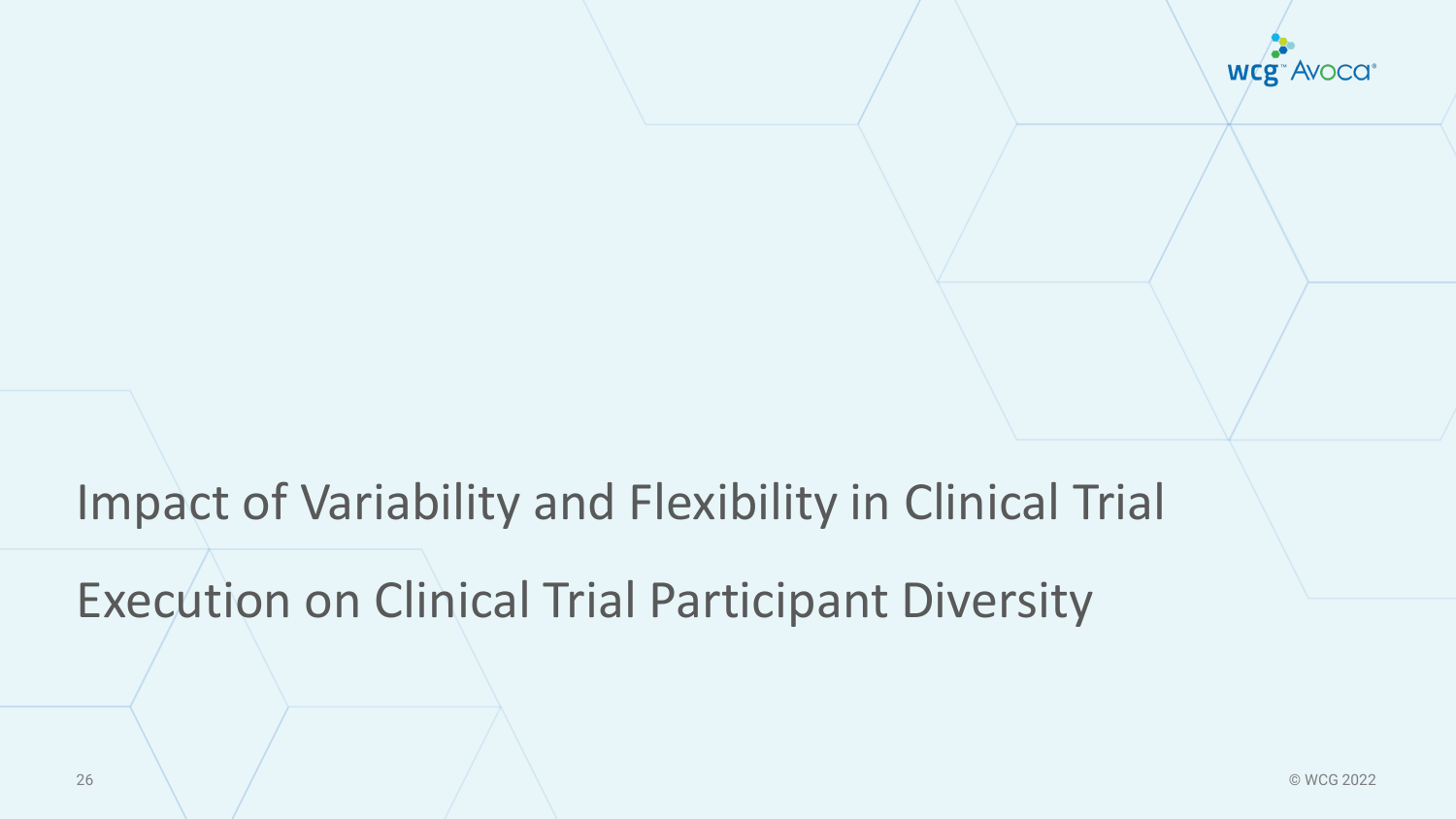# Impact of Variability and Flexibility in Clinical Trial Execution on Clinical Trial Participant Diversity



- Even in the absence of quotas dictated by regulatory bodies, respondents overwhelmingly expected that participant diversity in clinical studies could and would be positively impacted by variability and flexibility in how clinical research is executed. Only 5% of respondents felt that this force might have a negative impact on participant diversity.
- For many respondents, however, this perception was aspirational; in no area of clinical trial execution did more than a slight majority report that their companies had reached the optimum level of executional flexibility to support participant diversity, and in most executional areas this was a minority. Only about 1 in 6 respondents perceived their organizations to have greater than optimal levels of variability/flexibility in any area; most who were not at the optimum reported too little rather than too much.
- With respect to specific operational approaches, respondents were most likely to report that their organizations were at the optimal level of variability/flexibility to support participant diversity when it came to study staff-patient interactions, followed by overall operationalization tactics *within* an individual clinical trial (i.e., hybrid approaches to decentralization, patient engagement, etc.). Variability and flexibility were most likely to be suboptimal in the areas of laboratory sample collection and overall operationalization of clinical trials *across* a development program (i.e., use of decentralized approaches for some trials).
- Among company types, provider organizations and Top 20 or pre-revenue biopharma those with very high or low trial volumes - were generally most likely to be near optimal levels of variability and flexibility.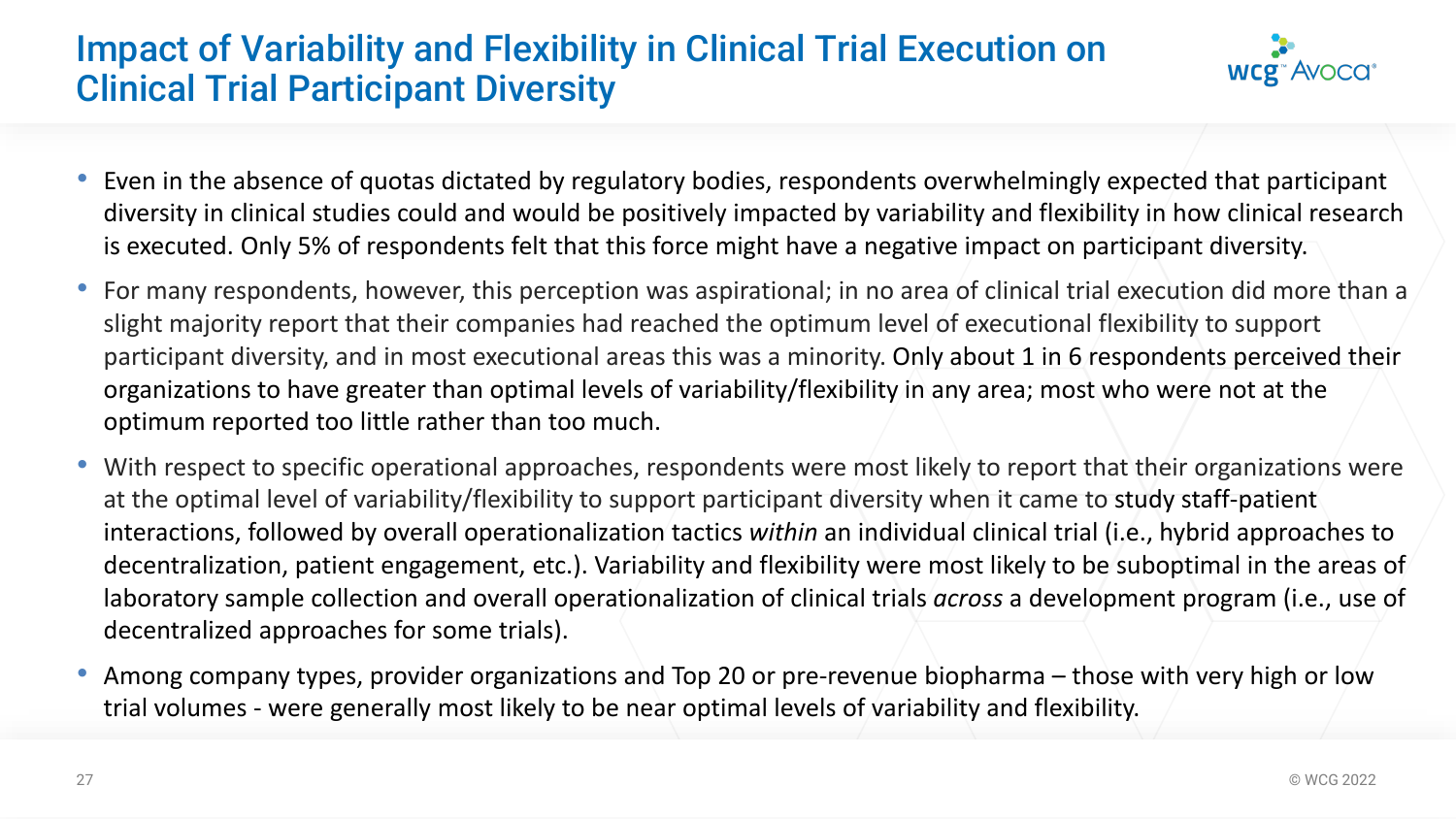# Variability and Flexibility in Clinical Trial Execution vs. Participant Diversity

**In the absence of "quotas" dictated by regulatory bodies, to what extent do you believe that participant diversity in clinical studies is or will be positively impacted by variability and flexibility in how clinical research is executed?**



**WCg<sup>\*</sup>AVOCG<sup>\*</sup>** 

N: 74

28 Q: In the absence of "quotas" dictated by regulatory bodies, to what extent do you believe that participant diversity in clinical studies is or will be positively  $\textcircled{wCG 2022}$ impacted by variability and flexibility in how clinical research is executed?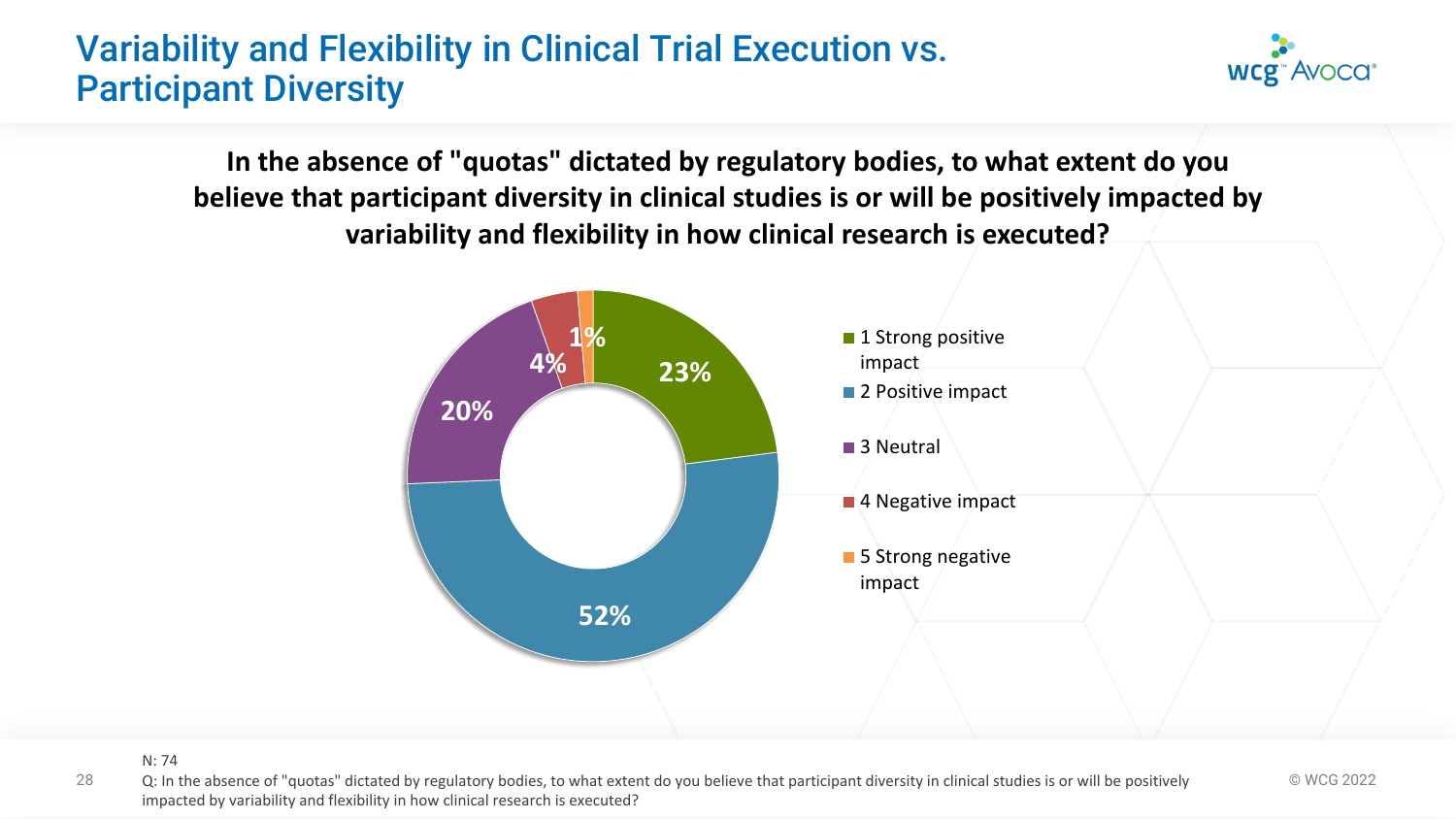# Impact of Variability and Flexibility in Clinical Trial Execution on Clinical Trial Participant Diversity: Verbatim



#### **What do you see as the key challenges associated with variability and flexibility in clinical trial execution?**

- Forty-nine respondents answered this question.
	- In general, their perception was that the industry is conservative and inflexible, fearing change, being rigid and "stuck in the old ways of working" with "upper management stagnation."
		- "It seems that it is easier to go with what you know rather than learning something new."
	- This challenge is accompanied by a strong desire to maintain consistency in scientific standards and reliability/quality of data.
	- Other concerns included:
		- Regulatory restrictions
		- Funding vis-á-vis costs associated with including more sites to achieve diversity
		- Earning trust in diverse communities
		- Recruitment and training (including in technology)—staff are extremely busy
		- Complex protocols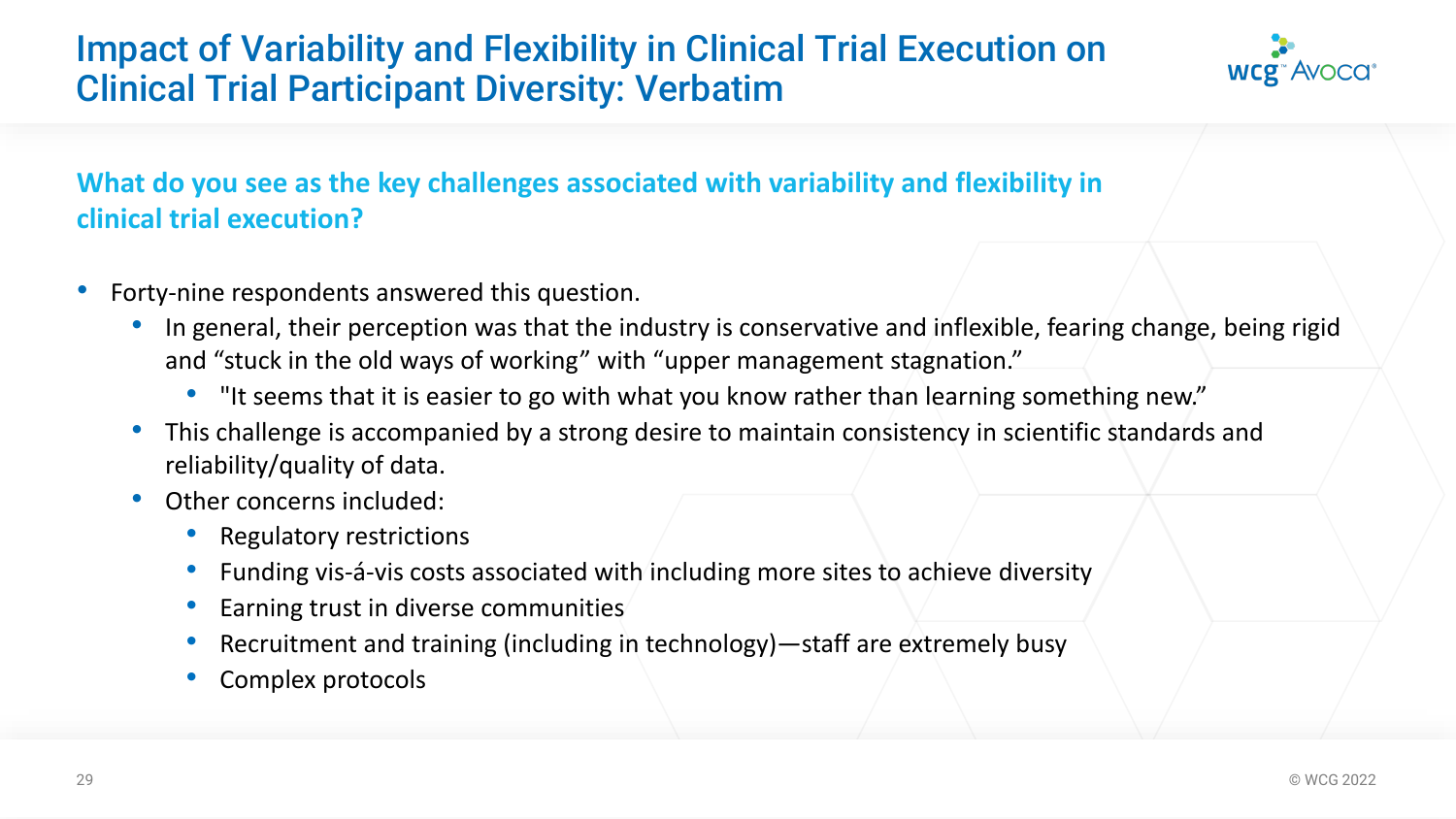# Impact of Variability and Flexibility in Clinical Trial Execution on Clinical Trial Participant Diversity: Verbatim



#### **What do you see as the key enablers of variability and flexibility in clinical trial execution?**

- Forty-seven respondents answered this question.
	- Many believed that good regulations, and imaginative use of technology and other tools, were helpful. Old, burdensome regulations should be dropped.
	- Other important enablers included:
		- Understanding risk levels, and willingness to take some risks, as with the pandemic experience
		- Sponsor, management, PI, and team flexibility
		- Vendor reliability
		- Data availability
		- Good patient relationships that retain trial participants
		- Sharing of successes and lessons learned, perhaps from novel trial designs
		- Creative personnel with critical thinking skills; increased staffing to lighten the load
		- Regulatory flexibility and guidance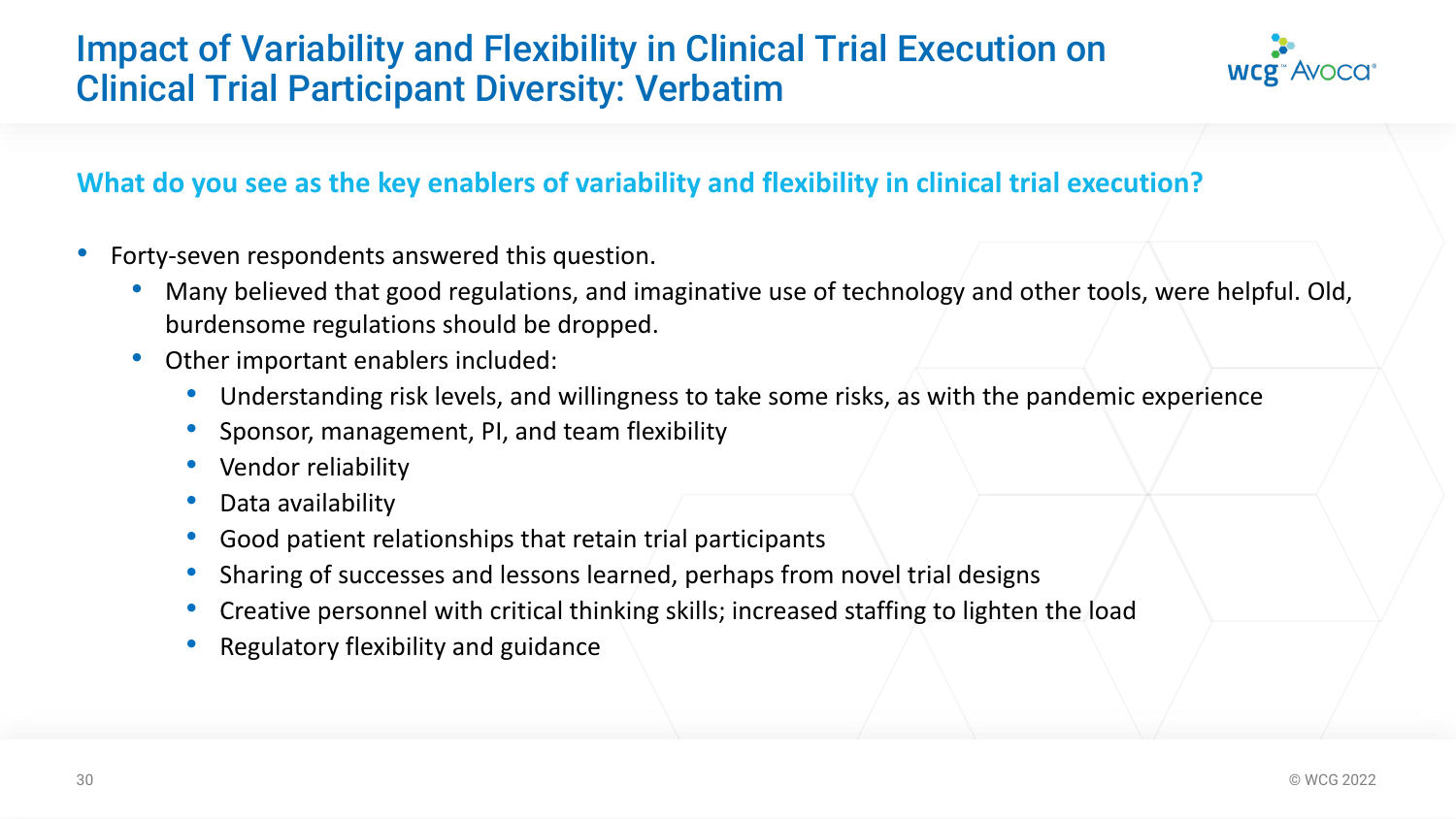# Variability/Flexibility in Clinical Trial Execution – Nearness to Optimum

**WCg**<sup>\*</sup> Avoca<sup>\*</sup>

**Compared to your perception of the optimal level of executional variability and flexibility, how would you rate your company's clinical development programs in terms of variability and flexibility in approaches to...**

| ■ 4- No Variability/Flexibility<br>■ 2- Optimal Variability/Flexibility                                                                         |    |     | ■ 3- Suboptimal Variability/Flexibility<br>■ 1- Greater Than Optimal Variability/Flexibility |            | <b>Mean</b> |  |
|-------------------------------------------------------------------------------------------------------------------------------------------------|----|-----|----------------------------------------------------------------------------------------------|------------|-------------|--|
| Investigator/site coordinator-patient interactions across and/or within clinical<br>studies                                                     | 5% | 19% | 60%                                                                                          | <b>16%</b> | 2.1         |  |
| Overall operationalization tactics within individual clinical trials, i.e. hybrid<br>approaches to decentralization, patient engagement, etc.   |    | 30% | 54%                                                                                          | 14%        | 2.2         |  |
| Site monitoring across and/or within clinical studies                                                                                           |    | 35% | 46%                                                                                          | <b>17%</b> | 2.2         |  |
| Data collection across and/or within clinical studies                                                                                           | 6% | 25% | 52%                                                                                          | <b>16%</b> | 2.2         |  |
| Patient recruitment and retention across and/or within clinical studies                                                                         |    | 30% | 51%                                                                                          | <b>16%</b> | 2.2         |  |
| Data management across and/or within clinical studies                                                                                           | 5% | 34% | 46%                                                                                          | 16%        | 2.3         |  |
| Clinical supply distribution across and/or within clinical studies                                                                              | 5% | 37% | 44%                                                                                          | <b>15%</b> | 2.3         |  |
| Clinical study design within a development program, i.e., use of "alternative" trial<br>designs, real world evidence, novel endpoints, etc.     |    | 37% | 49%                                                                                          | 13%        | 2.3         |  |
| Laboratory sample collection across and/or within clinical studies                                                                              | 7% | 39% | 38%                                                                                          | <b>16%</b> | 2.4         |  |
| Overall operationalization of clinical trials across a development program, i.e. use<br>of decentralized approaches, patient engagement tactics | 6% | 44% | 32%                                                                                          | <b>17%</b> | 2.4         |  |
|                                                                                                                                                 |    |     |                                                                                              |            |             |  |

N=61-63

31 Q: Compared to your perception of the optimal level of executional variability and flexibility, how would you rate your company's clinical development programs  $\textcircled{wCG 2022}$ in terms of variability and flexibility in approaches to...: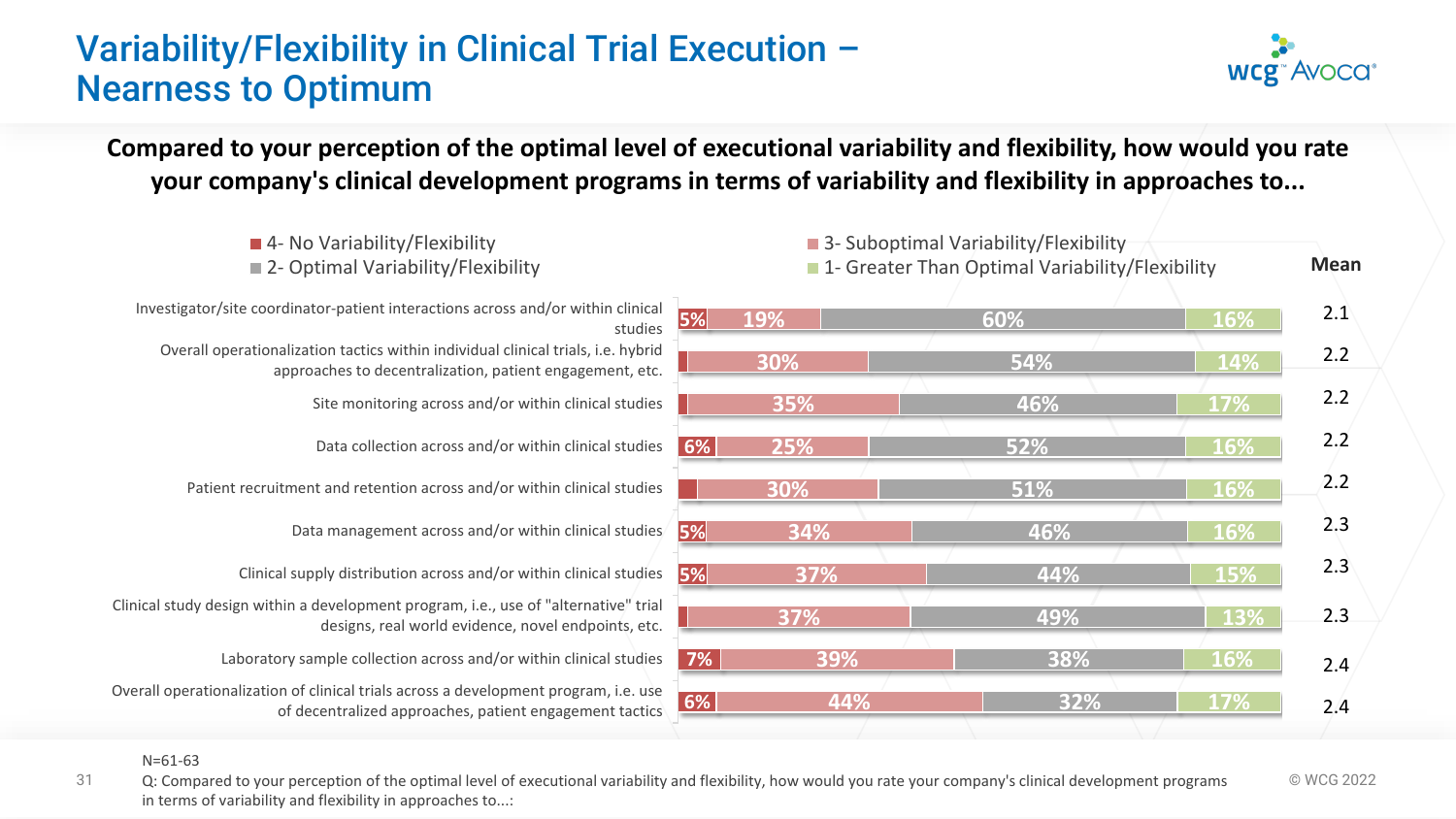# Variability/Flexibility in Clinical Trial Execution – Nearness to Optimum by Company Type



| <b>Mean Rating</b>                                                                                                                                  |                                                               |                                                                              |                                                                                               |                                                                                |                                                        |                  |                                                                   |                                                            |                                                                        |                                                        |
|-----------------------------------------------------------------------------------------------------------------------------------------------------|---------------------------------------------------------------|------------------------------------------------------------------------------|-----------------------------------------------------------------------------------------------|--------------------------------------------------------------------------------|--------------------------------------------------------|------------------|-------------------------------------------------------------------|------------------------------------------------------------|------------------------------------------------------------------------|--------------------------------------------------------|
|                                                                                                                                                     | <b>Top 20</b><br><b>Biopharma</b><br>(\$10+ billion<br>sales) | Top 50/ Mid-<br>sized<br><b>Biopharma</b><br>$$2.0 - $9.9$<br>billion sales) | <b>Other Mid-</b><br>sized<br><b>Biopharma</b><br>(\$500 million<br>- \$1.9 billion<br>sales) | Small/<br><b>Specialty</b><br><b>Biopharma</b><br>$(<$ \$500<br>million sales) | <b>Pre-Revenue</b><br><b>Biopharma</b><br>$(50$ sales) | <b>Large CRO</b> | <b>Mid-sized</b><br><b>CRO (\$50 -</b><br>\$500 million<br>sales) | Small/<br><b>Specialty CRO</b><br>(<\$50 million<br>sales) | <b>Non-CRO</b><br><b>Clinical</b><br><b>Service</b><br><b>Provider</b> | <b>Other</b><br><b>Provider</b><br><b>Organization</b> |
| N                                                                                                                                                   | 23                                                            | $\mathbf{3}$                                                                 | $\overline{7}$                                                                                | 10                                                                             | 18                                                     | 5                | $\overline{\mathbf{z}}$                                           | 10                                                         | 5                                                                      | 6                                                      |
| Clinical study design within a development program, i.e.,<br>use of "alternative" trial designs, real world evidence,<br>novel endpoints, etc.      | 2.3                                                           | 2.5                                                                          | 2.6                                                                                           | 2.9                                                                            | 2.1                                                    | 2.5              | 2.0                                                               | 2.1                                                        | 1.8                                                                    | 2.3                                                    |
| Overall operationalization of clinical trials across a<br>development program, i.e., use of decentralized<br>approaches, patient engagement tactics | 2.5                                                           | 2.5                                                                          | 2.8                                                                                           | 2.8                                                                            | 2.1                                                    | 2.5              | 2.5                                                               | 2.3                                                        | 2.0                                                                    | 2.5                                                    |
| Overall operationalization tactics within individual<br>clinical trials, i.e., hybrid approaches to decentralization,<br>patient engagement, etc.   | 2.3                                                           | 2.5                                                                          | 2.8                                                                                           | 2.5                                                                            | 1.9                                                    | 1.7              | 3.0                                                               | 2.0                                                        | 1.8                                                                    | 2.0                                                    |
| Data collection across and/or within clinical studies                                                                                               | 2.3                                                           | 2.5                                                                          | 2.6                                                                                           | 2.6                                                                            | 2.1                                                    | 2.0              | 2.0                                                               | 1.9                                                        | 1.5                                                                    | 2.5                                                    |
| Data management across and/or within clinical studies                                                                                               | 2.4                                                           | 2.5                                                                          | 2.8                                                                                           | 2.6                                                                            | 2.3                                                    | 2.0              | 2.0                                                               | 1.6                                                        | 1.5                                                                    | 2.5                                                    |
| Site monitoring across and/or within clinical studies                                                                                               | 2.0                                                           | 2.5                                                                          | 2.8                                                                                           | 2.8                                                                            | 2.2                                                    | 1.7              | 2.0                                                               | 2.0                                                        | 1.8                                                                    | 2.0                                                    |
| Clinical supply distribution across and/or within clinical<br>studies                                                                               | 2.0                                                           | 2.5                                                                          | 2.8                                                                                           | 2.8                                                                            | 2.2                                                    | 2.0              | 2.0                                                               | 2.1                                                        | 2.0                                                                    | 2.3                                                    |
| Laboratory sample collection across and/or within<br>clinical studies                                                                               | 2.1                                                           | 2.5                                                                          | 2.8                                                                                           | 2.8                                                                            | 2.2                                                    | 1.5              | 2.0                                                               | 2.4                                                        | 2.3                                                                    | 2.7                                                    |
| Investigator/site coordinator-patient interactions across<br>and/or within clinical studies                                                         | 2.0                                                           | 2.5                                                                          | 2.6                                                                                           | 2.5                                                                            | 2.0                                                    | 2.0              | 2.0                                                               | 1.9                                                        | 1.5                                                                    | 2.3                                                    |
| Patient recruitment and retention across and/or within<br>clinical studies                                                                          | 2.3                                                           | 2.0                                                                          | 2.6                                                                                           | 2.6                                                                            | 2.4                                                    | 2.3              | 2.0                                                               | 1.7                                                        | 1.5                                                                    | 1.8                                                    |

Q: Compared to your perception of the optimal level of executional variability and flexibility, how would you rate your company's clinical development programs

32 © WCG 2022 in terms of variability and flexibility in approaches to… **Yellow= Not Flexible Enough (>0.2 units from the optimum), Green= Optimal Flexibility, Blue= Too Flexible (>0.2 units from the optimum)**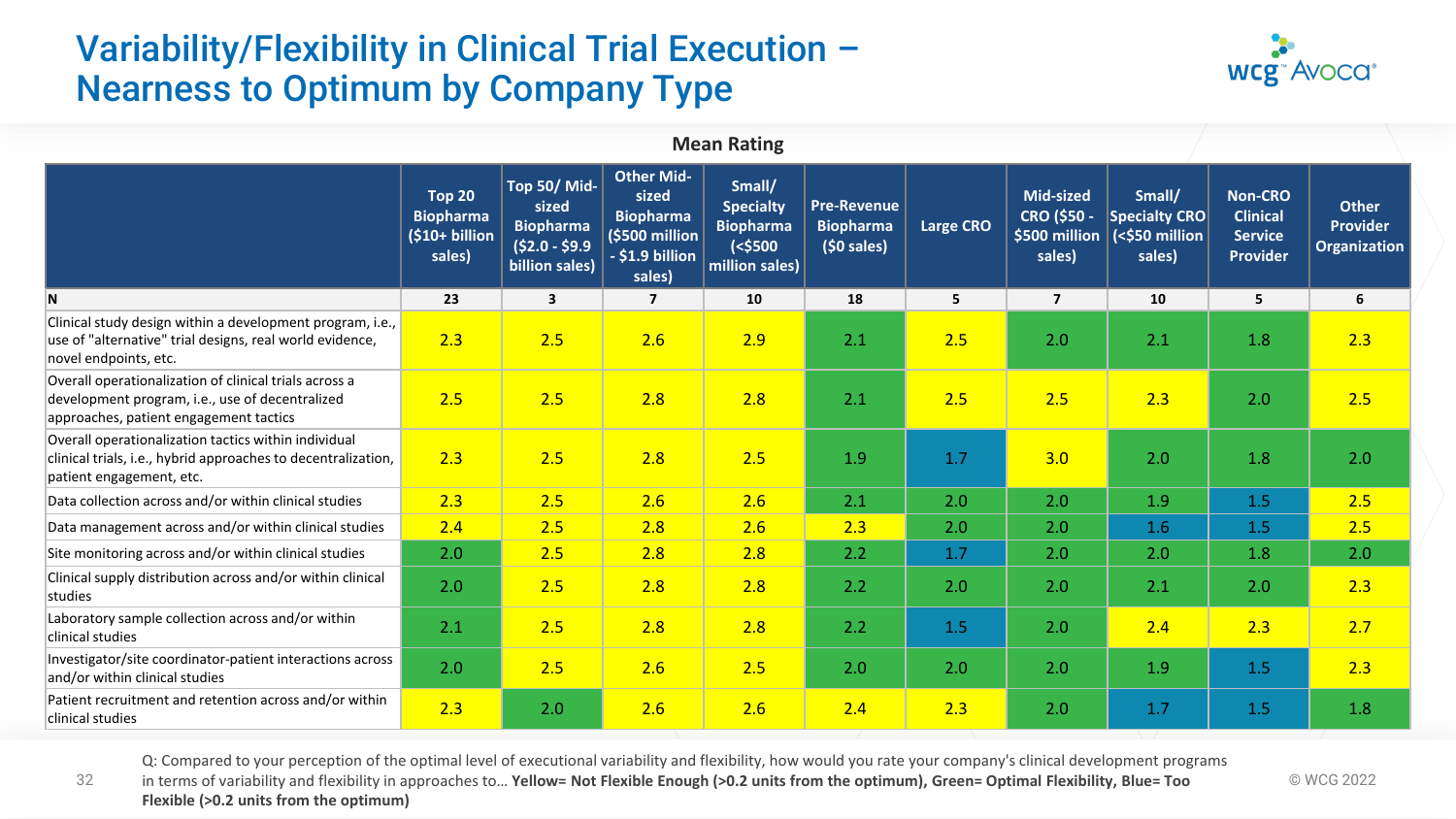# Variability/Flexibility in Clinical Trial Execution – Nearness to Optimum by Trial Volume



| <b>Mean Rating</b>                                                                                                                               |       |          |         |        |  |  |  |  |
|--------------------------------------------------------------------------------------------------------------------------------------------------|-------|----------|---------|--------|--|--|--|--|
|                                                                                                                                                  | $>50$ | 16 to 50 | 6 to 15 | 1 to 5 |  |  |  |  |
| ${\sf N}$                                                                                                                                        | 37    | 17       | 23      | 19     |  |  |  |  |
| Clinical study design within a development program, i.e., use of "alternative" trial<br>designs, real world evidence, novel endpoints, etc.      | 2.1   | 2.5      | 2.4     | 2.0    |  |  |  |  |
| Overall operationalization of clinical trials across a development program, i.e., use of<br>decentralized approaches, patient engagement tactics | 2.3   | 2.8      | 2.4     | 2.0    |  |  |  |  |
| Overall operationalization tactics within individual clinical trials, i.e., hybrid<br>approaches to decentralization, patient engagement, etc.   | 2.1   | 2.5      | 2.1     | 2.0    |  |  |  |  |
| Data collection across and/or within clinical studies                                                                                            | 2.2   | 2.3      | 2.2     | 2.0    |  |  |  |  |
| Data management across and/or within clinical studies                                                                                            | 2.2   | 2.4      | 2.4     | 2.1    |  |  |  |  |
| Site monitoring across and/or within clinical studies                                                                                            | 1.9   | 2.3      | 2.4     | 2.1    |  |  |  |  |
| Clinical supply distribution across and/or within clinical studies                                                                               | 2.2   | 2.1      | 2.6     | 2.2    |  |  |  |  |
| Laboratory sample collection across and/or within clinical studies                                                                               | 1.9   | 2.5      | 2.6     | 2.2    |  |  |  |  |
| Investigator/site coordinator-patient interactions across and/or within clinical studies                                                         | 1.9   | 2.2      | 2.2     | 1.8    |  |  |  |  |
| Patient recruitment and retention across and/or within clinical studies                                                                          | 2.2   | 2.1      | 2.3     | 2.2    |  |  |  |  |

33 Compared to your perception of the optimal level of executional variability and hexibility, how would you face your company s'ellimediate velopment programs 
© WCG 2022<br>in terms of variability and flexibility in approac Q: Compared to your perception of the optimal level of executional variability and flexibility, how would you rate your company's clinical development programs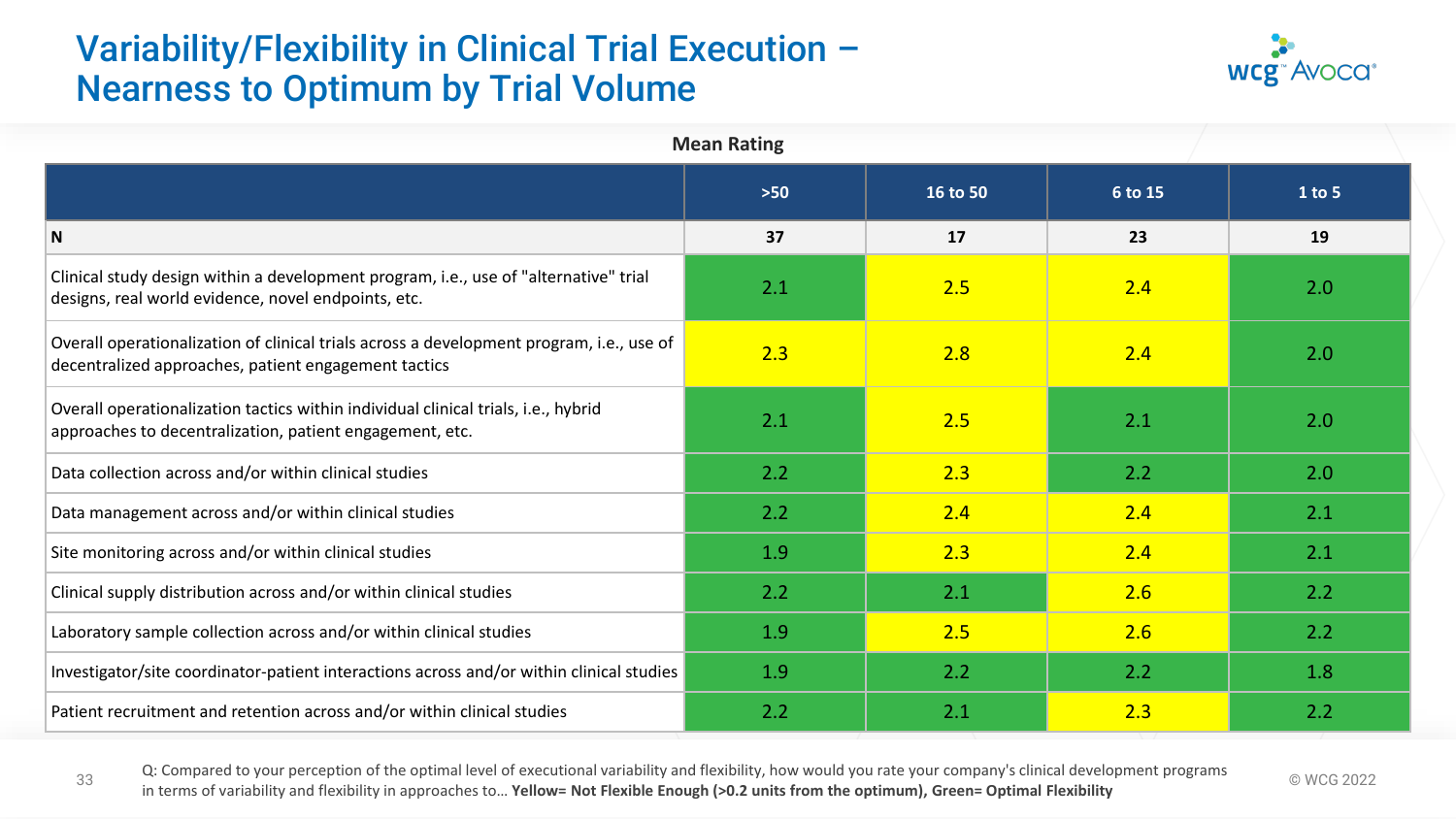### In your experience, what are the best ways to promote diversity in clinical research participation with respect to racial/ethnic representation?



- The most common advice from the 45 respondents to this question was to select geographic sites that have a diverse demographic and to gain trust from that community: "Come to them vs. them coming to you."
- This can be achieved by increasing representation of racially and ethnically diverse researchers and doctors, and by engaging community leaders and advocacy groups--"Strong community engagement programs at the site level that include key gatekeepers for the particular participant population."
- Other suggestions included:
	- Provide resources, compensation, childcare that enable retention
	- Use targeted advertising, including social media platforms
	- Communicate information adequately and appropriately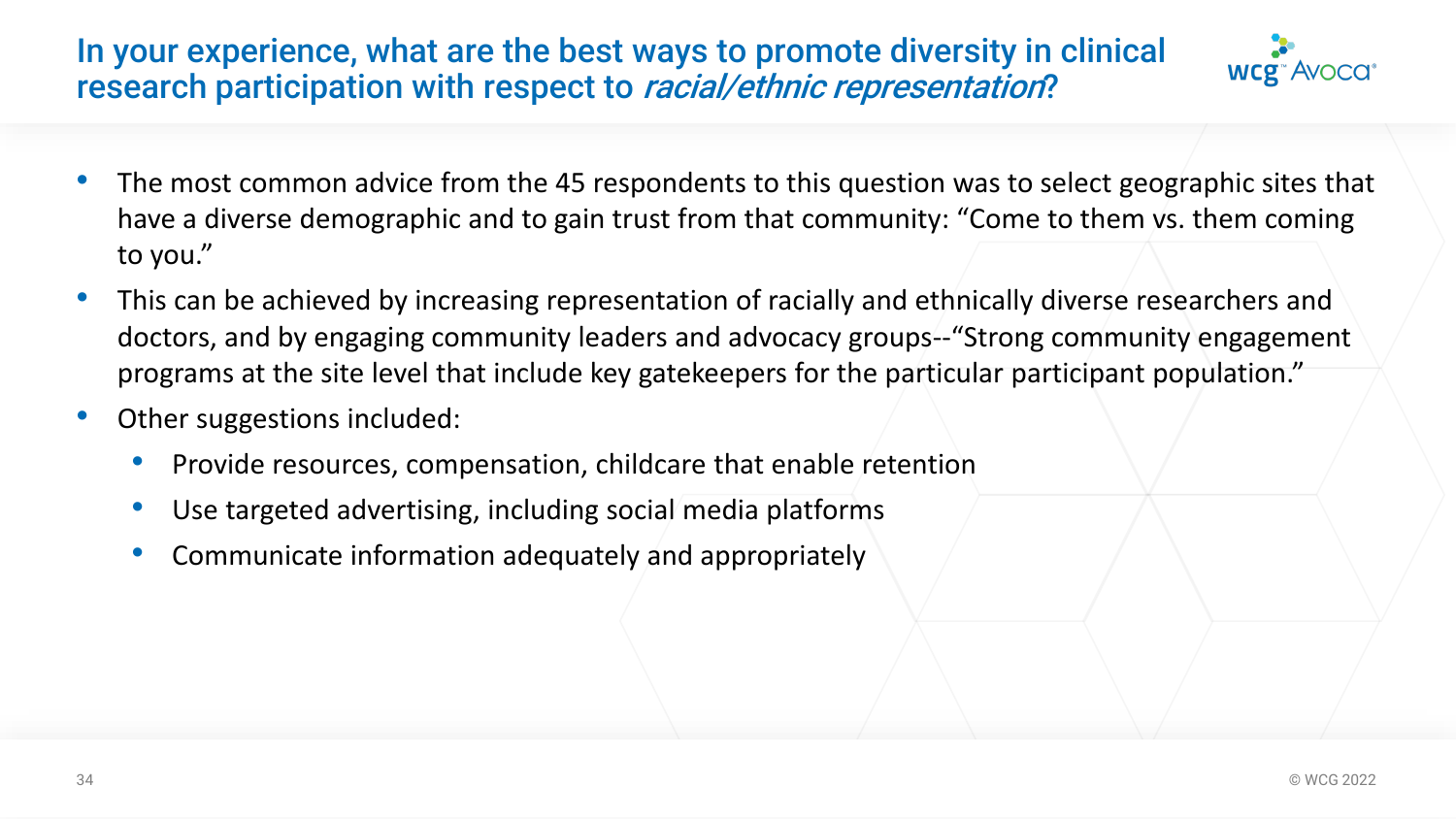# In your experience, what are the best ways to promote diversity in clinical research participation with respect to gender representation?



- Among the 42 respondents to this question, a common answer was to increase gender representation within the institutions.
- However, the nature of the disease and study design may sometimes preclude gender diversity: "One should not automatically assume equal gender representation."
- In addition, reproductive concerns affect females disproportionately female patients may need to stop participation if they become pregnant, or be more concerned about or susceptible to reproductive health risks.
- Researchers should also recognize the time-constraint challenges of many women: "Recruitment needs to emulate customer acquisition strategies from other industries. When we treat patients like customers articulating the study's value, holding the patient's hands throughout the entire enrollment process, and letting patients choose their method of care from a large selection of trials—we get more diversity."
- Other recommendations:
	- Engage with patient advocacy groups
	- Target recruiting and advertising, including social media platforms, and identify the benefit of participation
	- Criteria need to be amended to include transgender and intersex populations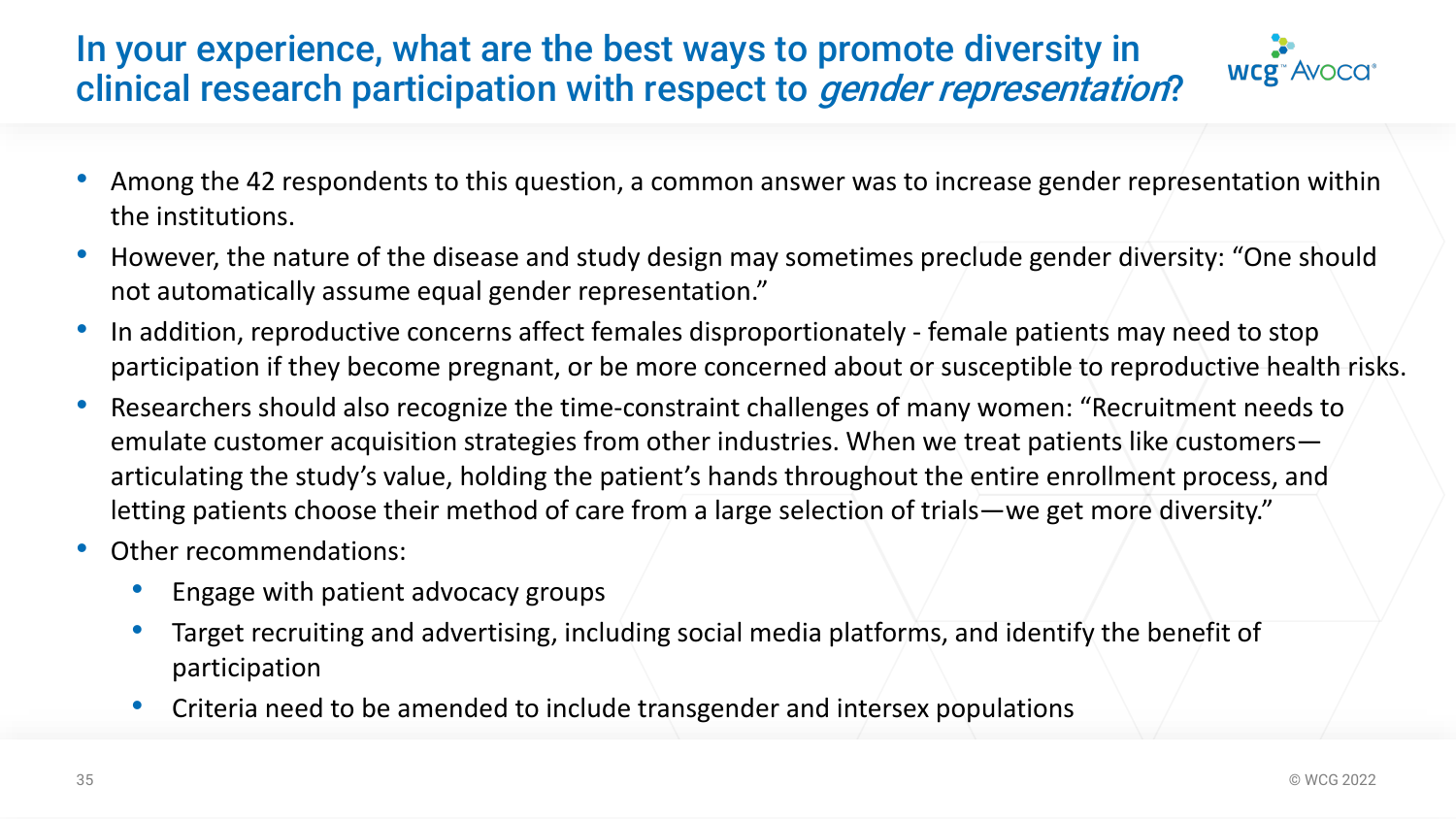In your experience, what are the best ways to promote diversity in clinical research participation with respect to representation of economically diverse patients?



- Among the 46 respondents, the most common responses involved site selection with respect to location, accessibility, and patients' comfort level in going to the sites.
- Participation should be facilitated with scheduled transportation, gas cards, and/or off-hours or home visits. In addition:
	- Community medical centers should be considered
	- Use of diverse clinical staff to create a comfortable environment at the sites
	- Get NGOs (non-governmental organizations, e.g. patient advocacy) into discussion before trial design
	- Ensure that healthcare is the same across the groups
	- Involve advocacy groups and other local leaders for support and communication, if necessary
	- Include larger healthcare systems
	- Emulate customer acquisition strategies used by other industries
	- Use appropriate brochures and other sources of information
	- Establish trust in pharma companies and their work
- Two caveats:
	- If sponsors are not willing to bear the cost for participation of uninsured individuals in clinical trials, economic diversity will not be reached.
	- Patients without regular access to medical care might not have the necessary medical history the studies require.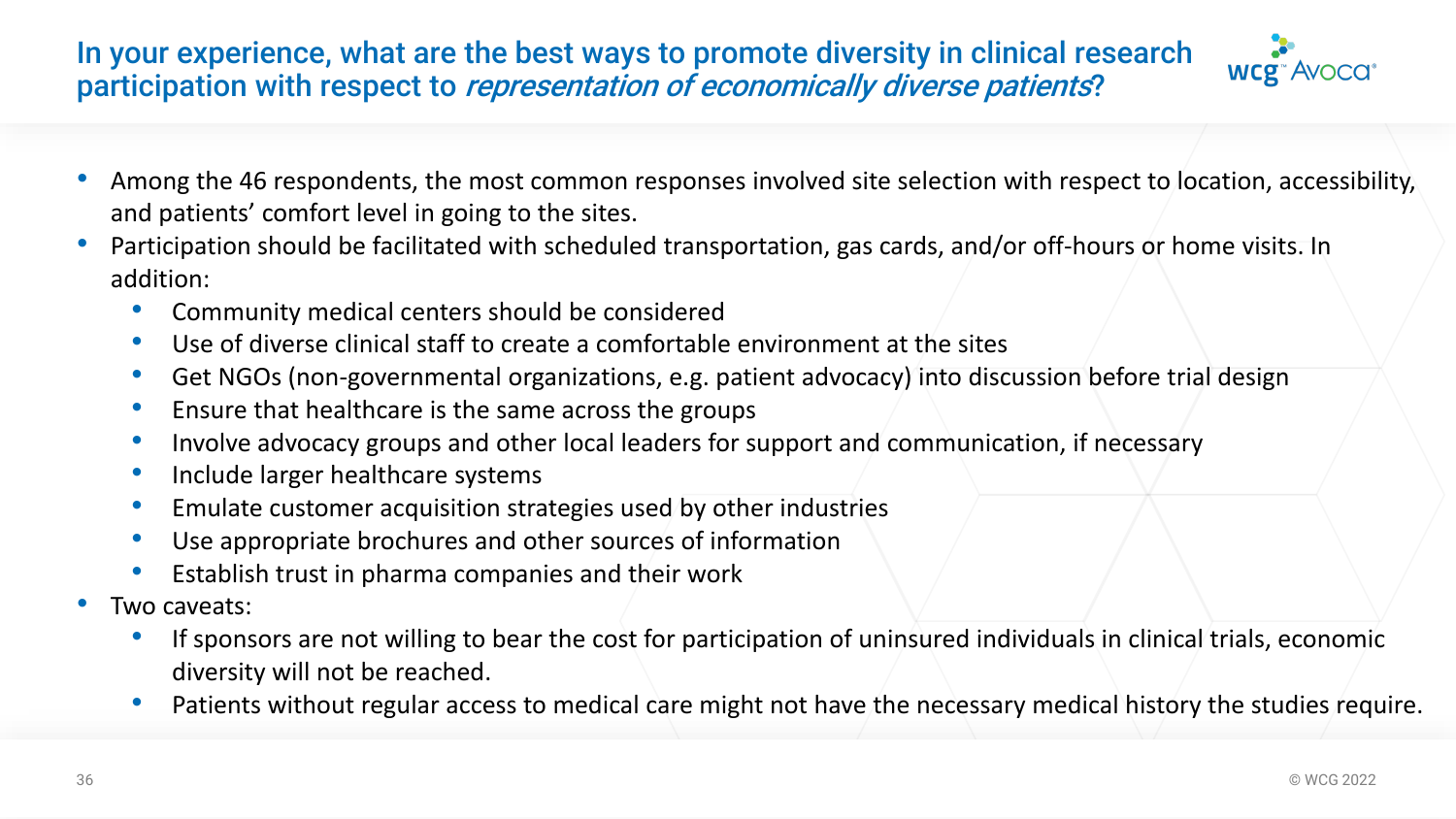In your experience, what are the best ways to promote diversity in clinical research participation with respect to representation of rural vs. urban vs. suburban patients?



- The 42 respondents again most often mentioned site selection/location to support recruitment of the rural population.
- Transportation for patients was often mentioned supporting travel to study sites
- Other mentions:
	- Sponsor willingness to accommodate funding for rural sites
	- Conduct outreach in appropriate places by people who can relate to the community
	- Consider telemedicine due to loss of rural clinics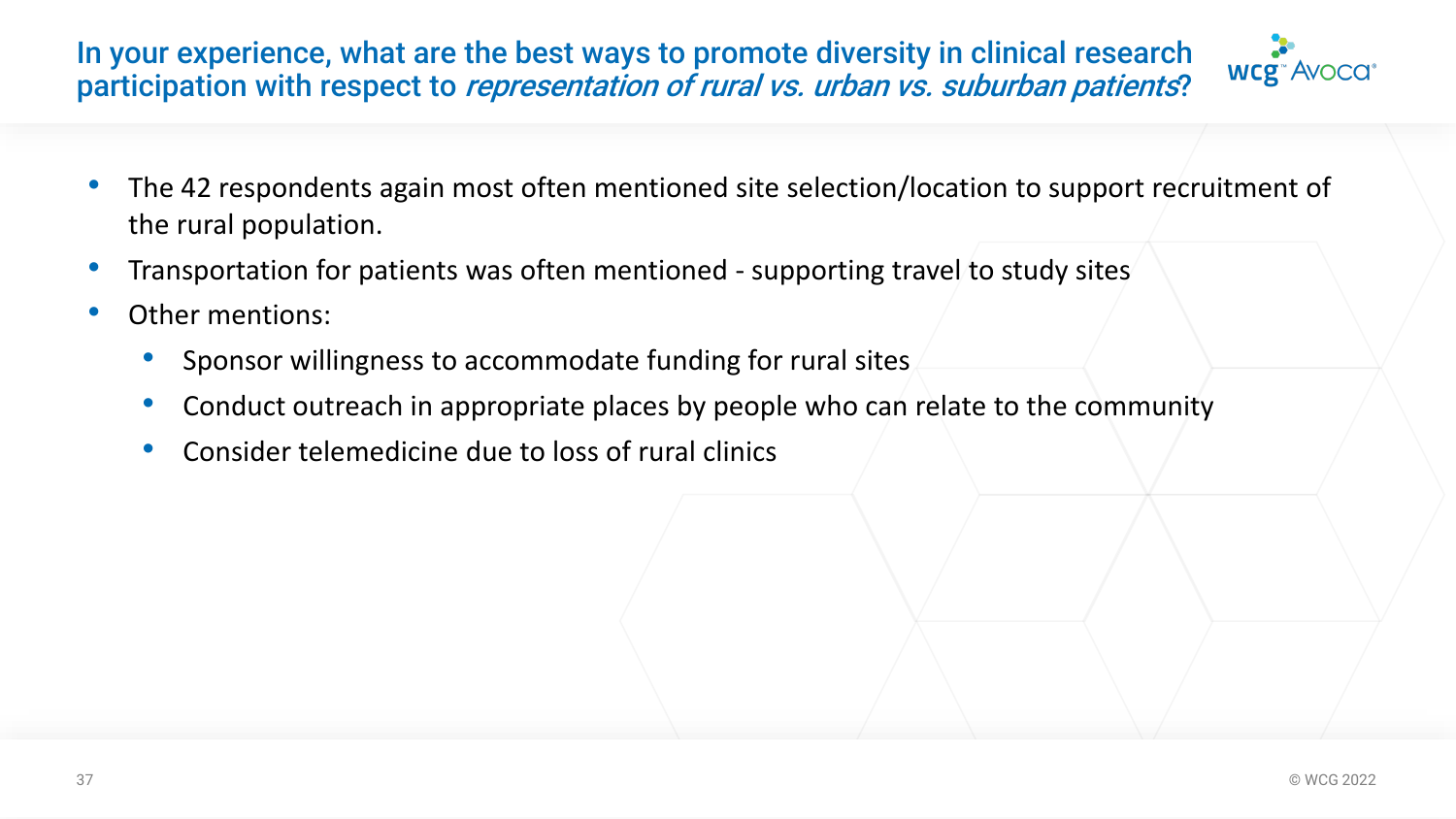In your experience, what are the best ways to promote diversity in clinical research participation with respect to representation of patients at a variety of stages along the "patient journey"?



- The 40 respondents to this question did not provide a unified voice.
	- Three mentioned the need for effective inclusion/exclusion (I/E) criteria, including that the different disease stages should be considered.
	- Another favored better explaining the benefits of clinical trials and communicating clinical trial availabilities to physicians and insurance companies.
	- Other suggestions:
		- Tap into patient advocacy and support groups at the protocol development stage
		- Consult regulatory guidelines
		- Incorporate patients' insights at the start of a trial and integrate into study designs
		- Record patient stories/progress via video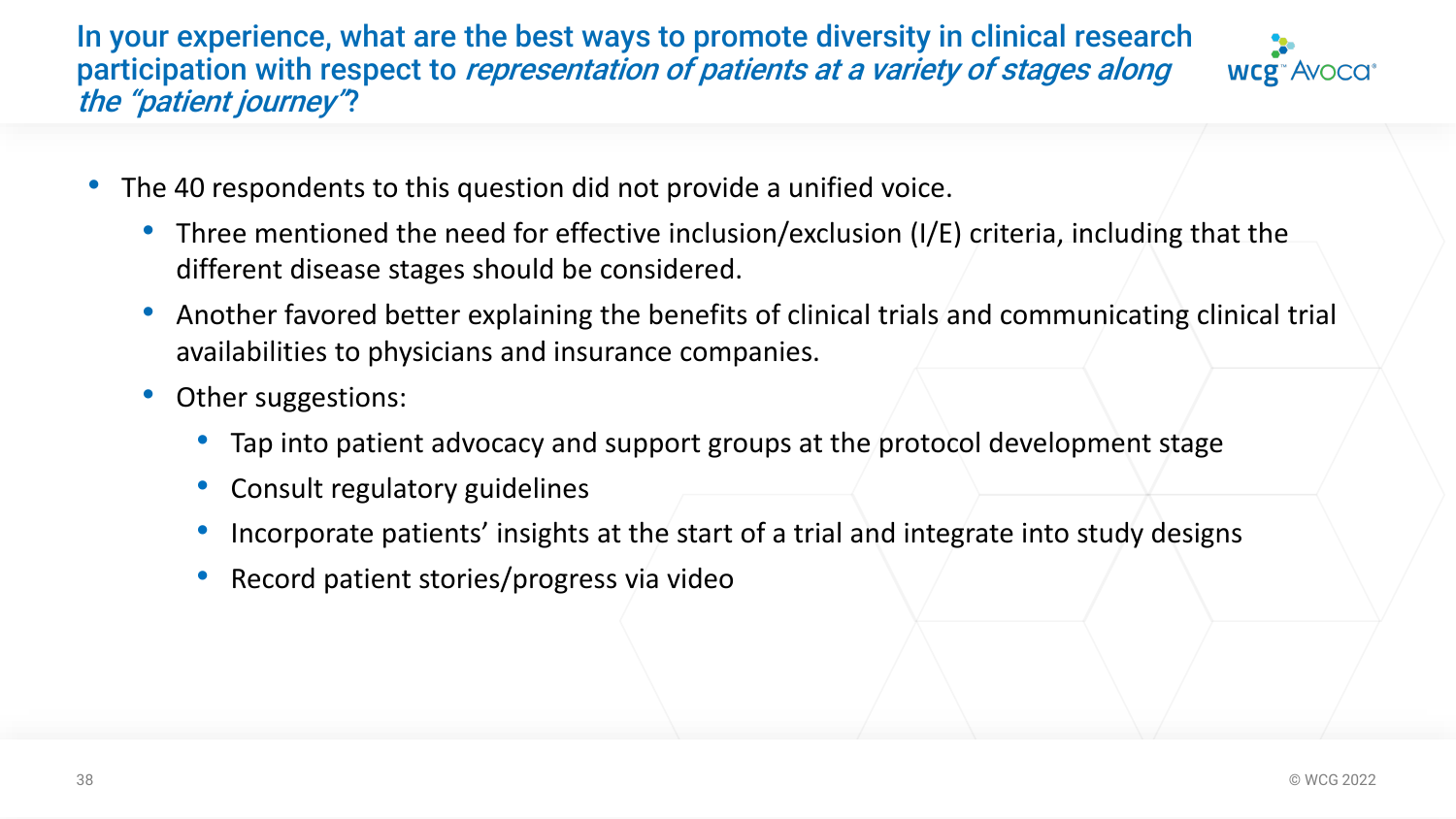In your experience, what are the best ways to promote diversity in clinical research participation with respect to representation of global/regional standards of care?



- The 35 respondents again varied in their responses.
- Some mentioned that unequal healthcare standards around the globe make this a tough issue. "After a drug is approved, there needs to be an incentive to study the drug in a population with a different standard of care." Companies should ensure that investigators comply with protocols and that protocols align with standards of care.
- Some suggested use of a core protocol with regional variations though some did not condone this idea.
- Also:
	- Increase knowledge about respective global/regional standards of care through education
	- Ensure that proposed marketing strategy takes global payers and patients into account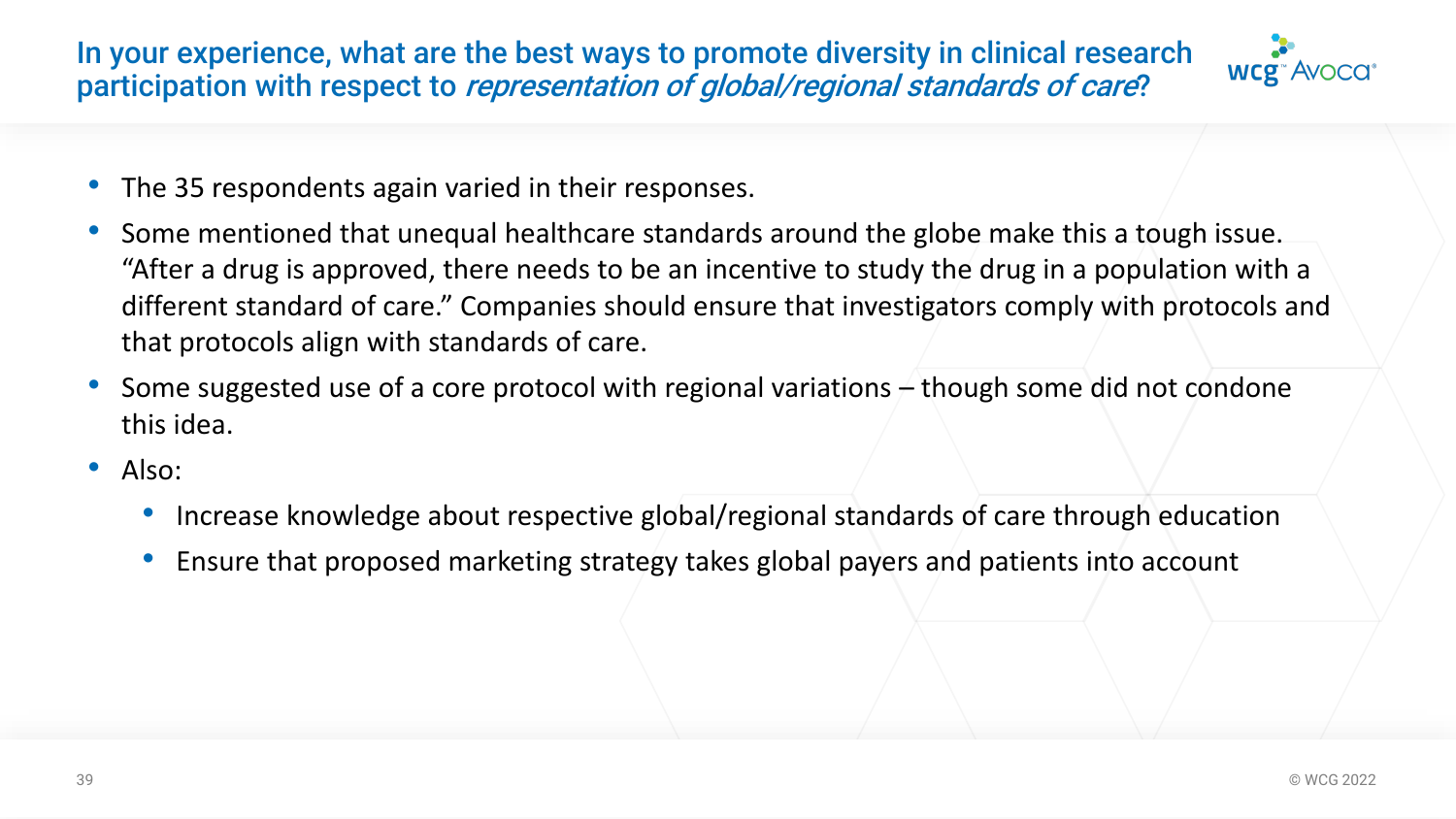wcg<sup>"</sup> Avoca<sup>®</sup>

# Decentralized Clinical Trial Activities

and Participant Diversity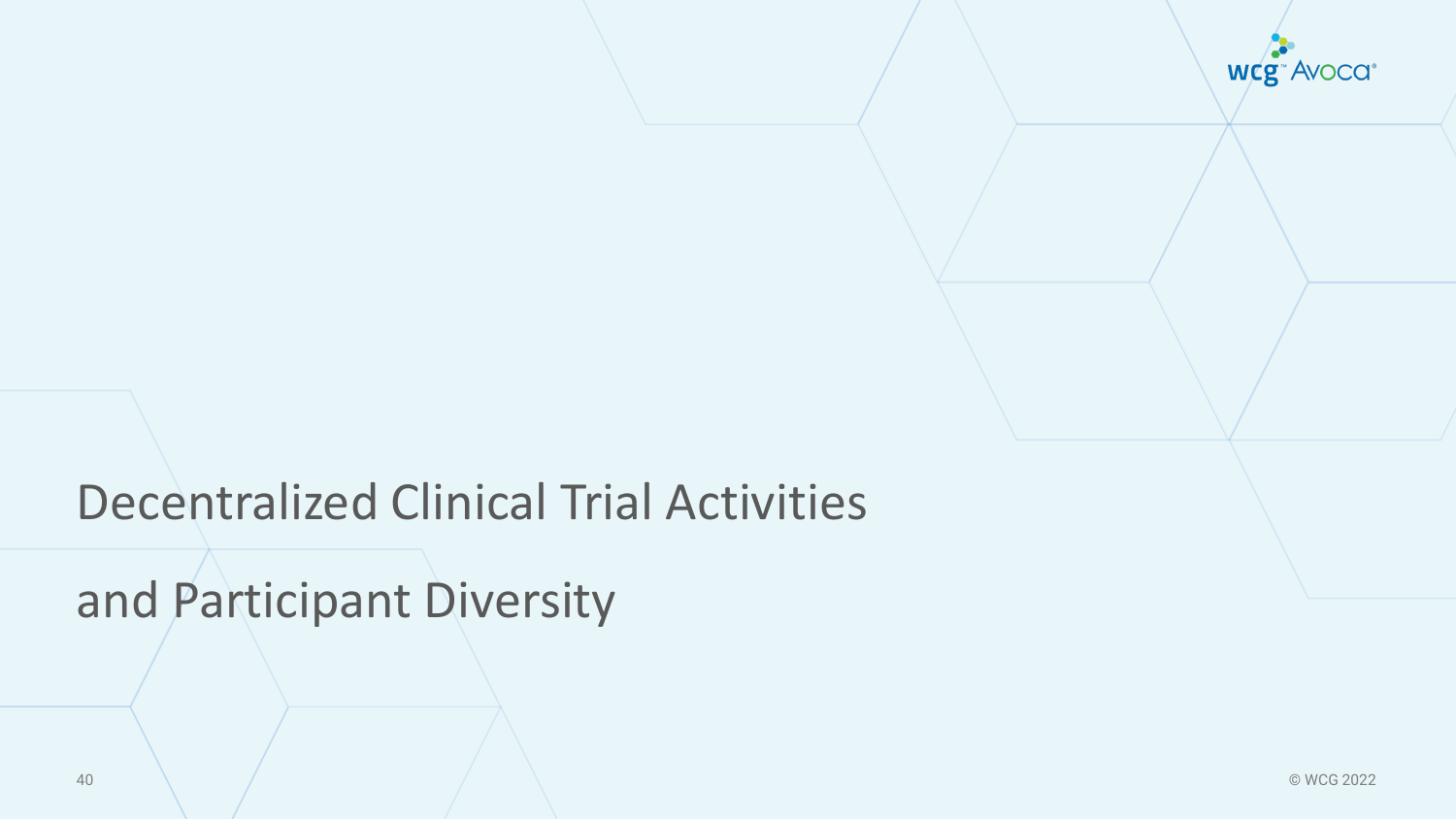# Decentralized Clinical Trial Activities and Participant Diversity



- On average, every executional tactic relating to *clinical trial decentralization* was perceived by respondents to have a positive impact on clinical trial participant diversity with respect to every demographic and disease-related variable.
- The tactics felt to have the most positive impacts were those that brought study-related medical care to convenient locations for participants: home healthcare provider study visits, point-of-care integration of clinical research (i.e., performance of trial procedures at usual points of care), study visits by telemedicine, and ship-to-home of clinical supplies. These were felt to be particularly impactful when it came to racial, economic, and population type (urban vs. rural) diversity.
- Online or wearable trial features (e-consent; wearables; patient portals, communities, or diaries; and completely site-less trials) were on average thought to be slightly less, but still positively, impactful.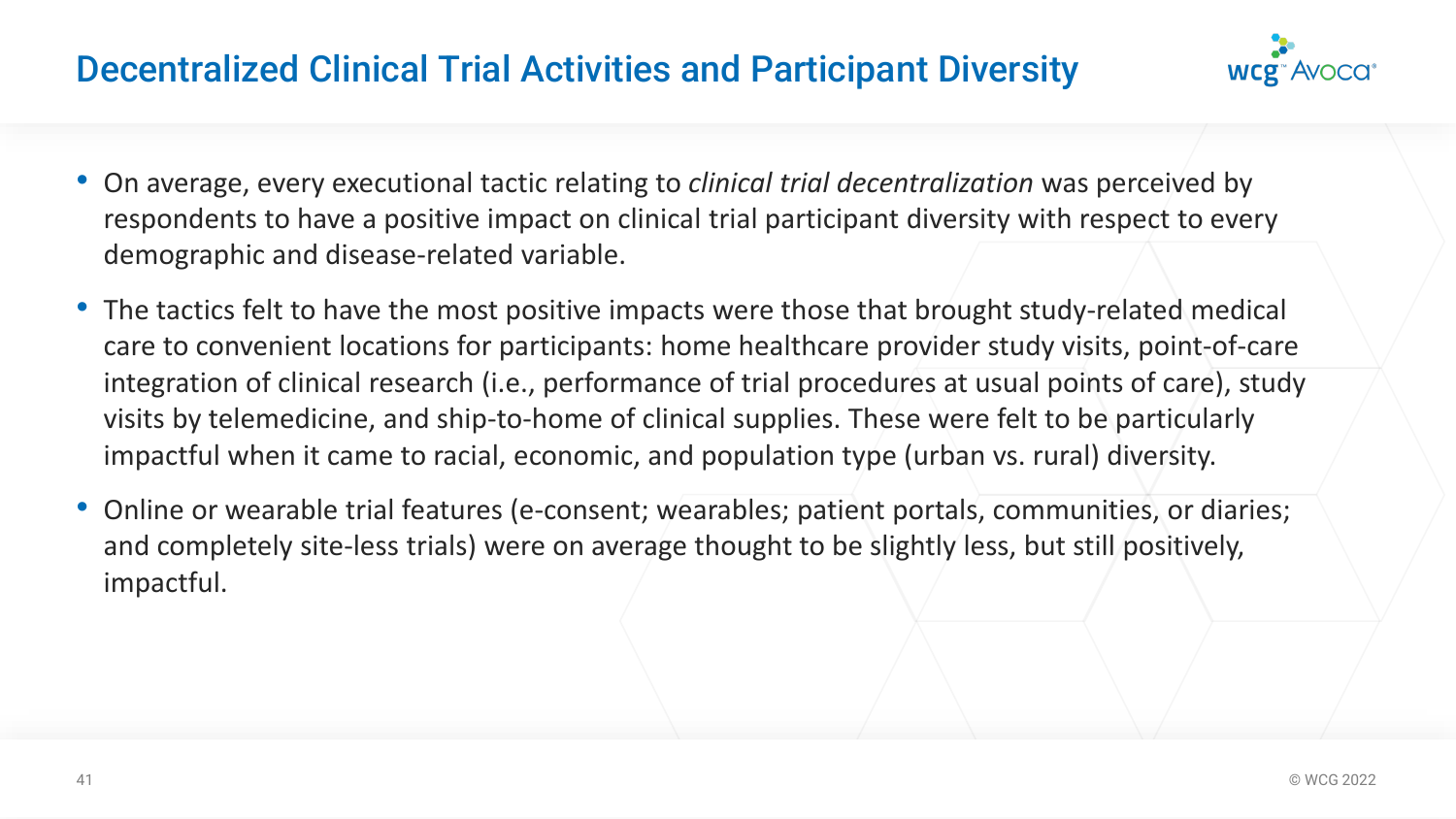# Decentralized Clinical Trial Activities and Participant Diversity



**On a scale from 1 (substantial risk to participant diversity) to 5 (substantial benefit to participant diversity), how do you perceive each of the below (executional tactics) to impact diversity in clinical research participation (with respect to each of the following demographic/disease variables)?**

| <b>Mean Rating</b>                                                                                                |             |               |                    |                                           |                                       |                                                    |
|-------------------------------------------------------------------------------------------------------------------|-------------|---------------|--------------------|-------------------------------------------|---------------------------------------|----------------------------------------------------|
| <b>Tactic \\ Demographic or Disease Variable</b>                                                                  | <b>Race</b> | <b>Gender</b> | Socio-<br>economic | <b>Rural vs.</b><br>urban vs.<br>suburban | <b>Stage of</b><br>patient<br>journey | Global/<br>regional<br><b>standards</b><br>of care |
| Home healthcare provider study visits                                                                             | 4.3         | 4.0           | 4.2                | 4.3                                       | 4.1                                   | 3.8                                                |
| Point-of-care integration of clinical research, i.e., performance of trial<br>procedures at usual points of care  | 4.2         | 4.1           | 4.2                | 4.2                                       | 4.2                                   | 3.9                                                |
| Ship-to-home of clinical supplies                                                                                 | 4.1         | 4.0           | 4.0                | 4.2                                       | 3.9                                   | 3.7                                                |
| Study visits by telemedicine                                                                                      | 4.0         | 3.9           | 3.9                | 4.2                                       | 3.9                                   | 3.8                                                |
| Hybrid trials (mix of decentralized and traditional site based)                                                   | 4.0         | 3.9           | 3.9                | 4.0                                       | 3.8                                   | 3.6                                                |
| Customer relationship management technologies (e.g., automated text<br>messages, emails to study participants)    | 3.9         | 3.9           | 3.7                | 3.8                                       | 3.8                                   | 3.8                                                |
| E-consent technologies                                                                                            | 3.7         | 3.8           | 3.7                | 3.8                                       | 3.8                                   | 3.7                                                |
| Wearables/sensor data collection                                                                                  | 3.7         | 3.7           | 3.5                | 3.7                                       | 3.8                                   | 3.8                                                |
| Portals providing patient-facing information, i.e., consent documents,<br>product candidate and trial information | 3.6         | 3.7           | 3.6                | 3.7                                       | 3.8                                   | 3.7                                                |
| Online patient communities                                                                                        | 3.5         | 3.7           | 3.5                | 3.7                                       | 3.9                                   | 3.6                                                |
| Electronic patient diaries                                                                                        | 3.5         | 3.6           | 3.4                | 3.6                                       | 3.7                                   | 3.7                                                |
| Completely site-less clinical trials                                                                              | 3.2         | 3.3           | 3.4                | 3.6                                       | 3.4                                   | 3.2                                                |

N: 46-51

42 Q: On a scale from 1 (substantial risk to participant diversity) to 5 (substantial benefit to participant diversity), how do you perceive each of the below to impact © WCG 2022 diversity in clinical research participation?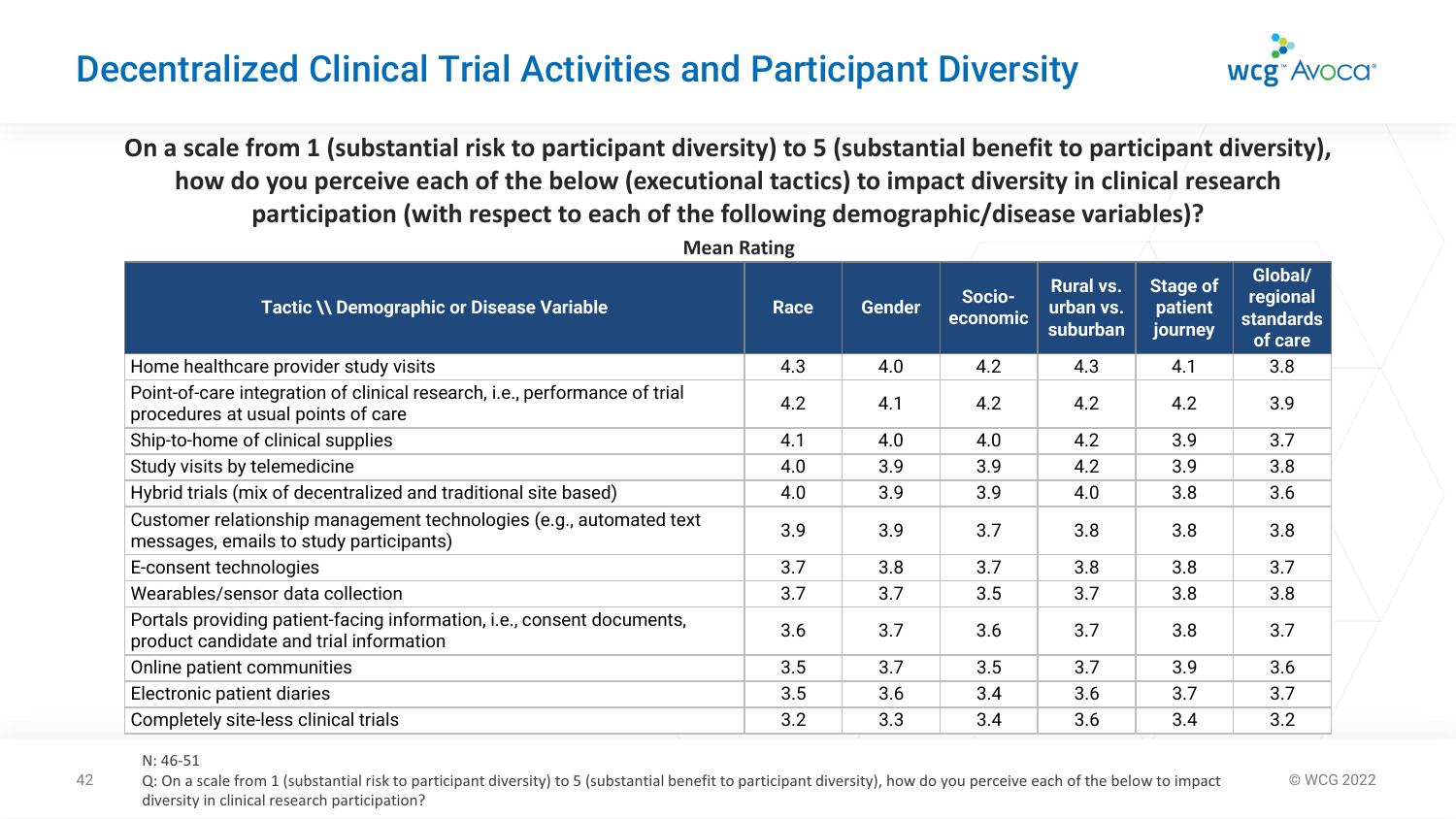

# Community/Researcher Identity and Culture

# and Participant Diversity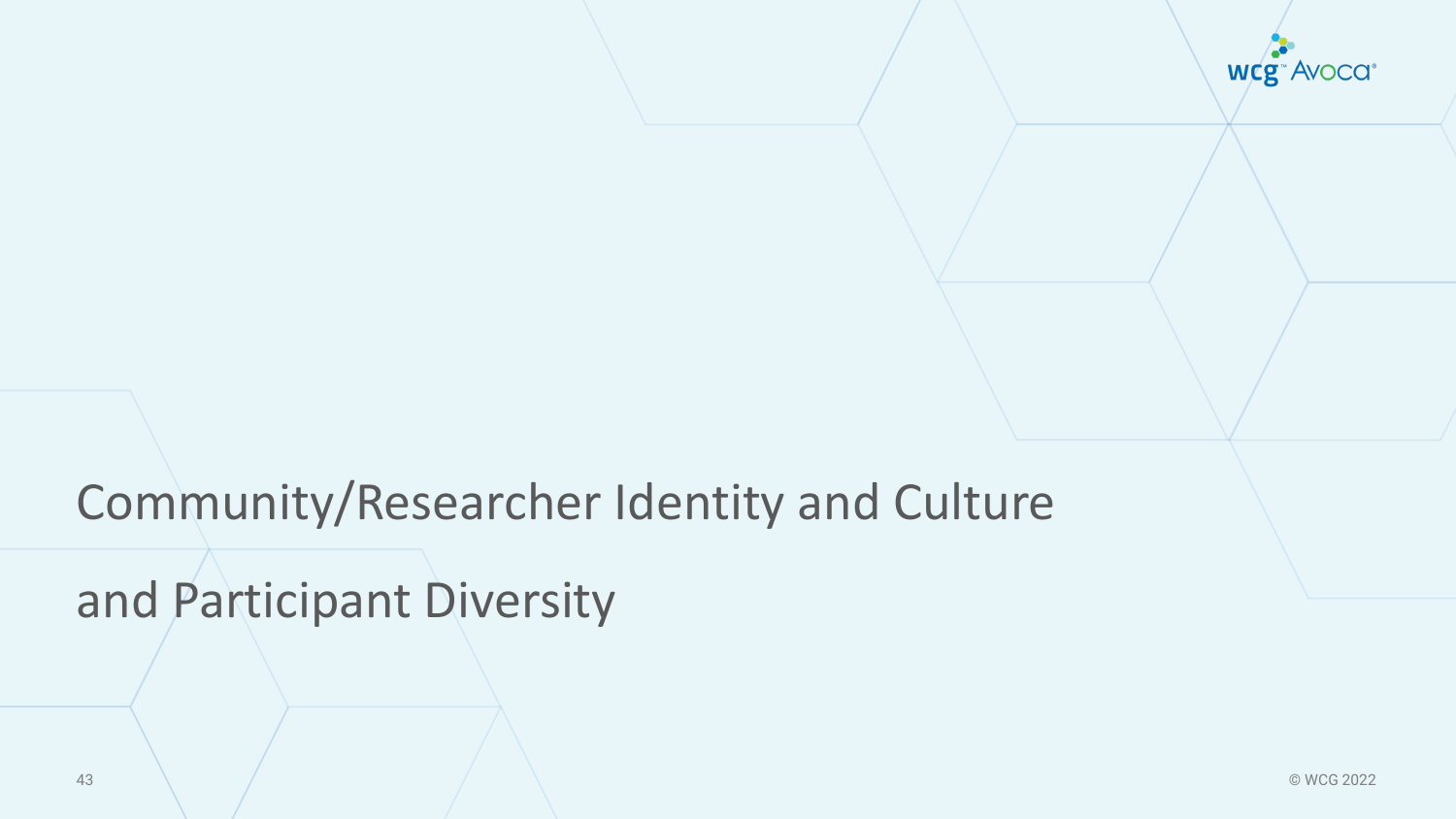# Community/Researcher Identity and Culture and Participant Diversity wcg. Avocation

- On average, every executional tactic studied that related to *community/researcher identity and culture*  was also perceived by respondents to have a positive impact on clinical trial participant diversity with respect to every demographic and disease-related variable.
- The tactics felt to have the most positive impacts were those in which advocacy for clinical research was brought directly into communities: community clinical research advocates across diverse populations, community interaction by healthcare providers, and use of trust bearers in the community to get messaging to patients and caregivers. These were felt to be particularly impactful when it came to racial and socioeconomic diversity.
- Diversity in sponsor/CRO/provider personnel and navigators provided by sponsors or sites were on average thought to be less, but still positively, impactful.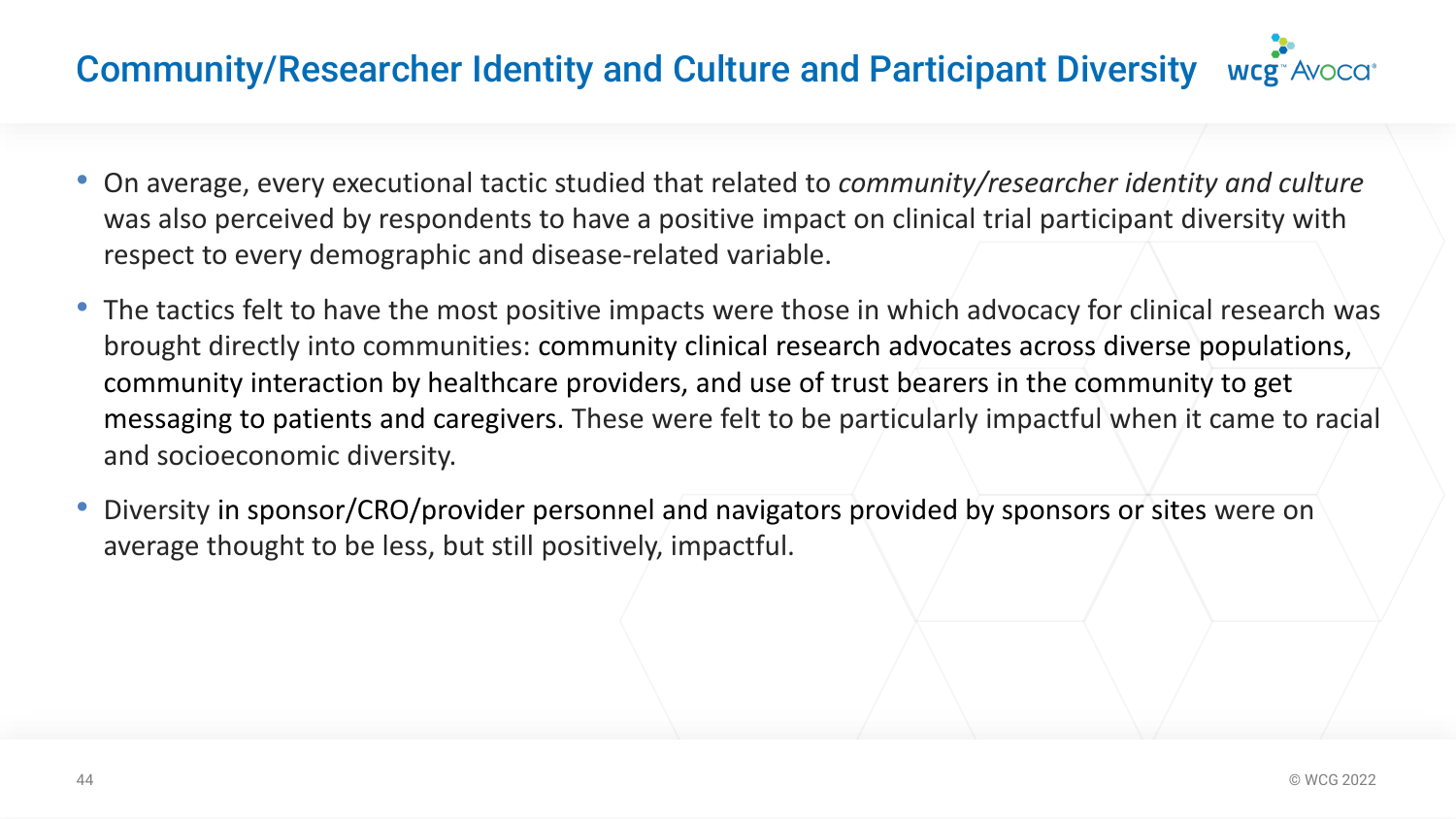#### Community/Researcher Identity and Culture and Participant Diversity **WCg**<sup>-</sup>Avoca<sup>+</sup>

**On a scale from 1 (substantial risk to participant diversity) to 5 (substantial benefit to participant diversity), how do you perceive each of the below (executional tactics) to impact diversity in clinical research participation (with respect to each of the following demographic/disease variables)?**

| <b>Mean Rating</b>                                                                   |             |        |                    |                                           |                                |                                             |
|--------------------------------------------------------------------------------------|-------------|--------|--------------------|-------------------------------------------|--------------------------------|---------------------------------------------|
| Tactic \\ Demographic or Disease Variable                                            | <b>Race</b> | Gender | Socio-<br>economic | <b>Rural vs.</b><br>urban vs.<br>suburban | Stage of<br>patient<br>journey | Global/<br>regional<br>standards<br>of care |
| Community clinical research advocates across diverse populations                     | 4.5         | 4.3    | 4.4                | 4.2                                       | 3.8                            | 3.8                                         |
| Community interaction by healthcare providers                                        | 4.3         | 4.2    | 4.3                | 4.2                                       | 3.8                            | 3.8                                         |
| Diversity in clinical site personnel                                                 | 4.2         | 4.0    | 3.8                | 3.8                                       | 3.4                            | 3.6                                         |
| Diversity in Sponsor/CRO/Provider personnel                                          | 3.8         | 3.6    | 3.3                | 3.4                                       | 3.3                            | 3.6                                         |
| Diversity-oriented advertising/recruitment campaigns                                 | 4.4         | 4.2    | 4.0                | 3.9                                       | 3.7                            | 3.6                                         |
| Navigators provided by Sponsors or sites                                             | 3.8         | 3.8    | 3.9                | 3.8                                       | 3.7                            | 3.6                                         |
| Positive attitude toward clinical research by primary healthcare<br>providers        | 4.4         | 4.3    | 4.3                | 4.2                                       | 4.2                            | 3.8                                         |
| Use of trust bearers in the community to get messaging to patients<br>and caregivers | 4.5         | 4.1    | 4.4                | 4.2                                       | 3.9                            | 3.7                                         |

45 Q: On a scale from 1 (substantial risk to participant diversity) to 5 (substantial benefit to participant diversity), how do you perceive each of the below to impact © WCG 2022 diversity in clinical research participation?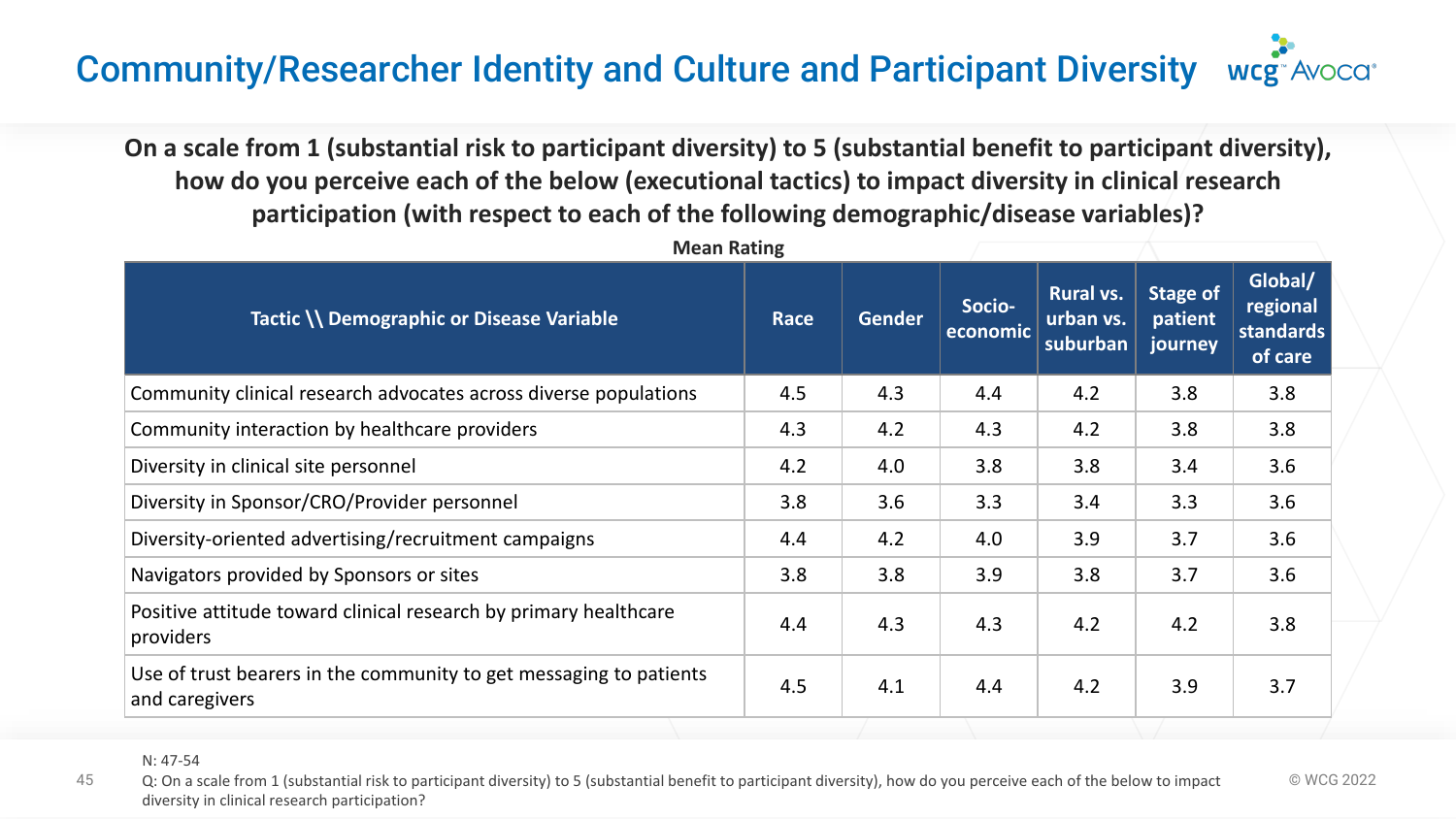

# Use of Artificial Intelligence (AI) in Protocol/Clinical

Development Plan Design and Planning and

Participant Diversity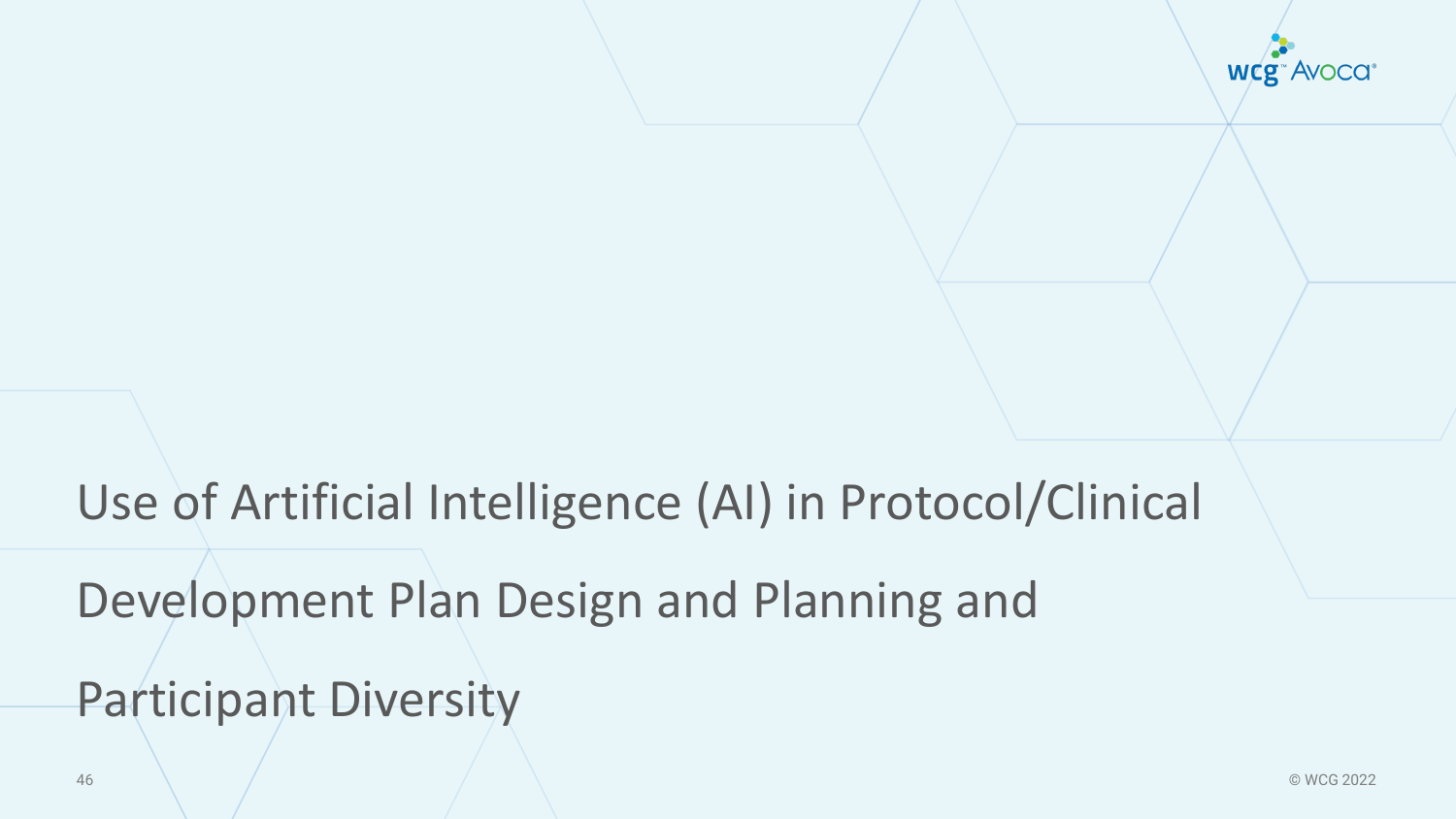# Use of Artificial Intelligence and Participant Diversity



- On average, every executional tactic studied that related to *use of artificial intelligence (AI) in protocol/clinical development plan design and planning* was again perceived by respondents to have a positive impact on clinical trial participant diversity with respect to every demographic and disease-related variable.
- Application of AI to EHR (electronic health records) to identify eligibility criteria that impact diversity and to identify patient pathways that may enhance identification and enrollment of particular patient groups were thought to be most positively impactful, on average, when it came to racial and gender diversity.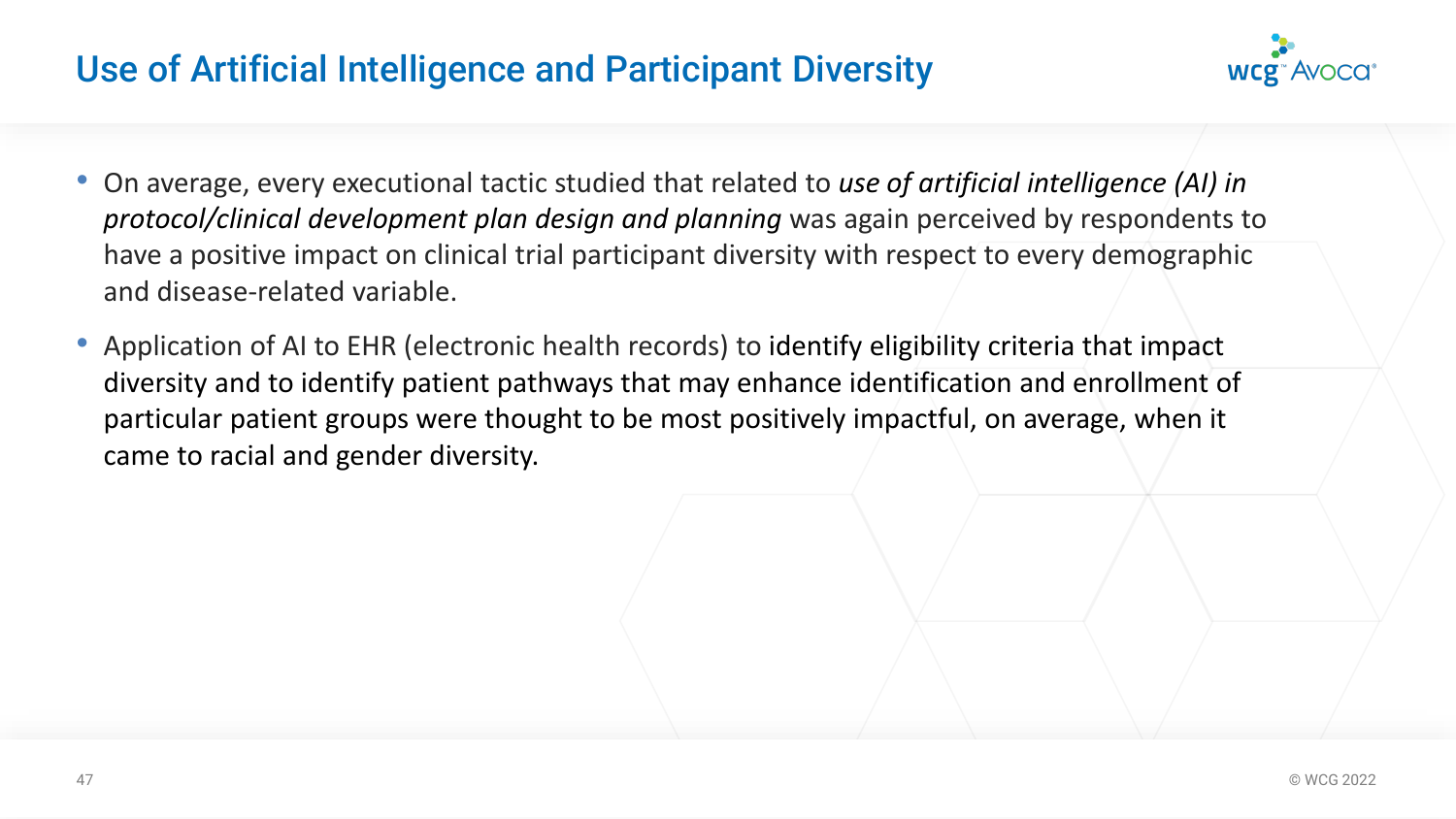# Use of Artificial Intelligence (AI) in Protocol/Clinical Development Plan Design and Planning and Participant Diversity



**On a scale from 1 (substantial risk to participant diversity) to 5 (substantial benefit to participant diversity), how do you perceive each of the below (executional tactics) to impact diversity in clinical research participation (with respect to each of the following demographic/disease variables)?**

| <b>Mean Rating</b>                                                                                                                                                         |             |               |                    |                                           |                                |                                             |
|----------------------------------------------------------------------------------------------------------------------------------------------------------------------------|-------------|---------------|--------------------|-------------------------------------------|--------------------------------|---------------------------------------------|
| Tactic \\ Demographic or Disease Variable                                                                                                                                  | <b>Race</b> | <b>Gender</b> | Socio-<br>economic | <b>Rural vs.</b><br>urban vs.<br>suburban | Stage of<br>patient<br>journey | Global/<br>regional<br>standards<br>of care |
| Electronic Health Record (EHR) data to identify eligibility criteria<br>that impact diversity                                                                              | 4.2         | 4.0           | 3.8                | 3.7                                       | 3.9                            | 3.9                                         |
| Electronic Health Record (EHR) data to identify patient pathways<br>that may enhance identification and enrollment of particular<br>(e.g., demographic) groups of patients | 4.1         | 4.0           | 3.8                | 3.7                                       | 3.9                            | 3.7                                         |
| Electronic Health Record (EHR) data to model enrollment rate,<br>site selection, country selection, clinical supply utilization                                            | 3.8         | 3.8           | 3.6                | 3.6                                       | 3.6                            | 3.8                                         |
| Electronic Health Record (EHR) data to understand procedures<br>and schedules that would be least disruptive to standard of care                                           | 3.7         | 3.7           | 3.7                | 3.5                                       | 3.7                            | 3.9                                         |

48 Q: On a scale from 1 (substantial risk to participant diversity) to 5 (substantial benefit to participant diversity), how do you perceive each of the below to impact © WCG 2022 diversity in clinical research participation?

N: 45-50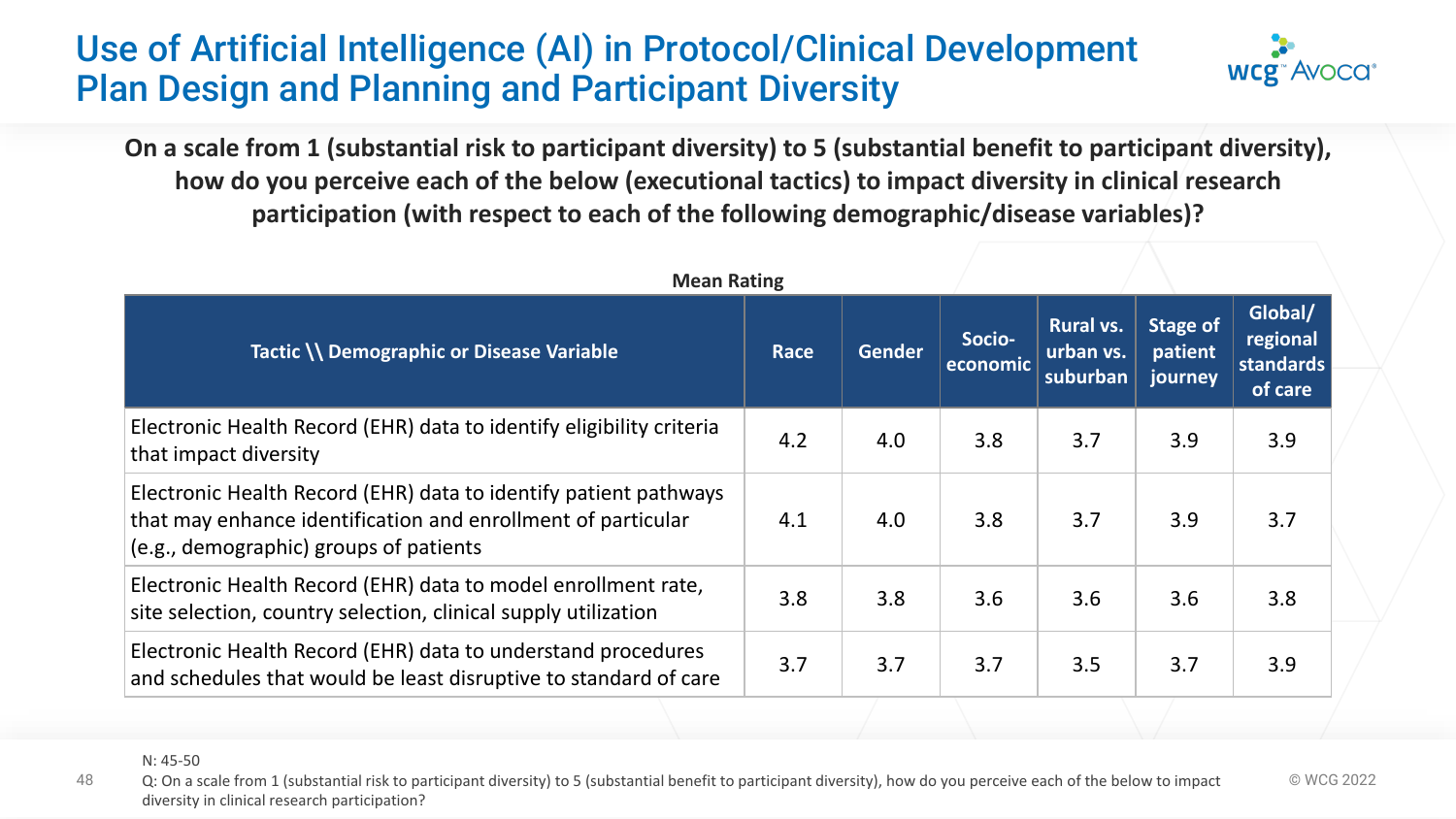**wcg**<sup>\*</sup> Avoca<sup>\*</sup>

# Use of Non-traditional Study Designs

and Endpoints and Participant Diversity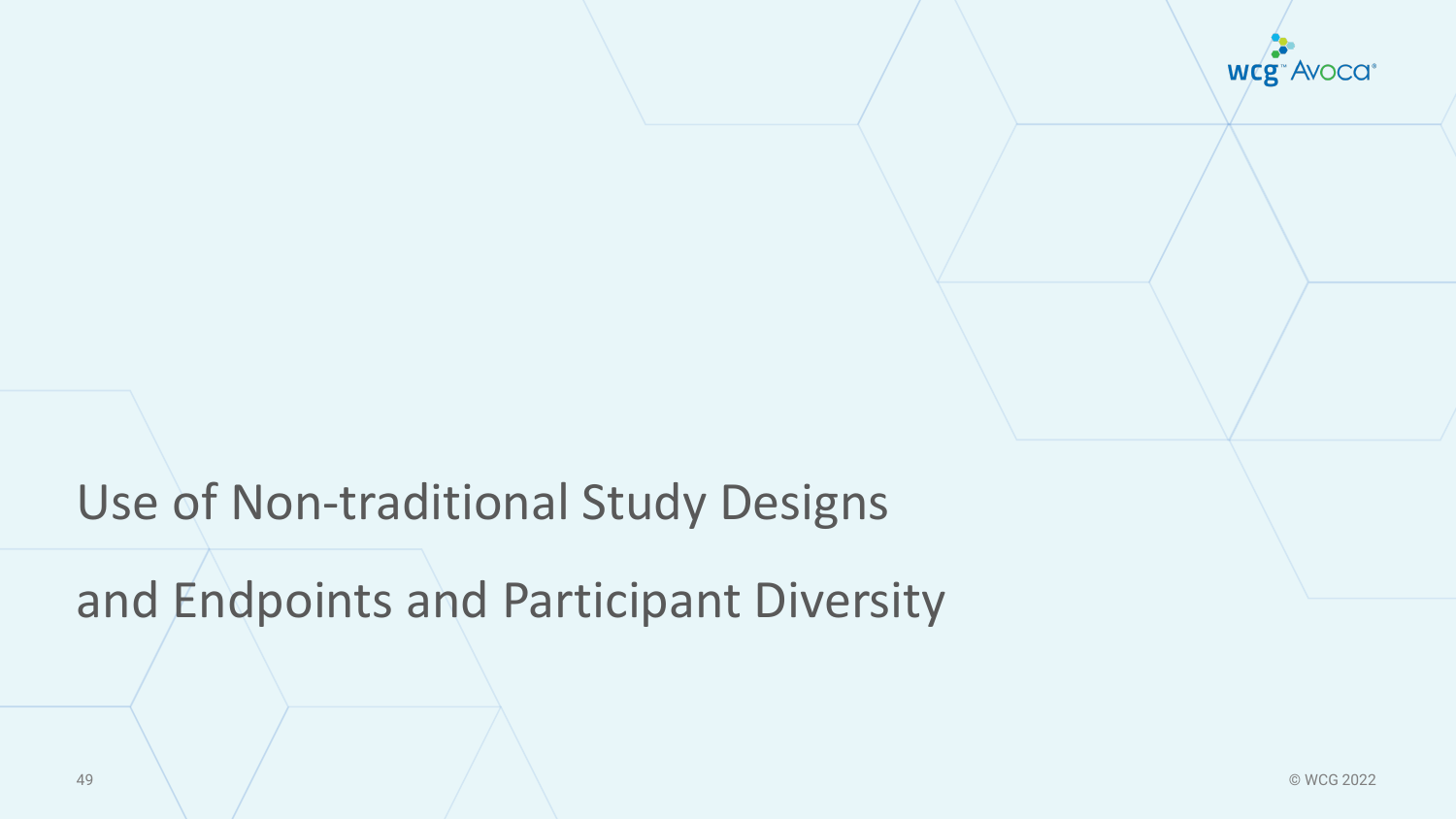# Non-traditional Study Designs/Endpoints and Participant Diversity



- Finally, every executional tactic studied that related to *non-traditional study designs and endpoints*  was also perceived by respondents to have a positive impact on clinical trial participant diversity with respect to every demographic and disease-related variable.
- By a margin, the tactic felt to have the most positive impact on every type of participant diversity was the use of observational studies using real world data. These were felt to be particularly impactful when it came to racial and socioeconomic diversity.
- In contrast, the use of novel digital endpoints was on average thought only to have a slightly positive impact on patient diversity.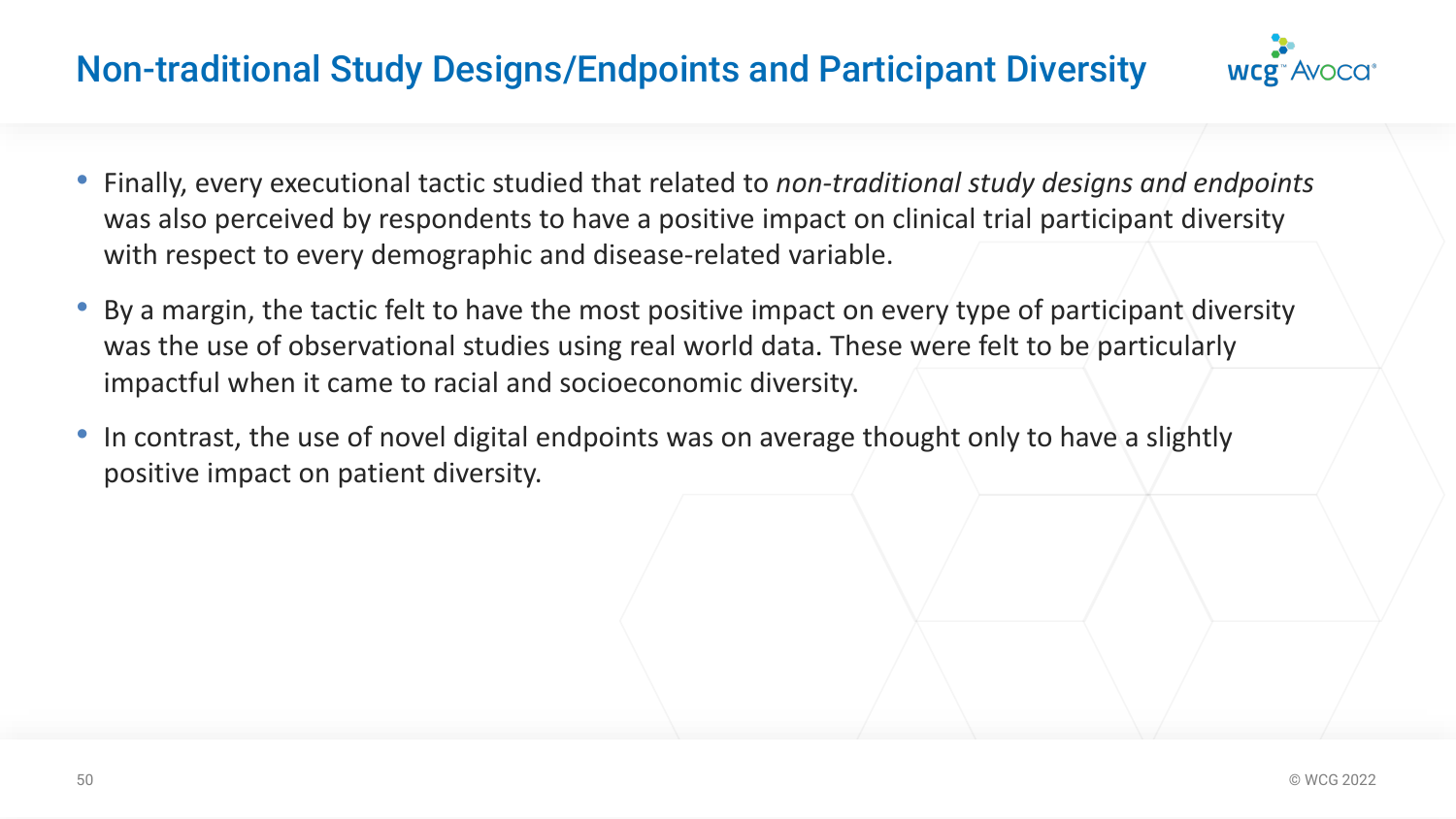# Non-traditional Study Designs/Endpoints and Participant Diversity

**On a scale from 1 (substantial risk to participant diversity) to 5 (substantial benefit to participant diversity), how do you perceive each of the below (executional tactics) to impact diversity in clinical research participation (with respect to each of the following demographic/disease variables)?**

**WCE** Avoca

| <b>Mean Rating</b>                              |             |               |                    |                                           |                                |                                             |
|-------------------------------------------------|-------------|---------------|--------------------|-------------------------------------------|--------------------------------|---------------------------------------------|
| Tactic \\ Demographic or Disease Variable       | <b>Race</b> | <b>Gender</b> | Socio-<br>economic | <b>Rural vs.</b><br>urban vs.<br>suburban | Stage of<br>patient<br>journey | Global/<br>regional<br>standards<br>of care |
| Adaptive trials                                 | 3.8         | 3.8           | 3.7                | 3.7                                       | 3.8                            | 3.7                                         |
| Master/Platform/Umbrella/Basket protocols       | 3.7         | 3.7           | 3.6                | 3.6                                       | 3.8                            | 3.7                                         |
| Observational trials using Real World Data      | 4.2         | 4.1           | 4.0                | 4.0                                       | 4.2                            | 4.0                                         |
| Pragmatic trials                                | 3.9         | 3.9           | 3.8                | 3.8                                       | 3.9                            | 3.8                                         |
| Precision medicine (using biomarkers, genomics) | 3.9         | 4.0           | 3.7                | 3.6                                       | 3.9                            | 3.7                                         |
| Synthetic control arms                          | 3.6         | 3.7           | 3.6                | 3.6                                       | 3.7                            | 3.6                                         |
| Use of novel Digital Endpoints                  | 3.6         | 3.6           | 3.5                | 3.4                                       | 3.7                            | 3.6                                         |

N: 45-49

<sup>51</sup> Q: On a scale from 1 (substantial risk to participant diversity) to 5 (substantial benefit to participant diversity), how do you perceive each of the below to impact © WCG 2022 diversity in clinical research participation?